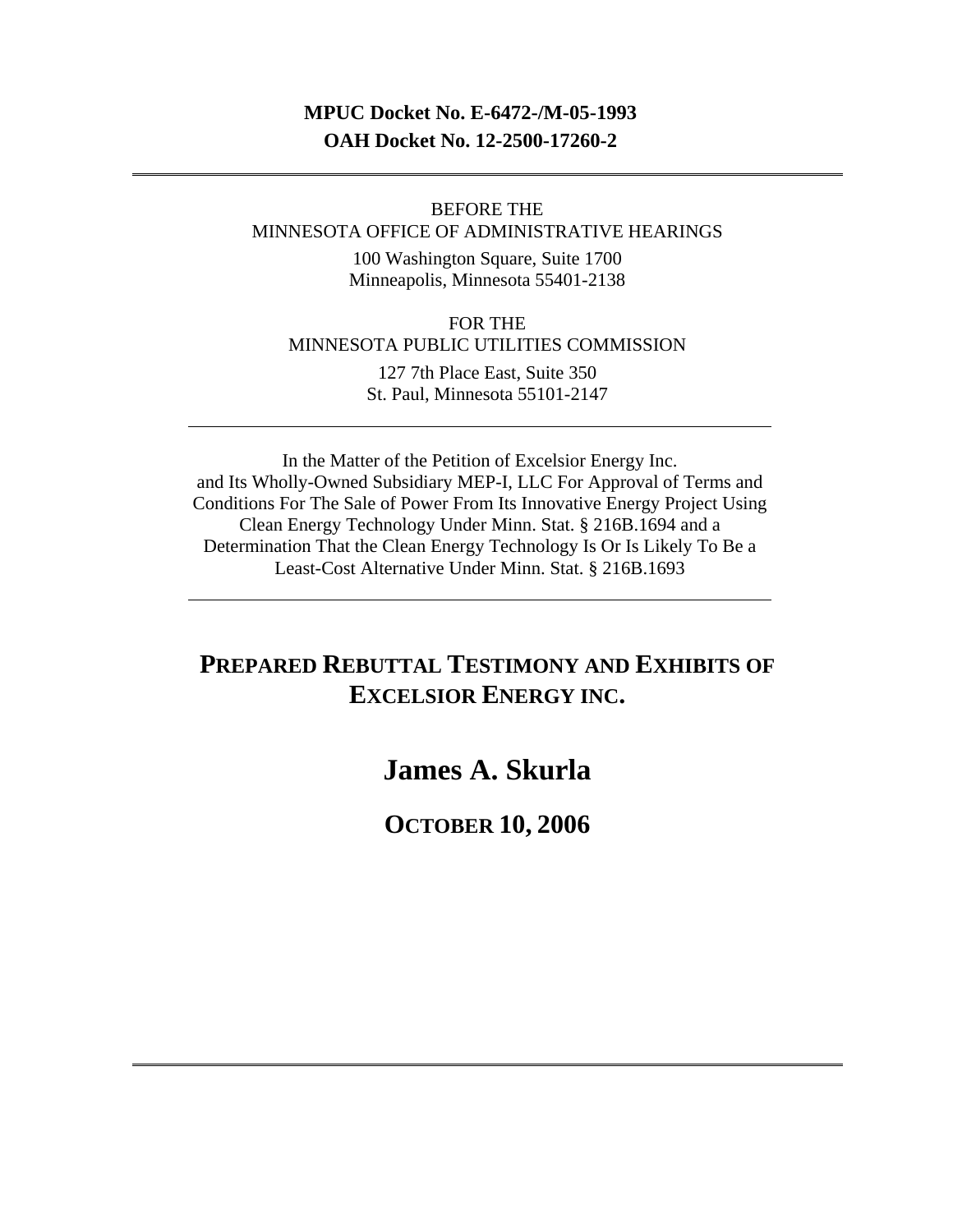| $\mathbf{1}$   |              | <b>EXCELSIOR ENERGY, INC.</b>                                                     |
|----------------|--------------|-----------------------------------------------------------------------------------|
| $\overline{2}$ |              | BEFORE THE MINNESOTA PUBLIC UTILITIES COMMISSION                                  |
| 3              |              | PREPARED REBUTTAL TESTIMONY OF                                                    |
| $\overline{4}$ |              | <b>JAMES A. SKURLA</b>                                                            |
| 5              | Q            | Please state your name, current employment position and business address.         |
| 6              | $\mathbf{A}$ | My name is James A. Skurla. I am currently the Acting Director of the             |
| 7              |              | Bureau of Business and Economic Research of the University of Minnesota           |
| 8              |              | Duluth's Labovitz School of Business and Economics, School of Business and        |
| 9              |              | Economics, University of Minnesota Duluth, Duluth, Minnesota.                     |
| 10             | Q            | Please describe your educational and professional backgrounds.                    |
| 11             | $\mathbf{A}$ | I received my Bachelor of Arts Degree in Economics from the University            |
| 12             |              | of Minnesota Duluth in 1975 and my Master of Arts in Economics, with a            |
| 13             |              | concentration in Econometrics (Statistics), from the University of Wisconsin      |
| 14             |              | Milwaukee in 1977. In May of 1992, I became a Certified Economic                  |
| 15             |              | Development Finance Professional through the National Development Council.        |
| 16             |              | Since 1977, I have served at the University of Minnesota Duluth, initially as an  |
| 17             |              | Instructor in the Department of Economics, then from 1983 to 1986 as the          |
| 18             |              | Assistant Director of the Bureau of Business and Economic Research. From 1987     |
| 19             |              | to 2004, I served as Business Development Specialist, Natural Resources           |
| 20             |              | Research Institute Business Group, at the Center for Economic Development of      |
| 21             |              | UMD. From 2003 to the present, I have held the position as Acting Director of the |
| 22             |              | Bureau of Business and Economic Research in the Labovitz School. My resume        |
| 23             |              | is attached as Exhibit JAS-1 to my June 19, 2006 testimony filed in this          |
| 24             |              | proceeding.                                                                       |
| 25             | Q            | On whose behalf are you testifying?                                               |
| 26             | $\mathbf{A}$ | I am testifying on behalf of MEP-I LLC and Excelsior Energy Inc.                  |
| 27             |              | (collectively "Excelsior"), the developers of the Mesaba Energy Project (the      |
| 28             |              | "Project").                                                                       |
|                |              |                                                                                   |

2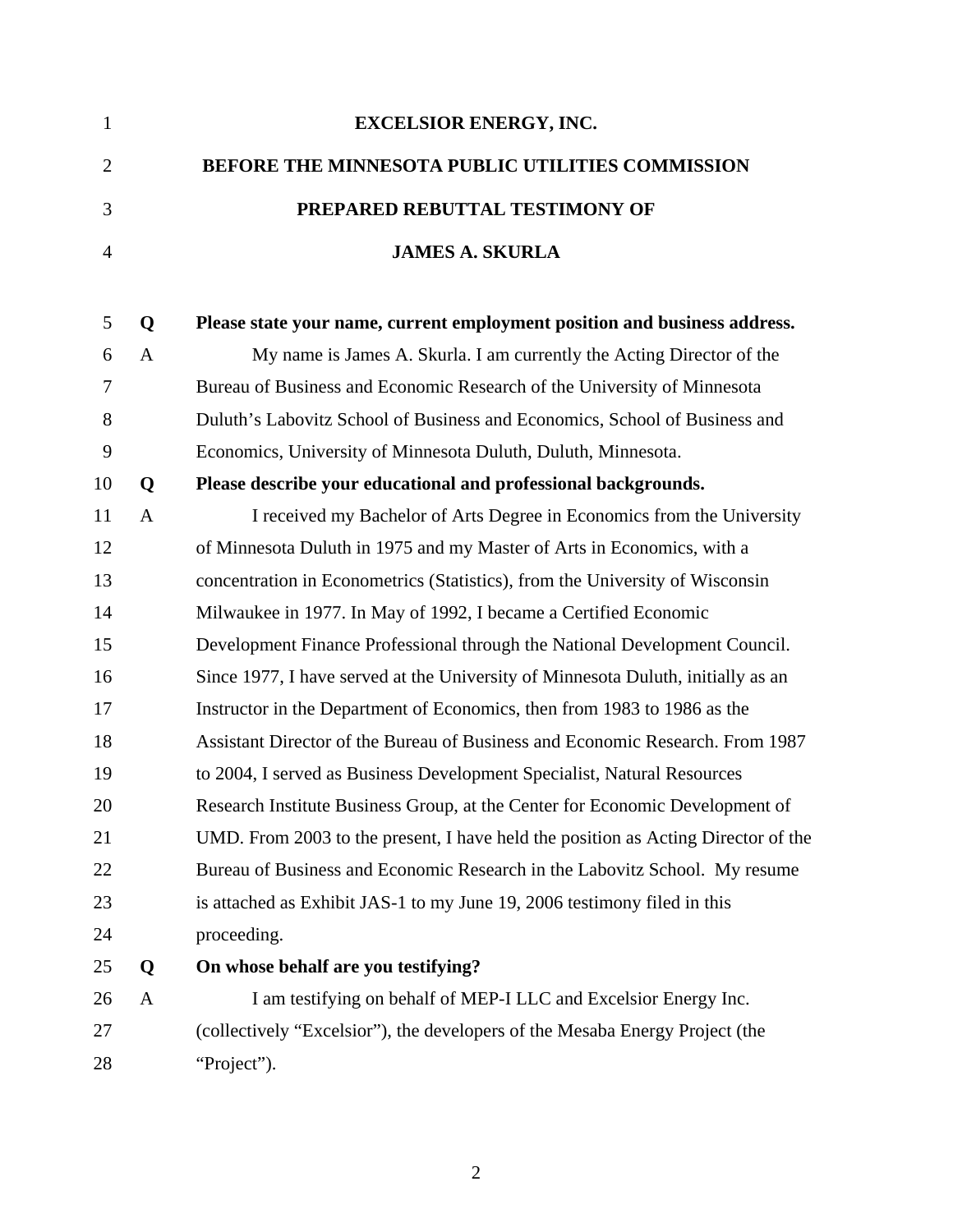#### 1 Scope and Summary

### 2 **Q What is the scope of your testimony in this proceeding?**

3 A As I promised in my testimony filed on June 19, 2006 in this proceeding, I 4 am updating the Research Report that our Bureau of Business and Economic 5 Research prepared at the request of Excelsior Energy entitled, *The Economic*  6 *Impact of Constructing and Operating An Integrated Gasification Combined-*7 *Cycle Power-Generation Facility on the Iron Range* ("2005 Report"). Excelsior 8 Energy engaged the Labovitz School Research Bureau to update its previous 9 detailed economic modeling of the anticipated impacts of the Mesaba One project 10 on job creation and economic stimulus, both on the seven-county Arrowhead 11 Region, which comprises most of the Iron Range, and in the State of Minnesota 12 generally. Excelsior Energy also engaged the Labovitz School Research Bureau 13 to create an appendix listing the economic effects of Mesaba Two. I supervised 14 these efforts, which culminated in the creation of a Research Report in October of 15 2006, entitled *The Economic Impact of Constructing and Operating An Integrated*  16 *Gasification Combined-Cycle Power-Generation Facility on the Iron Range,*  17 *UPDATE 2006: Mesaba One Impacts* ("2006 Update"). The 2006 Update is 18 attached as Exhibit JAS-1 to my testimony.

19 As in the original 2005 Report, the 2006 Update employed the economic 20 modeling system, IMPLAN (which was created by the Minnesota IMPLAN 21 Group, Inc.), using as the original inputs for our modeling Excelsior Energy's 22 updated estimates of the values of Excelsior's direct expenditures on construction 23 and operation of the Mesaba One Project. As is reflected in our 2006 Update, our 24 modeling yielded estimates of the numbers of jobs that Mesaba One would both 25 directly and indirectly create on the Iron Range and statewide. In addition, our 26 modeling yielded estimates of the dollar value of economic activity which 27 Mesaba One would generate on the Iron Range and statewide. I am available to 28 answer any questions related to the 2005 Report and the 2006 Update. 29 Results from the 2006 Update

30 **Q Please briefly summarize the results of your study for Excelsior Energy.**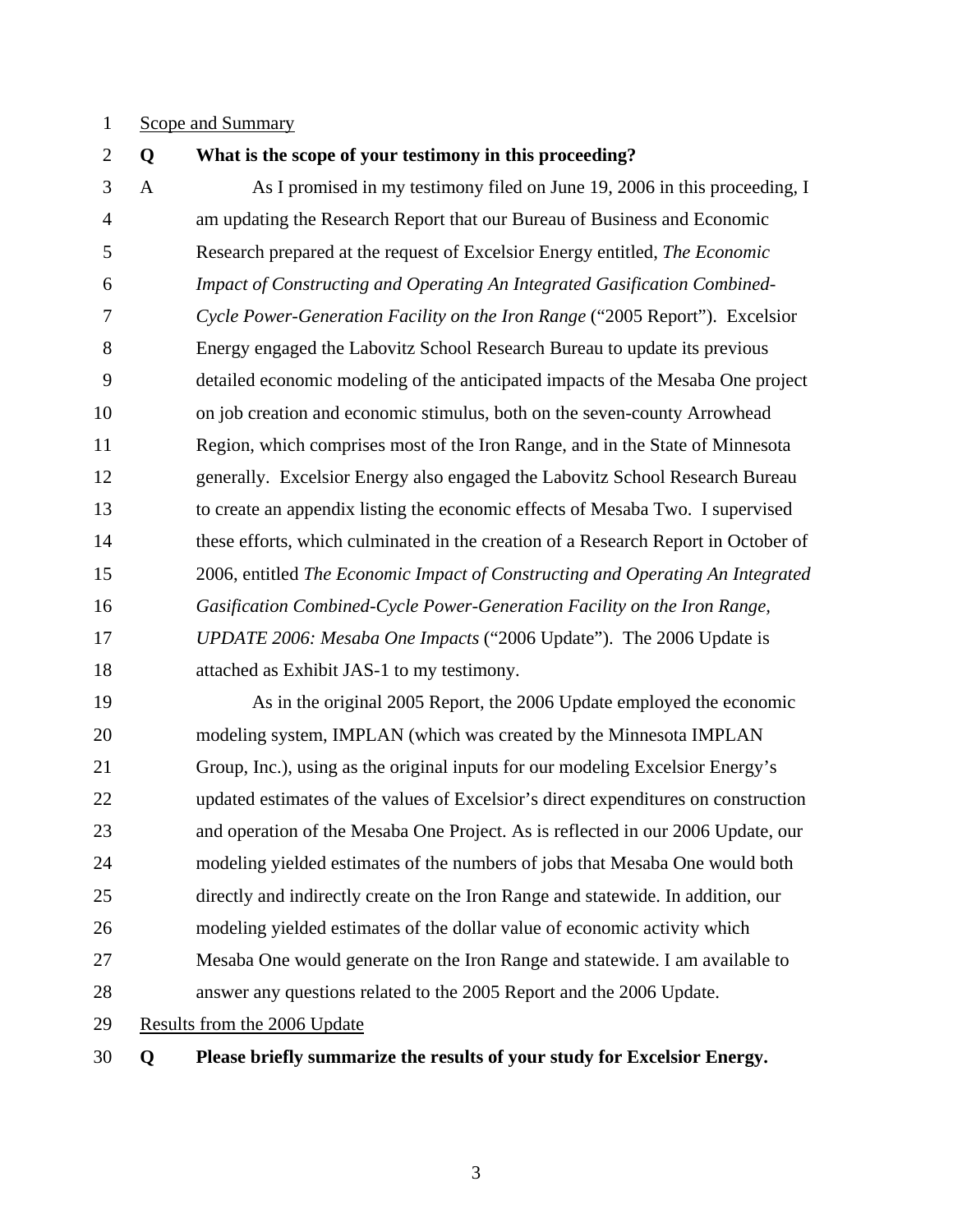1 A Based on IMPLAN modeling, our general conclusions are that Mesaba 2 One will directly create a total of nearly 1,555 construction jobs on the Iron 3 Range in the peak year of construction, and more than 100 jobs on the Iron Range 4 in a typical year of the IGCC Plant's operation. In addition, Mesaba One will 5 create jobs indirectly, by stimulating the commercial, government, service and 6 residential industries to create an additional 2,633 jobs statewide related to the 7 construction of the plant, and another 167 permanent jobs statewide related to the 8 operation of the plant.

9 With respect to economic stimulus, IMPLAN modeling reflects that 10 Mesaba One's construction and operations expenditures will both directly and 11 indirectly generate spending on the Iron Range and throughout the state. Excelsior 12 Energy provided us with estimates of \$1.6 billion in direct spending on 13 construction of the plant over a 45-month period. Based on those inputs, we 14 anticipate that Mesaba One will also generate economic activity indirectly, by 15 inducing secondary spending across the State of Minnesota of \$2.2 billion related 16 to expenditures on construction and another \$535 million annually related to the 17 plant's operations.

## 18 **Q. Are there any parts of your Research Report that you would like to further**  19 **supplement or clarify at this time?**

20 **A.** Not at this time.

- 21 **Q. Does this conclude your prepared supplemental testimony?**
- 22 **A.** Yes.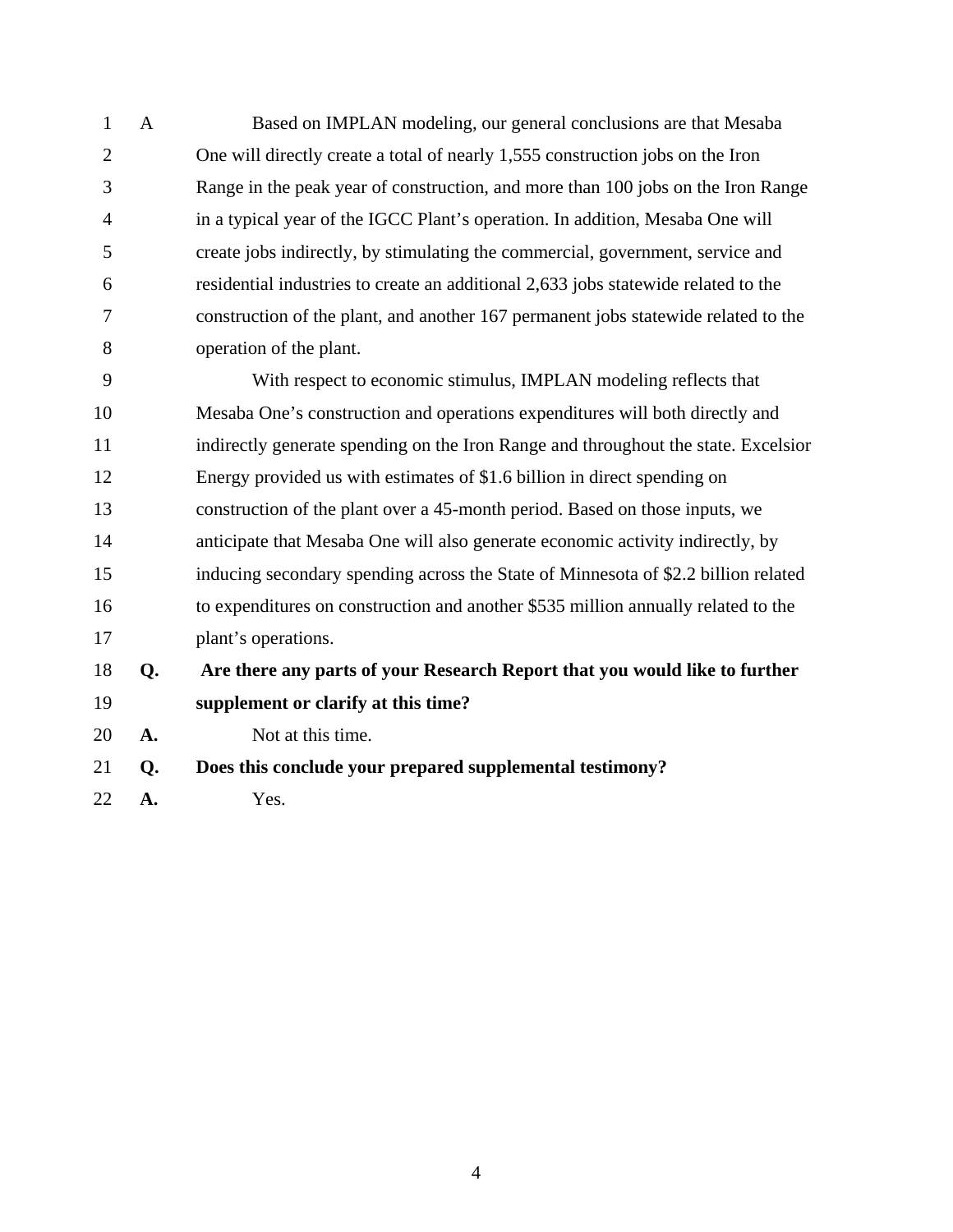# **EXHIBITS**

# **EXHIBIT NO. \_\_\_\_ (JAS-1)**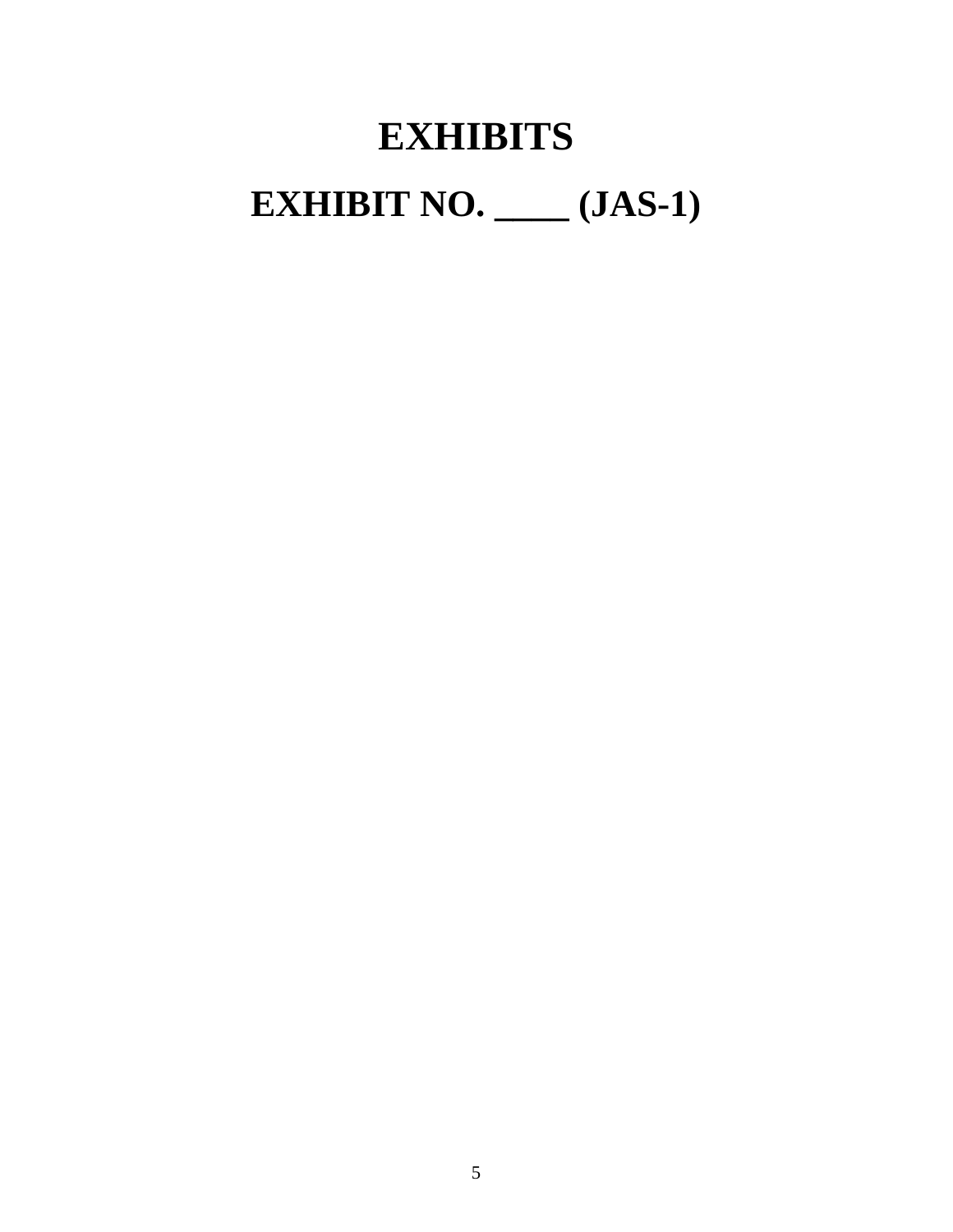

Bureau of Business and Economic Research

*Research Report* 

## **The Economic Impact of Constructing and Operating an Integrated Gasification Combined-Cycle Power-Generation Facility on the Iron Range**

**UPDATE 2006: Mesaba One Impacts** *Including Appendix A: Mesaba Two Impacts*

**For copies of this and other research from the Labovitz School research bureau, please see: www.d.umn.edu/sbe/departments/bber/**

**September 2006** 

**For** 

**Excelsior Energy**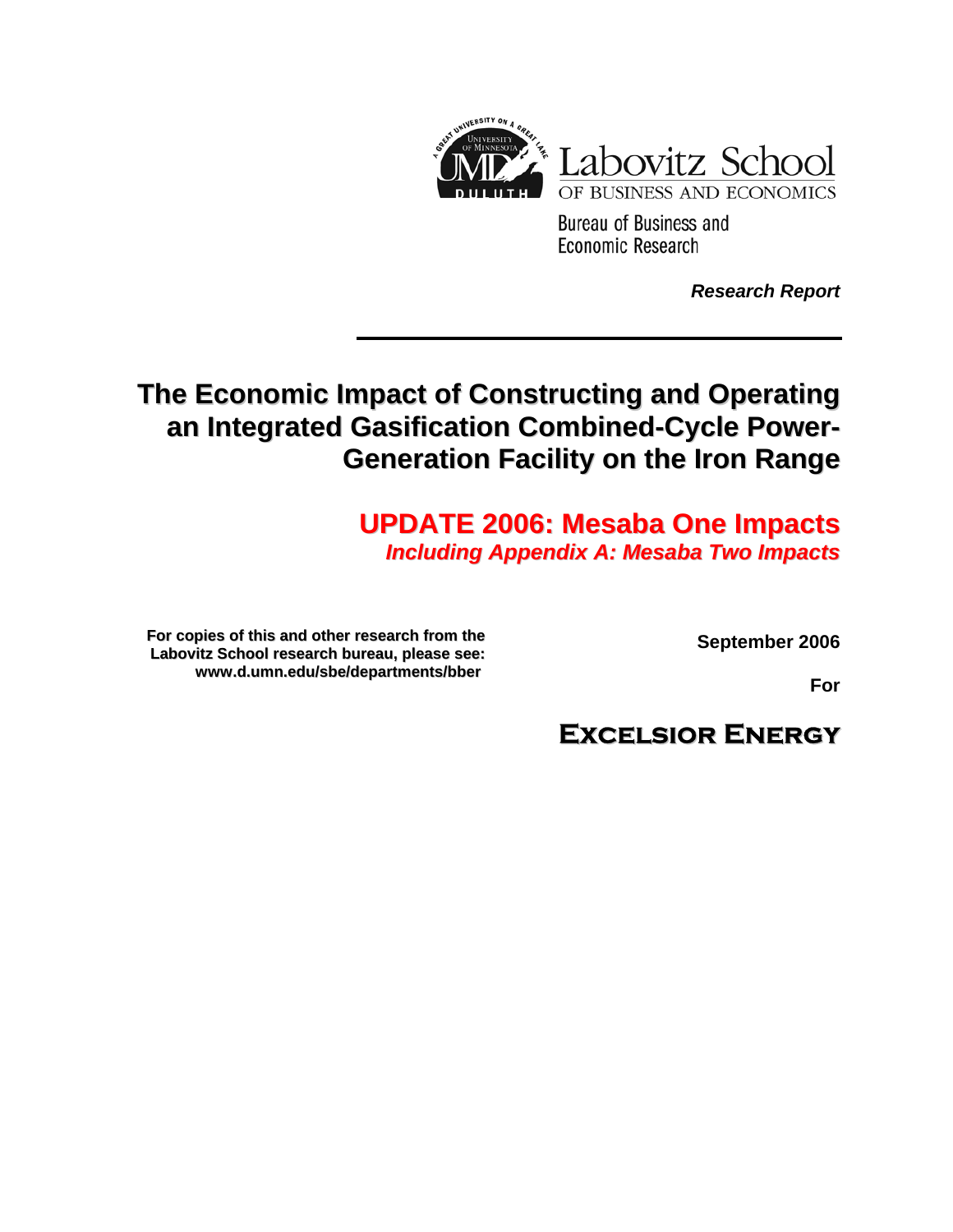Research Team:

 UMD Labovitz School of Business and Economics Bureau of Business and Economic Research

James A. Skurla, Acting Director Jean Jacobson, Senior Editor David J. Doorn, UMD Department of Economics David Slegh, Undergraduate Research Assistant Nicholas Linde, Undergraduate Research Assistant Nitya Malik, Undergraduate Research Assistant Vickie Almquist-Minko, Executive Administrative Specialist Bureau of Business and Economic Research 19 School of Business and Economics University of Minnesota Duluth Duluth, MN 55812-2496 (218) 726-8614

Contact: Renee Sass Senior Vice President – Chief Financial Officer Excelsior Energy Inc. 11100 Wayzata Blvd, Suite 305 Minnetonka, MN 55305 reneesass@excelsiorenergy.com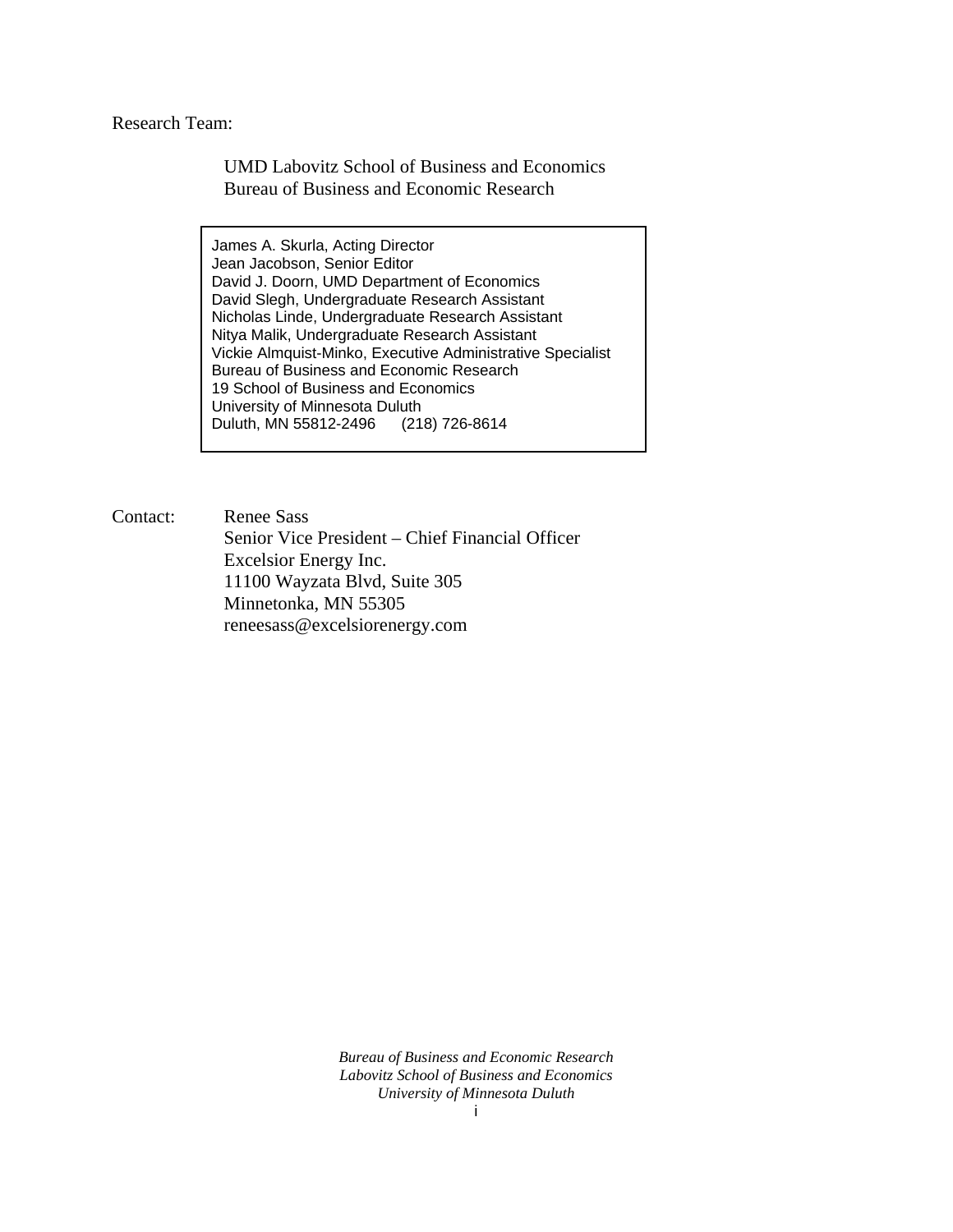## ■ Table of Contents

| <b>References</b> |                                                    |
|-------------------|----------------------------------------------------|
|                   |                                                    |
|                   |                                                    |
|                   | IMPLAN sectoring scheme for important expenditures |
|                   | Economic base of the Arrowhead Region              |
|                   | General description of input/output analysis       |

- The mathematics of the model

## ■ Table of Tables

### **Tables of the Executive Summary**

| Summary: Economic Impacts of Mesaba One's Construction Expenditures,<br>State of Minnesota and Arrowhead Region, 2008-2011 (2005 Dollars)  ii  |  |
|------------------------------------------------------------------------------------------------------------------------------------------------|--|
| Summary: Economic Impact of Mesaba One's Operations Expenditures,                                                                              |  |
| Mesaba Energy, Mesaba One, Employment Impacts from Operations,<br>Arrowhead Region, Typical Year, by Industry Sector, 2008-2011 (2005 Dollars) |  |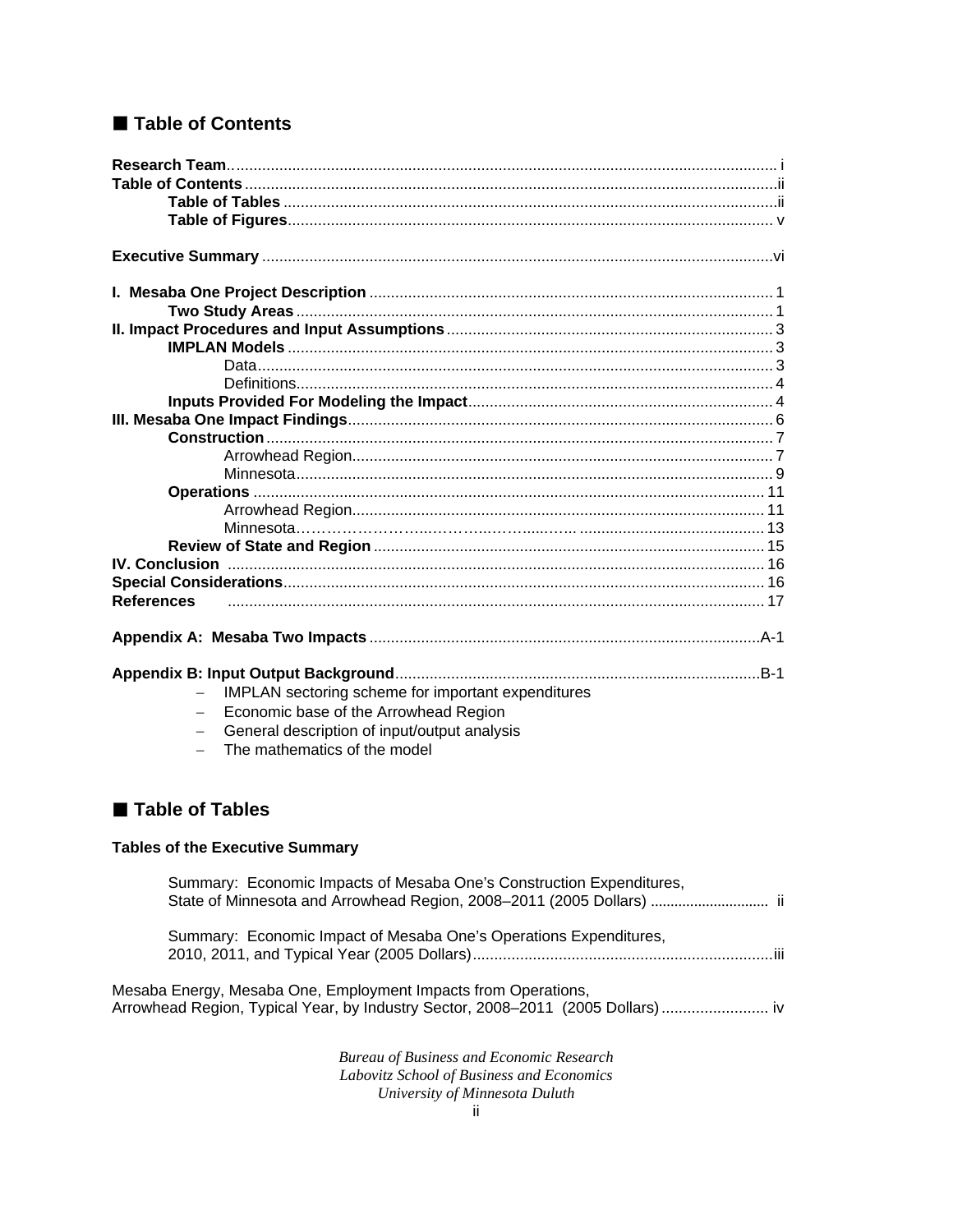#### **Mesaba One**

| Table 1 Summary: Arrowhead Construction Impacts, Mesaba One, 2008-2011 (2005 Dollars)  7                                           |  |
|------------------------------------------------------------------------------------------------------------------------------------|--|
| Table 1a: Mesaba Energy, Value Added Impacts from Construction,                                                                    |  |
| Table 1b: Mesaba Energy, Output Impacts from Construction,                                                                         |  |
| Table 1c: Mesaba Energy, Employment Impacts from Construction,                                                                     |  |
| Table 2 Summary: Minnesota Construction Impacts, Mesaba One, 2008-2011 (2005 Dollars)  9                                           |  |
| Table 2a: Mesaba Energy, Value Added Impacts from Construction,                                                                    |  |
| Table 2b: Mesaba Energy, Output Impacts from Construction,                                                                         |  |
| Table 2c: Mesaba Energy, Employment Impacts from Construction,                                                                     |  |
| Table 3 Summary: Arrowhead Operations Impacts, Mesaba One, 2011,                                                                   |  |
| Table 3a: Mesaba Energy, Value Added Impacts from Operations,                                                                      |  |
| Table 3b: Mesaba Energy, Output Impacts from Operations,                                                                           |  |
| Table 3c: Mesaba Energy, Employment Impacts from Operations,                                                                       |  |
| Table 3d: Mesaba Energy, Employment Impacts from Operations,<br>Arrowhead Region, Mesaba One, Typical Year, by Industry Sector  13 |  |
| Table 4 Summary: Minnesota Operation Impacts, Mesaba One, 2011,                                                                    |  |
| Table 4a: Mesaba Energy, Value Added Impacts from Operations,                                                                      |  |
| Table 4b: Mesaba Energy, Output Impacts form Operations,                                                                           |  |
| Table 4c: Mesaba Energy, Employment Impacts from Operations,                                                                       |  |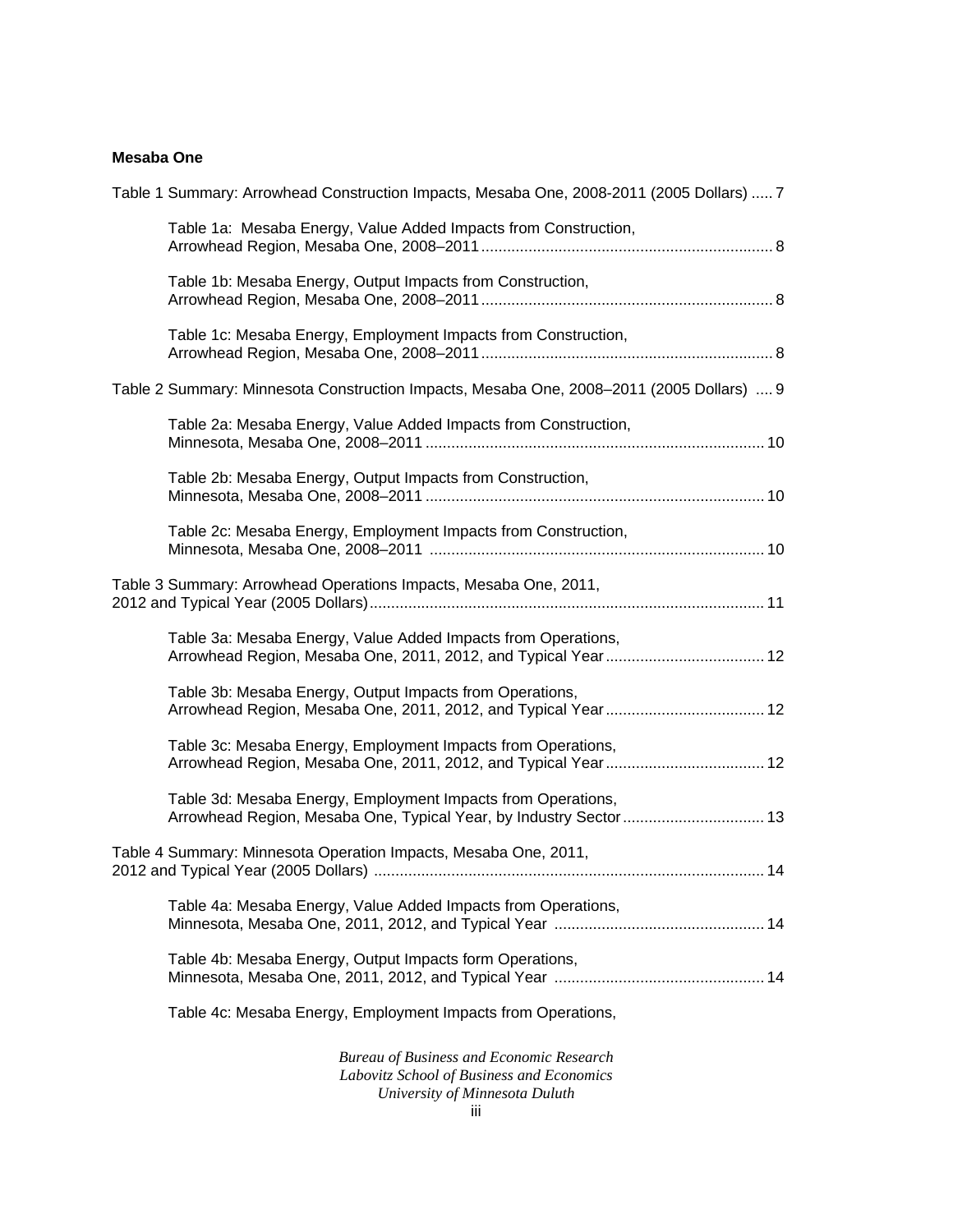| Table 5: Mesaba Energy, State and Regional Review of<br>Construction Impacts on the Arrowhead Region and Minnesota,                                                                                  |
|------------------------------------------------------------------------------------------------------------------------------------------------------------------------------------------------------|
| Table 6: Mesaba Energy, State and Regional Review of<br>Operations Impacts on the Arrowhead Region and Minnesota,<br>Mesaba One, 2010, 2011, and Typical Year, Value Added, Output (2005 Dollars) 15 |
| Appendix A: Mesaba Two                                                                                                                                                                               |
| Table A-1: Summary: Economic Impacts of Mesaba Two's Construction Expenditures,                                                                                                                      |
| Table A-2: Mesaba Two, Top Employment Impacts from Construction,<br>Arrowhead Region and Minnesota, Peak Construction Year 2009, by Industry Sector A-2                                              |
| Table A-3: Summary: Economic Impact of Mesaba Two's Operations Expenditures,                                                                                                                         |
| Table A-4: Top Operations Employment Impacts by Industrial Sector,                                                                                                                                   |
| Table A-5: Summary: Arrowhead Construction Impacts,                                                                                                                                                  |
| Table A-5a: Mesaba Energy, Value Added Impacts from Construction,                                                                                                                                    |
| Table A-5b: Mesaba Energy, Output Impacts from Construction,                                                                                                                                         |
| Table A-5c: Mesaba Energy, Employment Impacts from Construction,                                                                                                                                     |
| Table A-6: Summary: Minnesota Construction Impacts, Mesaba Two,                                                                                                                                      |
| Table A-6a: Mesaba Energy, Value Added Impacts from Construction,                                                                                                                                    |
| Table A-6b: Mesaba Energy, Output Impacts from Construction,                                                                                                                                         |
| Table A-6c: Mesaba Energy, Employment Impacts from Construction,                                                                                                                                     |
| Table A-7: Summary: Arrowhead Operations Impacts, Mesaba Two,                                                                                                                                        |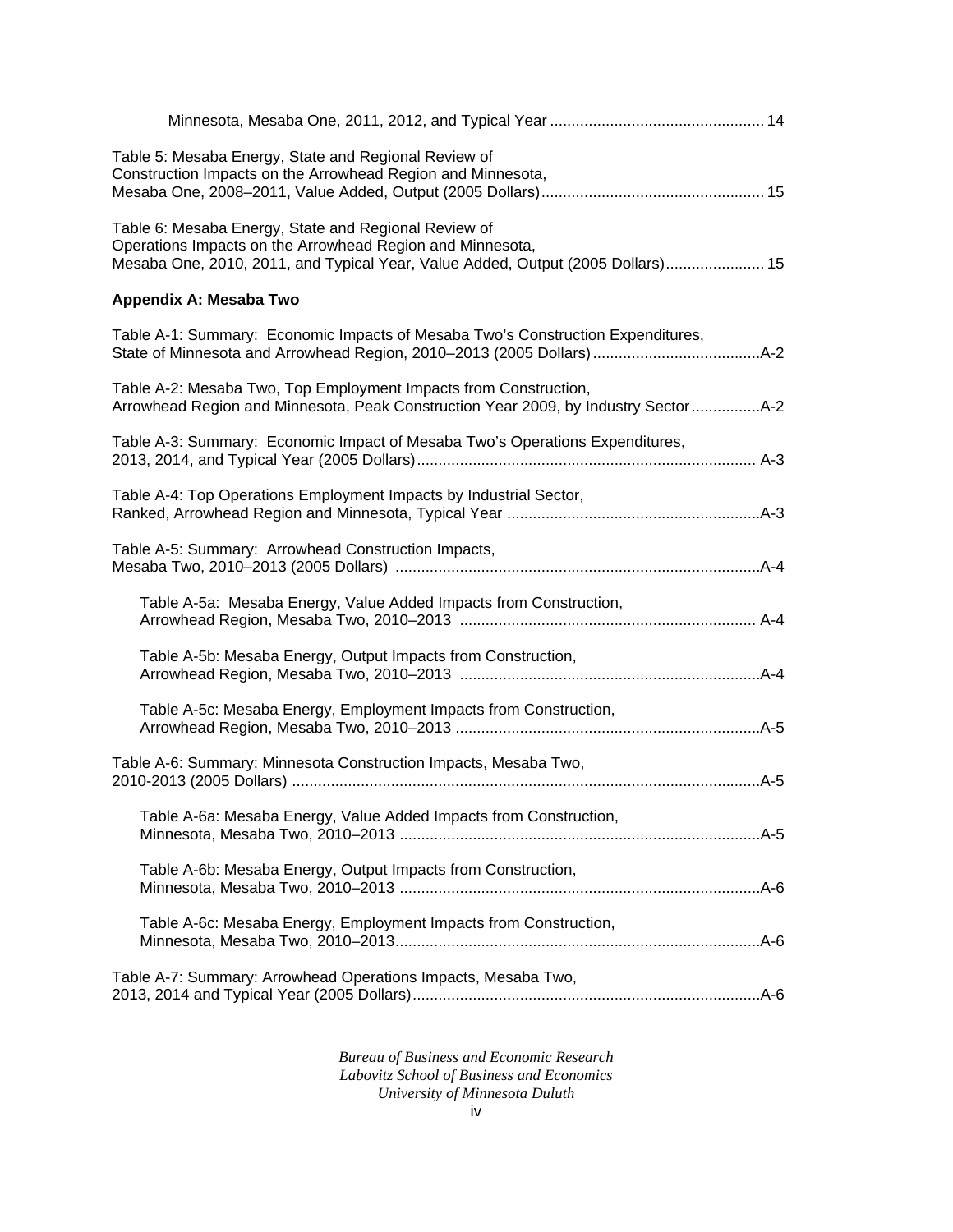| Table A-7a: Mesaba Energy, Value Added Impacts from Operations,                                                                                                                                          |
|----------------------------------------------------------------------------------------------------------------------------------------------------------------------------------------------------------|
| Table A-7b: Mesaba Energy, Output Impacts from Operations,                                                                                                                                               |
| Table A-7c: Mesaba Energy, Employment Impacts from Operations,                                                                                                                                           |
| Table A-7d: Mesaba Energy, Employment Impacts from Operations,                                                                                                                                           |
| Table A-8: Summary: Minnesota Operation Impacts, Mesaba Two,                                                                                                                                             |
| Table A-8a: Mesaba Energy, Value Added Impacts from Operations,                                                                                                                                          |
| Table A-8b: Mesaba Energy, Output Impacts form Operations,                                                                                                                                               |
| Table A-8c: Mesaba Energy, Employment Impacts from Operations,                                                                                                                                           |
| Table A-8d: Mesaba Energy, Employment Impacts from Operations,                                                                                                                                           |
| Table A-9 Mesaba Energy, State and Regional Review of<br>Construction Impacts on the Arrowhead Region and Minnesota,                                                                                     |
| Table A-10: Mesaba Energy, State and Regional Review of<br>Operations Impacts on the Arrowhead Region and Minnesota,<br>Mesaba Two, 2013, 2014, and Typical Year, Value Added, Output (2005 Dollars)A-11 |
| Table A-11: Summary: Arrowhead Operations Impacts, Mesaba One and Two,                                                                                                                                   |
| Table A-11a: Mesaba Energy, Value Added Impacts from Operations,                                                                                                                                         |
| Table A-11b: Mesaba Energy, Output Impacts from Operations,                                                                                                                                              |
| Table A-11c: Mesaba Energy, Employment Impacts from Operations,                                                                                                                                          |
| Table A-12: Summary: Minnesota Operation Impacts, Mesaba One and Two,                                                                                                                                    |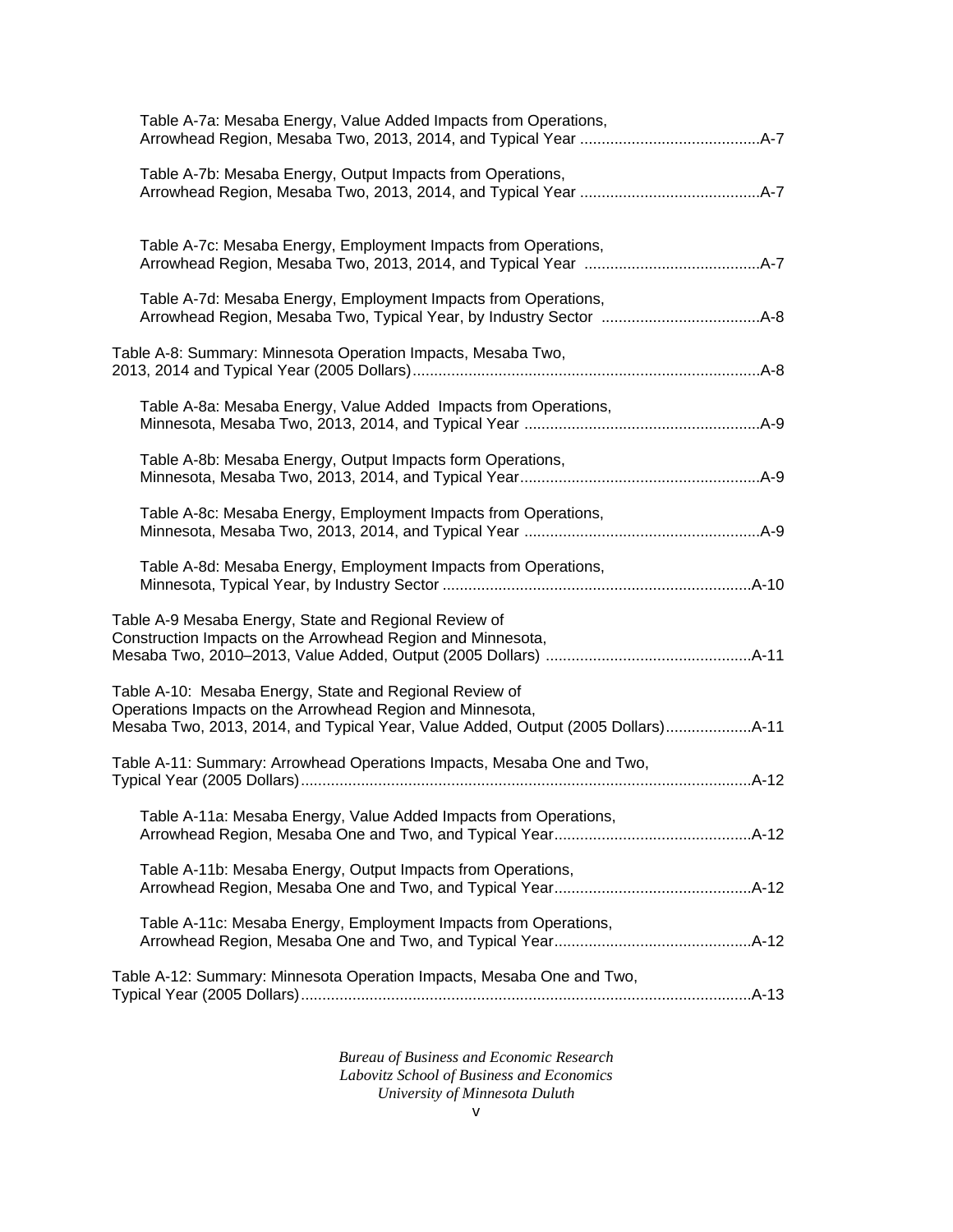| Table A-12a: Mesaba Energy, Value Added Impacts from Operations, |  |
|------------------------------------------------------------------|--|
| Table A-12b: Mesaba Energy, Output Impacts form Operations,      |  |
| Table A-12c: Mesaba Energy, Employment Impacts from Operations,  |  |

## **Table of Figures**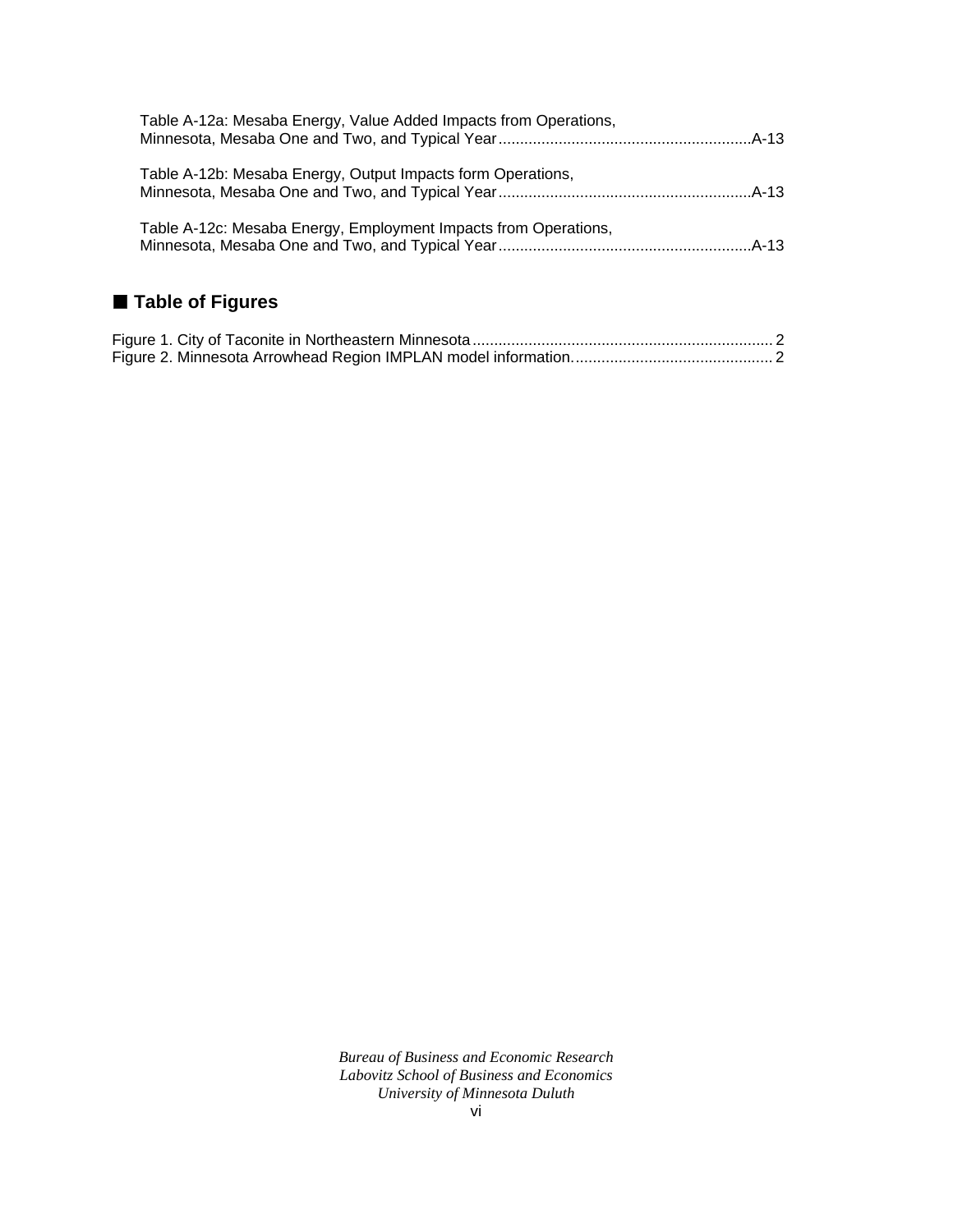## **The Economic Impact of Constructing and Operating an Integrated Gasification Combined-Cycle Power-Generation Facility on the Iron Range UPDATE 2006: Mesaba One Impacts** *Including Appendix A: Mesaba Two Impacts*

## **Executive Summary**

As noted in the Labovitz School's initial impact study completed in 2005, the construction and operation of the first unit of the Mesaba Energy Project ("Mesaba One") by Excelsior Energy Inc. ("Excelsior") will provide a substantial boost both to Minnesota's economically-depressed Iron Range and the larger State of Minnesota.

This 2006 impact report includes new modeling based on updated assumptions provided to the research bureau, and calculates that Excelsior's construction of Mesaba One will impact Minnesota's economy in the following ways:

- Excelsior provided inputs to the models as follows: \$1.6 billion in direct spending on construction to build Mesaba One and \$1.4 billion for construction to build Mesaba Two.
- Excelsior provided inputs to the models as follows: **\$**440 million in revenue or output on Mesaba One operations during a typical plant-year, recurring for the life of the plant.

 An additional non-recurring \$399 million in increased business and household spending on Mesaba Unit One across the Arrowhead region, which will ultimately result in a non-recurring \$640 million in increased spending throughout the State, driven by spending on construction. These numbers are derived from the input-output model, IMPLAN used in this analysis.

 An additional recurring \$95 million in increased spending across the Arrowhead region for Mesaba One, which will ultimately result in a recurring \$130 million in increased spending throughout the State, generated by spending on operations. These numbers are also derived from IMPLAN.

This report estimates that Mesaba One will also provide an impact on Minnesota's Iron Range (Arrowhead Region) and the State by creating thousands of jobs.\*

- Over the course of the Mesaba One construction period 2008–2011, full-time, part-time and temporary construction jobs peak at 1555.
- A total of over 107 full-time, part-time, and temporary jobs in Mesaba One operations.
- An additional 1,966 new full-time, part-time, and temporary jobs during the peak year in other sectors across the Arrowhead region, as a result of the creation of Mesaba One construction jobs.
- An additional 143 new full and part-time jobs in other sectors across the region, caused by the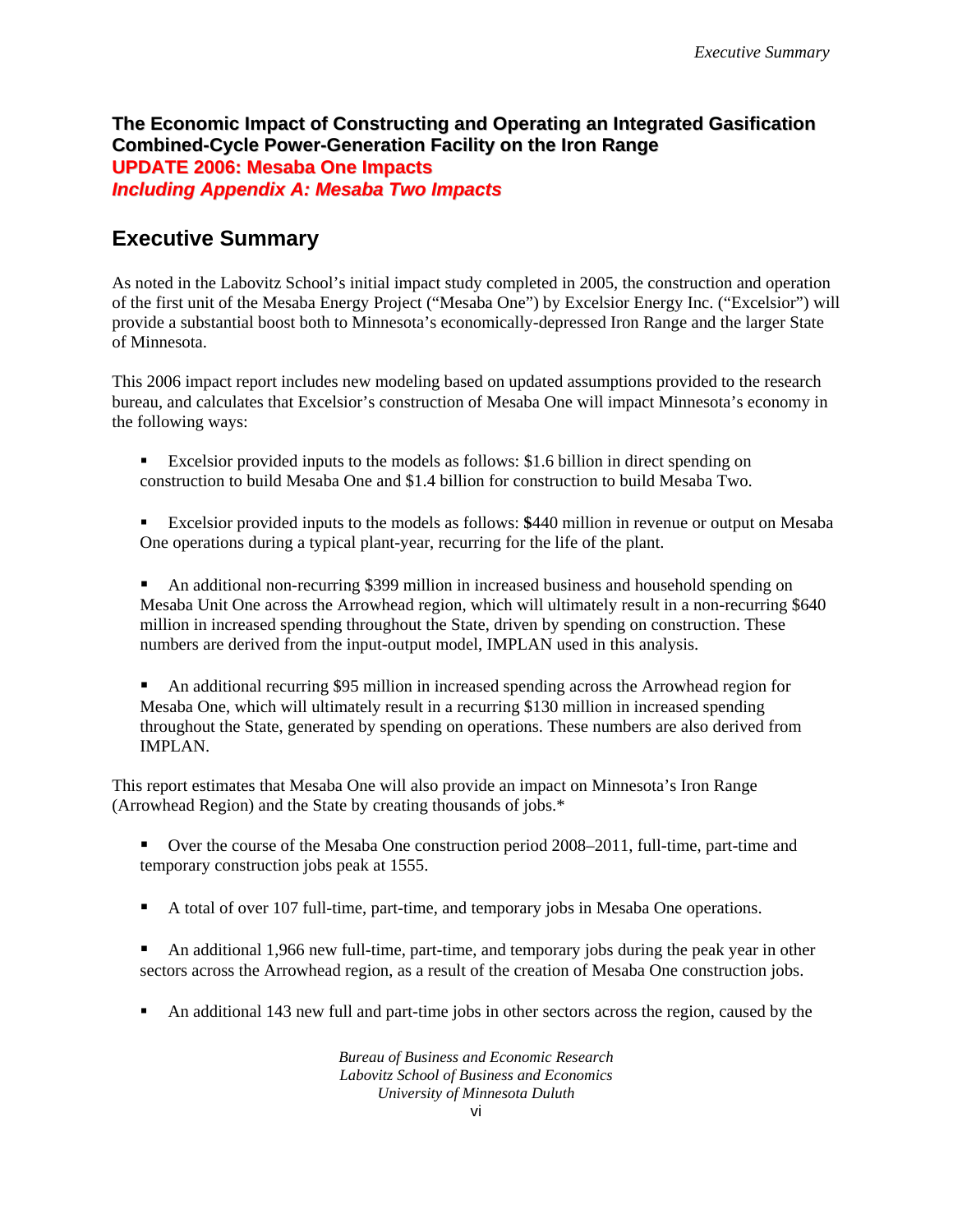creation of jobs in the typical year of operations of Mesaba One.

This report assesses the economic impact on the Region and the State by Mesaba One. Appendix A presents impacts for Mesaba Two, which Excelsior currently has plans to develop and construct on the same site.

\*Note that IMPLAN is driven by data sources that do not distinguish between full-time and part-time employment.

#### **About the Project**:

Excelsior Energy Inc. is an independent energy development company based in Minnetonka, Minnesota, that proposes to build, own, and operate the first unit of the Mesaba Energy Project. Mesaba One will be a privately funded power-generation facility, and it will be a large-scale commercial application of Integrated Gasification Combined Cycle (IGCC) technology. Excelsior asserts that Mesaba's use of IGCC will put Minnesota at the vanguard of far-sighted states utilizing next-generation technology, and the U.S. Department of Energy agrees that the Mesaba One development will be "one of the cleanest coal-fired power plants in the world."<sup>1</sup>

Mesaba One was initially modeled in 2005 with preliminary assumptions for output and employment from Excelsior Energy. It is important to note the assumptions provided for the 2006 impacts have changed somewhat from those provided for the 2005 impacts and the two reports (2005 and 2006) are therefore not comparable. The assumptions provided for modeling the 2006 update include changes in estimated employment and output as well as use of model deflators to report impacts in terms of 2005 dollars. This 2006 report also includes modeling for Mesaba Two (or Unit 2) in Appendix A to this report. As with the 2005 impact study, construction and operations impacts are modeled for two study areas, the State of Minnesota and the Arrowhead Region.

#### **Economic Impacts from Construction:**

 $\overline{a}$ 

*Source: IMPLAN* 

Construction is predicted to span 45 months: Excelsior is slated to begin construction of Mesaba One in 2008 and should finish in 2011.

|       |                          | <b>Arrowhead Region</b>     |                         | <b>Minnesota</b>         |                             |                         |
|-------|--------------------------|-----------------------------|-------------------------|--------------------------|-----------------------------|-------------------------|
| Years | Value Added<br>Totals \$ | <b>Employment</b><br>Totals | <b>Output Totals \$</b> | Value Added<br>Totals \$ | <b>Employment</b><br>Totals | <b>Output Totals \$</b> |
| 2008  | \$135,141,055            | 1746                        | \$477,749,810           | \$170,310,659            | 2,118                       | \$538,716,607           |
| 2009  | \$276,740,596            | 3521                        | \$915,863,165           | \$341,358,521            | 4.188                       | \$1,027,748,108         |
| 2010  | \$149,304,573            | 1873                        | \$464.076.598           | \$180,646,455            | 2.188                       | \$518,310,750           |
| 2011  | \$25,977,172             | 344                         | \$102,039,831           | \$33,978,679             | 432                         | \$115,924,391           |
| Total | \$587,163,396            | N/A                         | \$1,959,729,404         | \$726,294,314            | N/A                         | \$2,200,699,856         |

#### **Summary: Economic Impacts of Mesaba One's Construction Expenditures, State of Minnesota and Arrowhead Region, 2008–2011 (2005 Dollars)**

<sup>1</sup> "Minnesota Company to Receive \$36 Million to Construct Clean Coal Plant," at http://www.fossil.energy.gov/news/techlines/2004/tl\_ccpi2\_excelsior.html.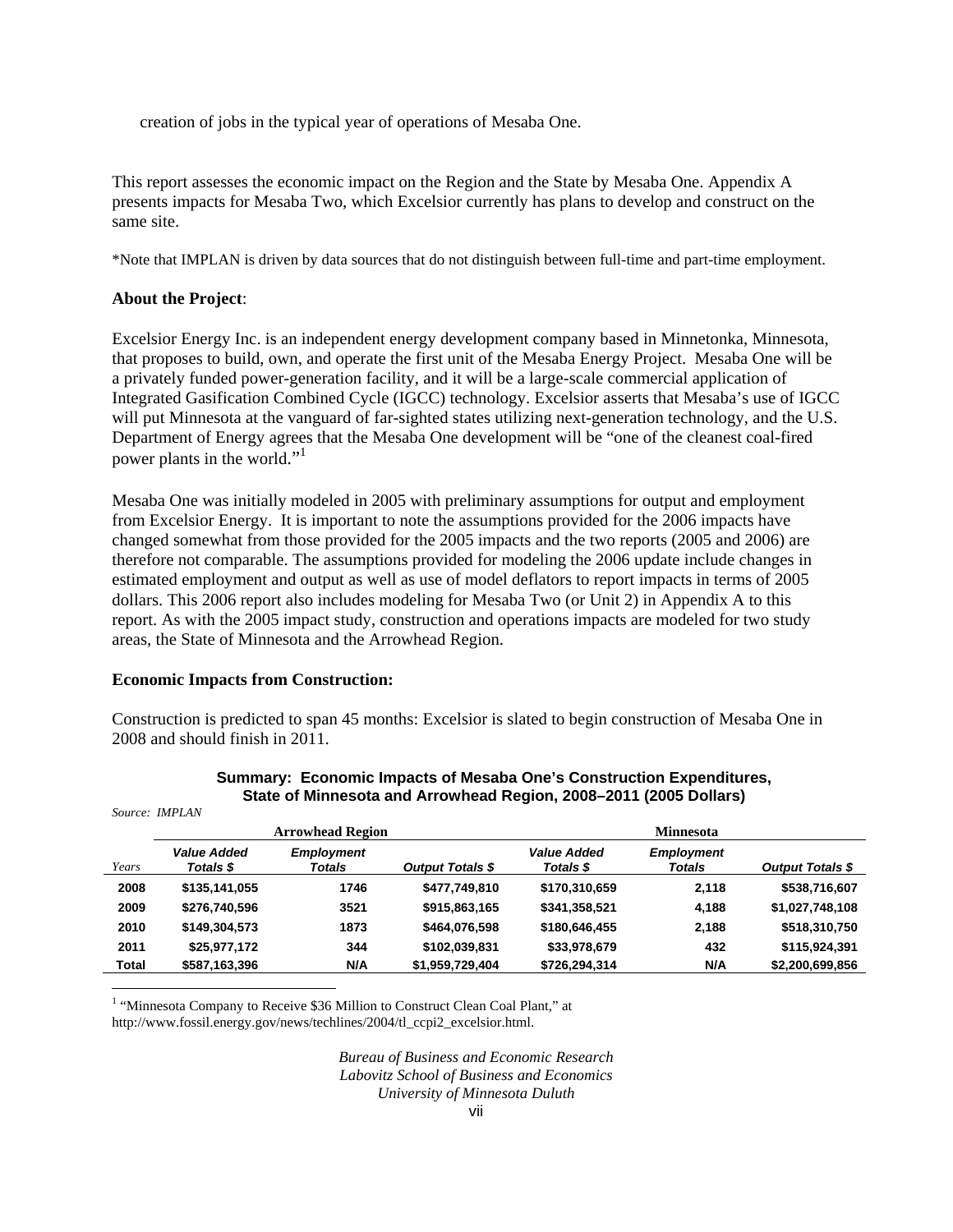The Table above is a summary of the direct, indirect and induced impacts for Value Added, Employment and Output. The detailed break-down of these impacts are highlighted in the report. Over the 45 months, Excelsior is predicted to generate \$1.96 billion (in 2005 Dollars) in economic activity in the Arrowhead Region based on direct expenditures of \$1.6 billion for construction. After construction is complete, construction impacts will end; operations impacts will continue for the life of the plant.

Construction of the plant is expected to have immediate and beneficial impacts beyond simply creating jobs in the construction sector. Just as the expenditure of Mesaba One's capital for construction costs will result in increased consumer spending across the Arrowhead region, Mesaba One's creation of construction jobs is calculated to cause the creation of almost two thousand full-time, part-time, and temporary jobs in sectors other than construction.

#### **Economic Impacts from Operations:**

Operations should begin in 2011 when the plant will start functioning at approximately 10% capacity; the sharp increase in the amount of value-added in 2012 indicates the commencement of operation at full capacity. "Typical Year" values show value added, employment, and output from on-going full capacity operations, modeled as 2015. Value added represents wages, rents, interests and profits and Output is the total production of the industry. Employment includes the total number of jobs in that industry. Mesaba One is projected to generate \$535 million in economic activity in the Arrowhead Region based on revenue or output of \$440 million for operations. Output totals for the typical year show this \$535 million, below.

#### **Summary: Economic Impact of Mesaba One's Operations Expenditures, 2010, 2011, and Typical Year (2005 Dollars)**

| Source: IMPLAN          |                          |                      |                      |                          |                      |                      |  |  |  |
|-------------------------|--------------------------|----------------------|----------------------|--------------------------|----------------------|----------------------|--|--|--|
| <b>Arrowhead Region</b> |                          |                      |                      | Minnesota                |                      |                      |  |  |  |
|                         | Value Added<br>Totals \$ | Employment<br>Totals | <b>Output Totals</b> | Value Added<br>Totals \$ | Employment<br>Totals | <b>Output Totals</b> |  |  |  |
| Years                   |                          |                      |                      |                          |                      |                      |  |  |  |
| 2011                    | \$84,749,275             | 65                   | \$122,379,672        | \$89,463,990             | 72                   | \$130,416,708        |  |  |  |
| 2012                    | \$257,723,155            | 185                  | \$372,157,528        | \$272,060,689            | 199                  | \$396,598,203        |  |  |  |
| Typical                 | \$370,182,128            | 250                  | \$534,550,504        | \$390,775,856            | 273                  | \$569,656,026        |  |  |  |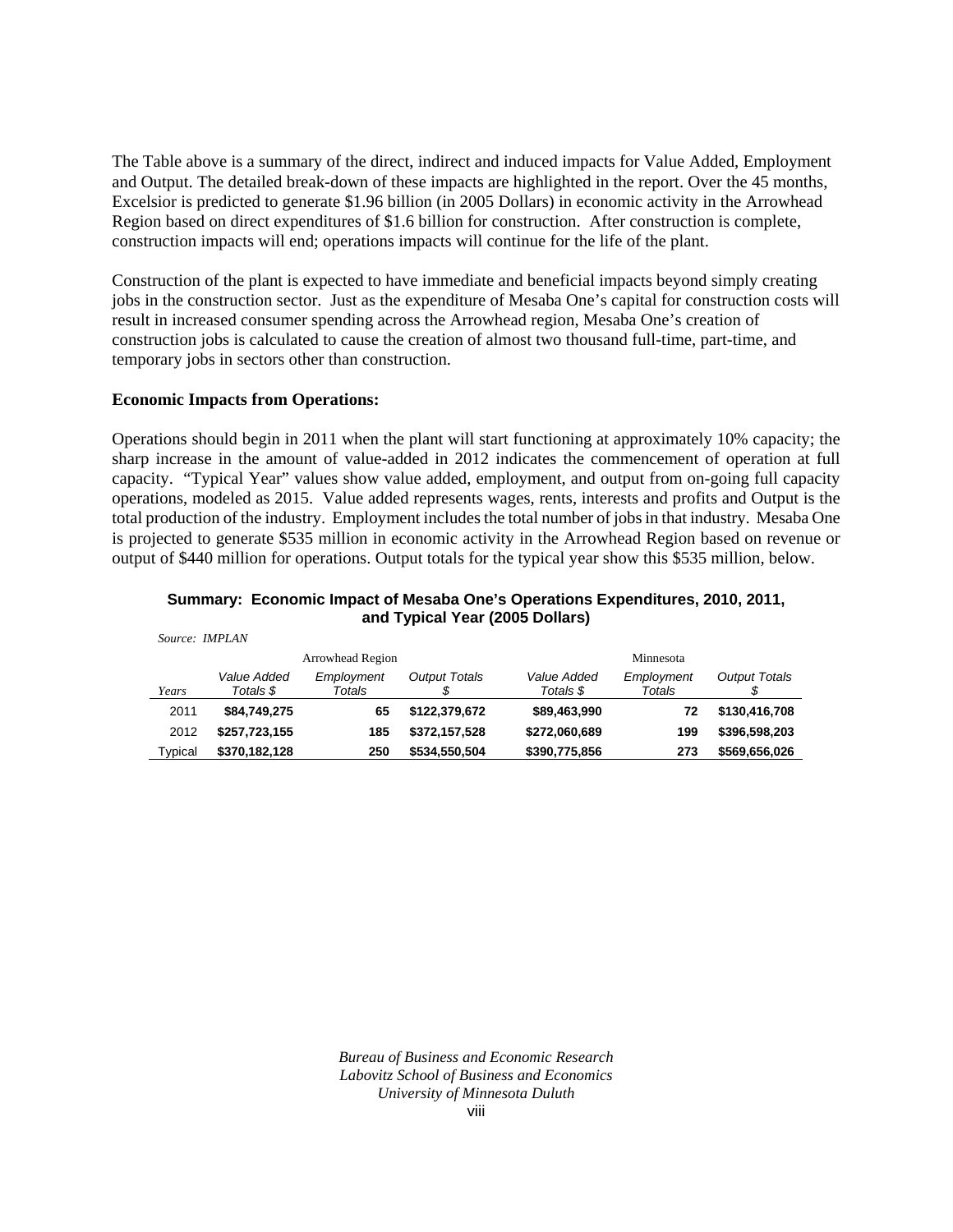| Source: IMPLAN                                            | <b>Projected Employment</b> |                 |                |       |  |
|-----------------------------------------------------------|-----------------------------|-----------------|----------------|-------|--|
| <b>IMPLAN Sector</b>                                      | Direct                      | <b>Indirect</b> | <i>Induced</i> | Total |  |
| Power generation and supply                               | 107                         | $\Omega$        | $\Omega$       | 107   |  |
| Food services and drinking places                         | 0                           | 4               | 15             | 19    |  |
| Commercial machinery repair and maintenance               | 0                           | 8               | 0              | 9     |  |
| Hospitals                                                 | 0                           | $\Omega$        | 6              | 6     |  |
| Offices of physicians- dentists- and other health         | 0                           | $\Omega$        | 6              | 6     |  |
| Nursing and residential care facilities                   | 0                           | $\Omega$        | 5              | 5     |  |
| General merchandise stores                                | 0                           | $\Omega$        | 5              | 5     |  |
| Food and beverage stores                                  | 0                           | $\Omega$        | 4              | 4     |  |
| Wholesale trade                                           | 0                           | 1               | 3              | 4     |  |
| Motor vehicle and parts dealers                           | 0                           | 0               | 3              | 3     |  |
| Social assistance- except child day care services         | 0                           | 0               | 3              | 3     |  |
| Automotive repair and maintenance-except car wash         | 0                           | 0               | 3              | 3     |  |
| Securities-commodity contracts-investments                | 0                           | 1               | 2              | 3     |  |
| Private households                                        | 0                           | 0               | 3              | 3     |  |
| Nonstore retailers                                        | $\Omega$                    | $\Omega$        | 3              | 3     |  |
| Legal services                                            | 0                           | $\mathcal{P}$   | 1              | 3     |  |
| Miscellaneous store retailers                             | 0                           | 0               | 3              | 3     |  |
| Other maintenance and repair construction                 | 0                           | 2               | 0              | 2     |  |
| Monetary authorities and depository credit intermediation | 0                           | 1               | 2              | 2     |  |
| Rail transportation                                       | $\Omega$                    | $\mathcal{P}$   | 0              | 2     |  |
| Building material and garden supply stores                | 0                           | 0               | 2              | 2     |  |
|                                                           | 107                         | 21              | 69             | 197   |  |

#### **Mesaba Energy, Mesaba One, Employment Impacts from Operations, Arrowhead Region, Typical Year, by Industry Sector**

Mesaba One's capital expenditures for operations should also result in the creation of jobs in industries outside the utility industry. The IMPLAN model estimates that in a Typical Year, Mesaba One's capital expenditures will create more than 250 jobs in other industries across the Arrowhead region.

This economic analysis from the UMD Labovitz School's research bureau quantifies both the Mesaba One project's direct effects, and its secondary effects on increased spending in the greater economy of the Arrowhead Region and the State of Minnesota. The study applies an economic multiplier analysis and input/output model that was created in Minnesota by the Minnesota IMPLAN Group, Inc., and is used by other state governments and the USDA Forest Service, among others. An impact for Mesaba Two is included in Appendix A to this report.

 $\ast$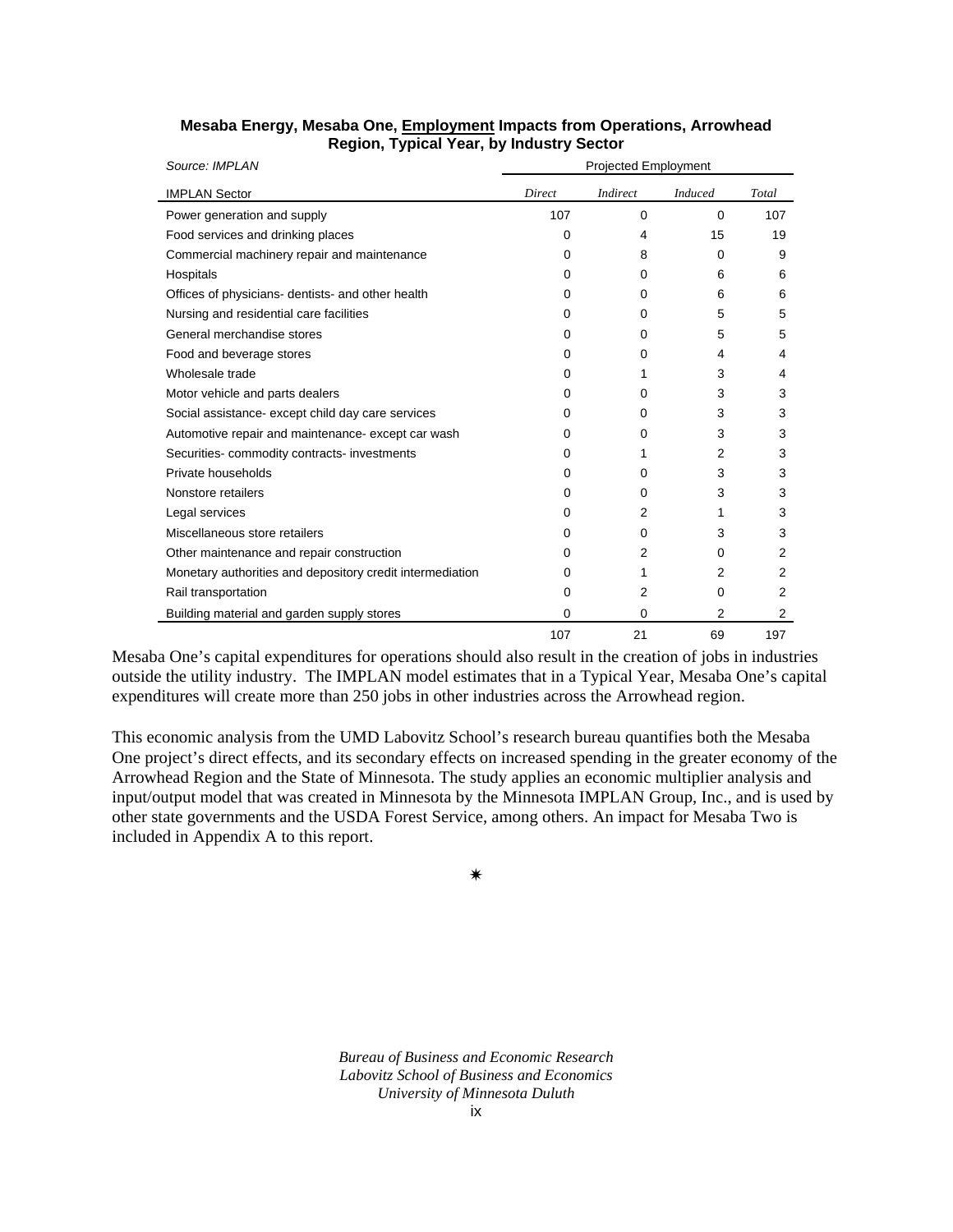## **Mesaba One Energy Impact**

## **I. Project Description**

Mesaba One was initially modeled in 2005 with preliminary assumptions for output and employment from Excelsior Energy. It is important to note the assumptions provided for the 2006 impacts have changed somewhat from those provided for the 2005 impacts and the two reports (2005 and 2006) are therefore not comparable. The assumptions provided for modeling the 2006 update include changes in estimated employment and output as well as use of model deflators to report impacts in terms of 2005 dollars. The 2006 report also includes modeling for Mesaba Two (or Unit 2) in Appendix A to this report. As with the 2005 impact study, construction and operations impacts are modeled for two study areas, the State of Minnesota and the Arrowhead Region.

Excelsior Energy Inc. is an independent energy development company based in Minnetonka, Minnesota, that proposes to build, own, and operate the first unit of the Mesaba Energy Project. Mesaba One will be a privately funded power-generation facility, and it will be a large-scale commercial application of Integrated Gasification Combined Cycle (IGCC) technology. Excelsior asserts that Mesaba's use of IGCC promises to put Minnesota at the vanguard of farsighted states utilizing next-generation technology, and the U.S. Department of Energy agrees that the Mesaba One development will be "one of the cleanest coal-fired power plants in the world."<sup>2</sup>

The UMD Labovitz School research bureau (Bureau of Business and Economic Research) worked with Excelsior to determine the key assumptions in the development of the economic impact model. Regional and State data for the impact model for Value Added, Employment, and Output is supplied by IMPLAN. From these data, Social Accounts, Production, Absorption, and Byproducts information are generated from the national level data and incorporated into the model.

This report assesses the economic impact on the Region and the State by the construction and operation of the Mesaba One plant. Appendix A presents impacts for Mesaba Two, which Excelsior currently has plans to develop and construct on an additional site.

## **Two Study Areas**

This report measured the economic impact of Mesaba One on two levels: the region surrounding the proposed plant, and the State of Minnesota. **Study area 1:** Seven County Arrowhead Region, MN, including Aitkin, Carlton, Cook, Itasca, Koochiching Lake, and St. Louis counties;

<sup>-</sup><sup>2</sup> "Minnesota Company to Receive \$36 Million to Construct Clean Coal Plant," at http://www.fossil.energy.gov/news/techlines/2004/tl\_ccpi2\_excelsior.html.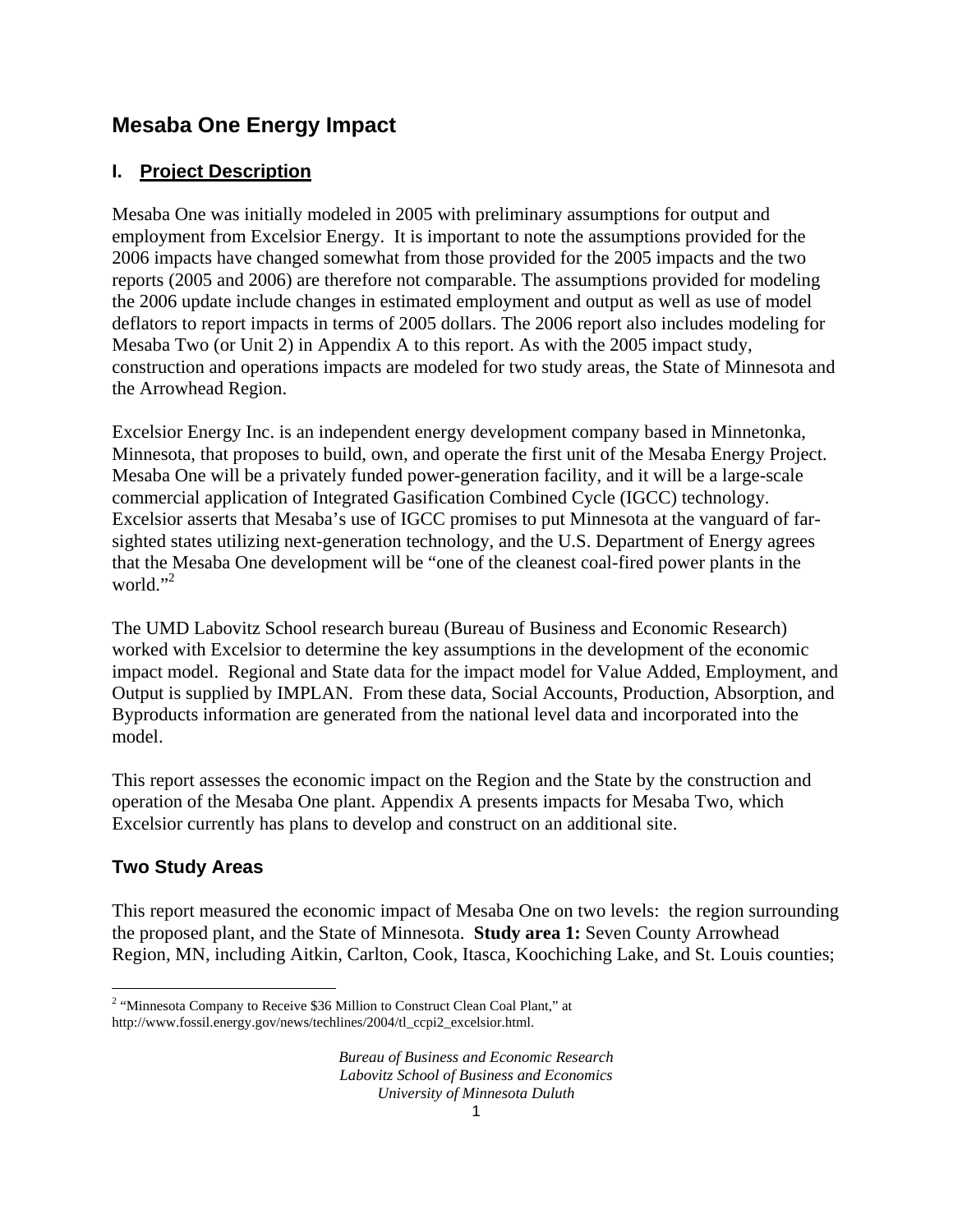also referred to in this report as the "Iron Range."



suggested as the prime location. *Source: mapquest.com*



Figure 2. Minnesota Arrowhead Region IMPLAN model information.

**Study area 2:** State of Minnesota, including all counties.

Mesaba Two, in Appendix A, uses the two study areas as presented here.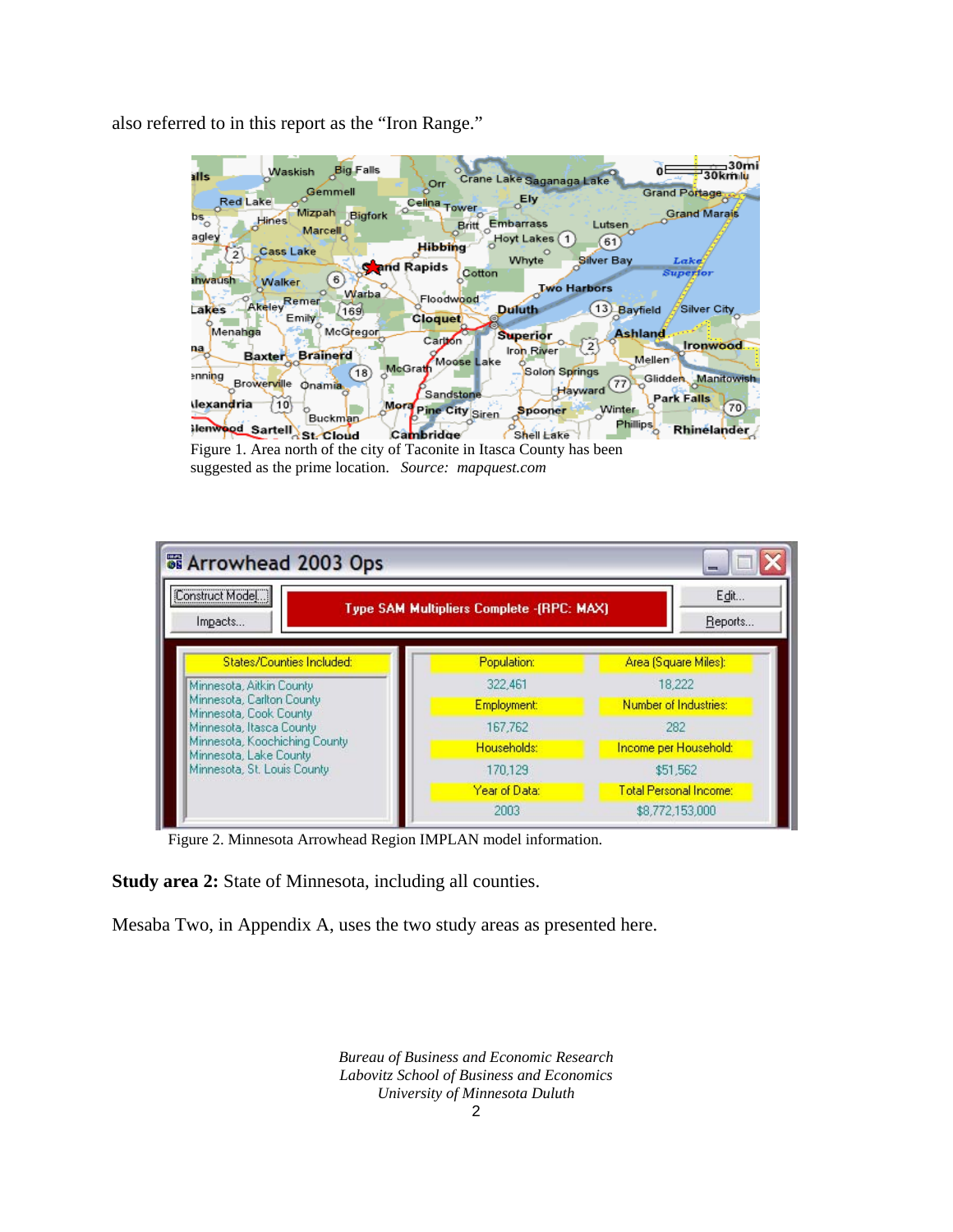## **II. Impact Procedures and Input Assumptions**

## **IMPLAN Models**

There are two components to the IMPLAN system, the software and databases. The databases provide all information to create regional IMPLAN models. The software performs the calculations and provides an interface for the user to make final demand changes.

Comprehensive and detailed data coverage of the IMPLAN study areas by county, and the ability to incorporate user-supplied data at each stage of the model building process, provides a high degree of flexibility both in terms of geographic coverage and model formulation, in this case definition of the State and seven-county Arrowhead Region study areas, and the definition of specific models for construction and operations, with adjusted production functions to reflect the proposed IGCC plant. Using the IMPLAN software and data, BBER identified Mesaba One's expenditures in terms of the sectoring scheme for the model, in producer prices, in historical dollars based on the year of the model, and applied those dollars spent within the two study area definitions given for the impact analysis.

### **Data**

IMPLAN data files use federal government data sources including:

- US Bureau of Economic Analysis Benchmark I/O Accounts of the US
- US Bureau of Economic Analysis Output Estimates
- US Bureau of Economic Analysis REIS Program
- US Bureau of Labor Statistics County Employment and Wages (CEW) Program
- US Bureau of Labor Statistics Consumer Expenditure Survey
- US Census Bureau County Business Patterns
- US Census Bureau Decennial Census and Population Surveys
- US Census Bureau Economic Censuses and Surveys
- US Department of Agriculture Crop and Livestock Statistics

IMPLAN data files consist of the following components: employment, industry output, value added, institutional demands, national structural matrices and inter-institutional transfers.

Impacts for this model use the most recent IMPLAN data available which is for the year 2003. The impact is reported in 2005 dollars (given the data year of inputs supplied to BBER) and calculated with the built-in deflators of the modeling software.

Economic impacts are made up of direct, indirect, and induced impacts. The following cautions are suggested assumptions for accepting the impact model:

- **IMPLAN** input-output is a production based model
- **Local or export based purchases that represent transfers from other potential local**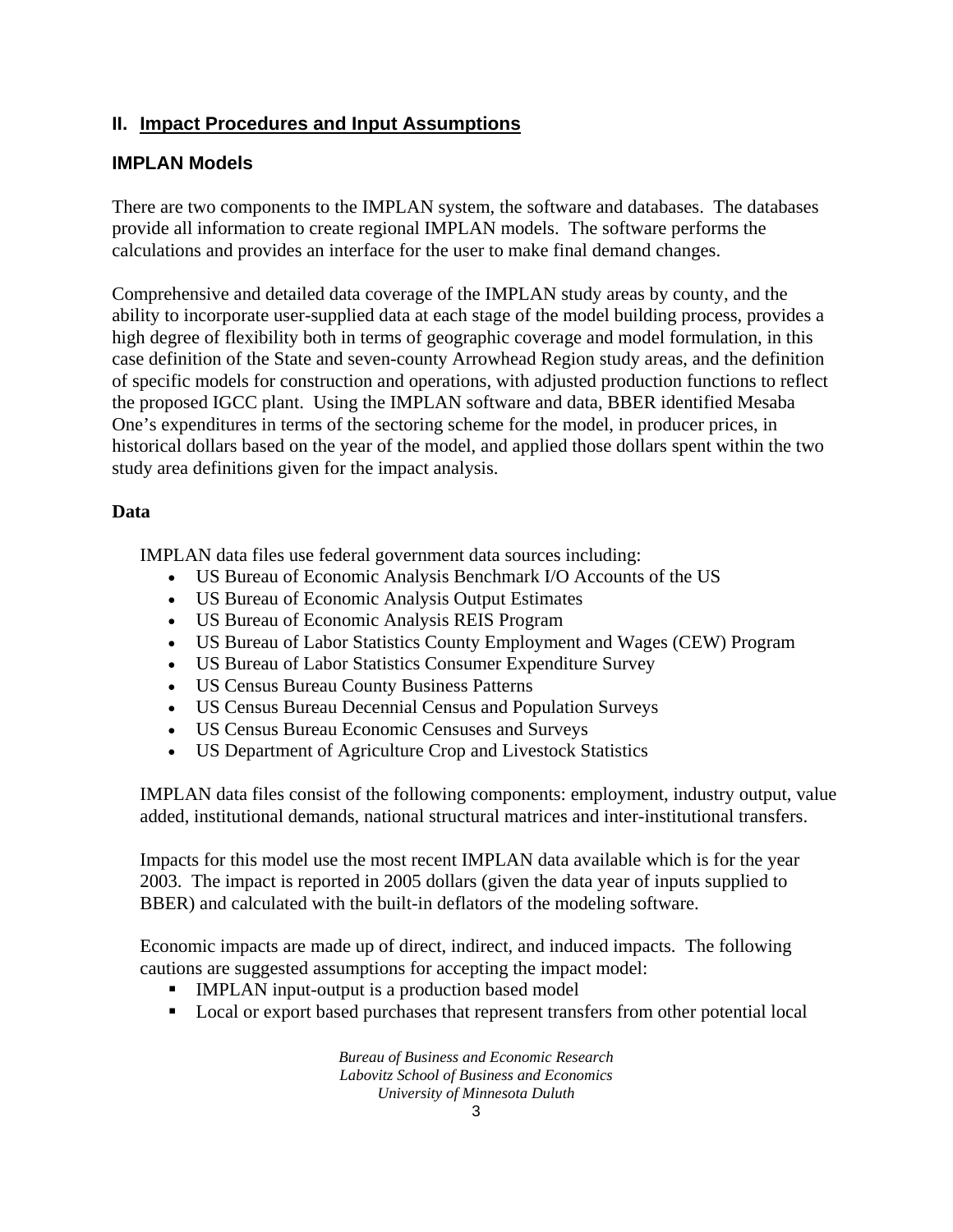purchases are not counted.

- The numbers (from U.S. Department of Commerce secondary data) treat both full and part time individuals as being employed.
- Assumptions need to be made concerning the nature of the local economy before impacts can be interpreted.
- The IMPLAN model was constructed for the year 2003 (most recent data available). 2005 dollars are estimated by the model.

### **Definitions used in this report:**

### **Measures**

- **Gross Output** represents the value of local production required to sustain activities.
- **Value Added** is a measure of the impacting industry's contribution to the local community; it includes wages, rents, interest and profits.
- **Employment** estimates are in terms of jobs, not in terms of full-time equivalent employees. Hence, these may be temporary, part-time or short-term jobs.

**Effects** 

- **Direct** Initial new spending in the study area resulting from the project
- **Indirect** The additional inter-industry spending from the direct impact
- **Induced** The impact of additional household expenditure resulting from the direct and indirect impact.

## **Inputs provided for modeling the impact of Mesaba One**

Excelsior provided the BBER model estimated expenditures concerning specific processes for the proposed plant, including feed handling, slurry preparation, air separation, cooling water process, gasification, slag handling, wastewater collection and treatment, common mechanical, as well as other miscellaneous inputs.

Readers of the 2005 Mesaba One impact study may note this 2006 update includes assumptions by Excelsior of higher capital costs than the 2005 model. There are a number of factors leading such increased costs, including the larger plant size (603 MW vs. 531 MW) and significant increases in global commodity prices. The impact continues to show the higher cost of construction in Minnesota in terms of seasonality, and also shows an expected higher cost of building a plant which includes advanced technology, delivered at a higher percent of prefabricated and specialized components than that required for conventional coal fueled power plants. Most of the input assumptions for the 2006 update follow the detail provided for the 2005 impact study. All of the assumptions for the Mesaba Two modeling found in the Appendix A track the assumptions utilized for the Mesaba One 2006 update.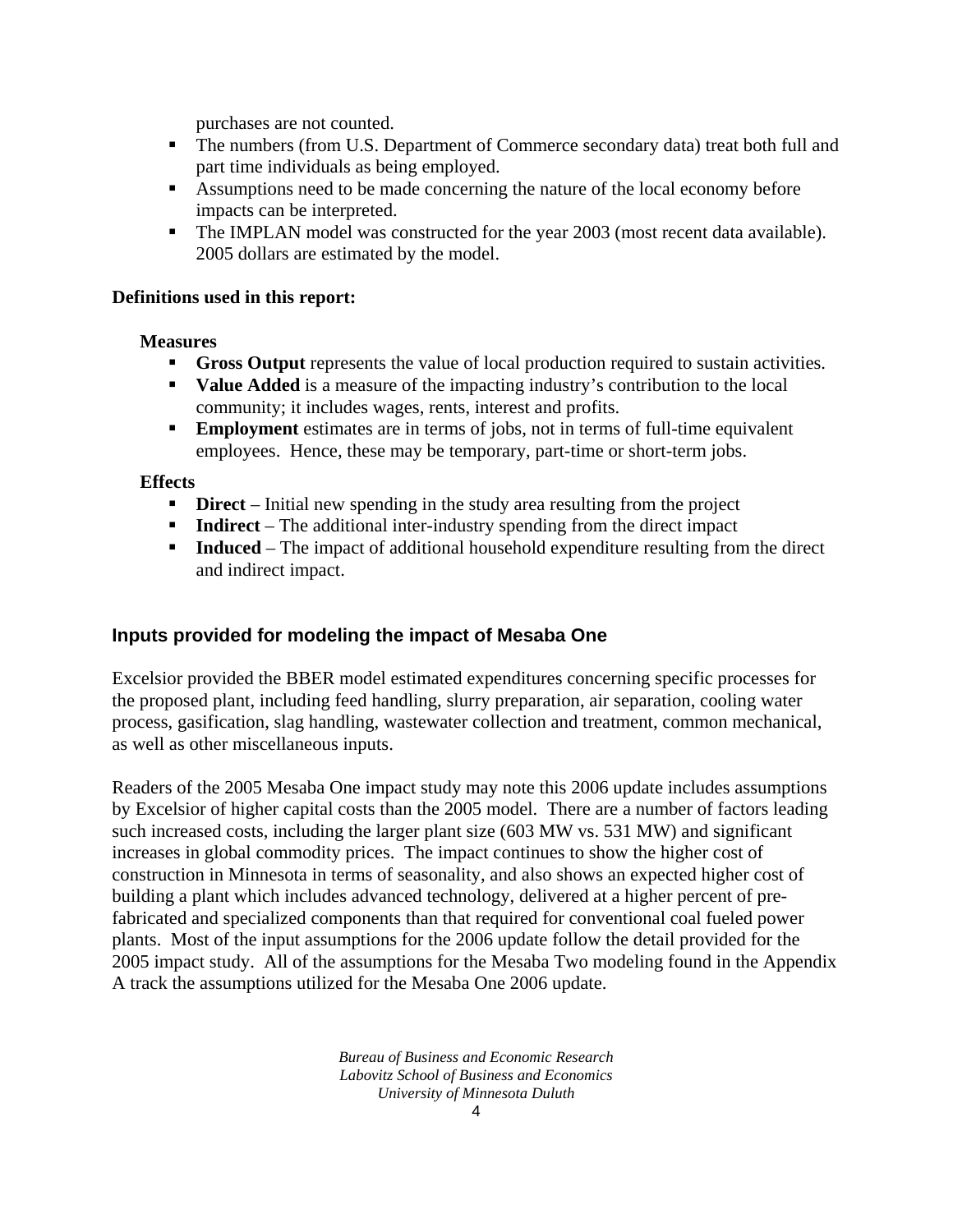Other modeling challenges for both the 2005 and the 2006 update impacts include aligning the IGCC process with data from the industry sector. Conventional power plant employment will differ from the more technologized operations of the IGCC plant. This plant would still utilize much of the same labor skill sets associated with a conventional plant.

#### **Construction**

- Materials: For the construction impact, Excelsior provided estimates for dollars, percent of the total cost for materials, and the percent Minnesota could supply of products and services for the project.
- Labor: Excelsior provided estimates for loaded labor rate/hour and definition of specialized intermittent field labor costs including all typical overheads, insurance, etc.

#### **Operations**

For the operations impact, Excelsior provided estimates for such components as staffing and labor cost per year, including annual direct labor, overheads, employee expense, and contracted labor/equipment maintenance (estimated annual contract labor to support plant overhauls and routine equipment maintenance).

#### **Industry sector adjustments**

NAICS coded industry sectors supplying the proposed Mesaba One plant were adjusted to the requirements of the sector modeling in the IMPLAN model including such industry specific sectors as Power Boiler and Heat Exchanger Manufacturing; Turbine and Turbine Generator Set Units Manufacturing; Electric Power and Specialty Transformer manufacturing; Electric Power Generation; and Power and Communication Line and Related Structures Construction, among others.

Production functions addressed in the gross absorption tables for the industrial sectors of the input-output modeling were adjusted to reflect estimates for the Mesaba One plant construction and operations demand changes.

Benchmark (economic base) and impact (additional plant) models were constructed for the regional Arrowhead seven-county economy and the State of Minnesota economy.

#### **Employment**

Estimates for labor costs (escalated, with contractor profit and contingency) were provided by Excelsior. A cost estimate summary was reported to BBER from comparable plant construction and operation ratios, including labor cost for requirements such as feed handling, slurry preparation, air separation, cooling water, gasification, slag handling, sulfur recovery, power block, balance of plant, common E & I, water treatment, wastewater collection, common mechanic, and others.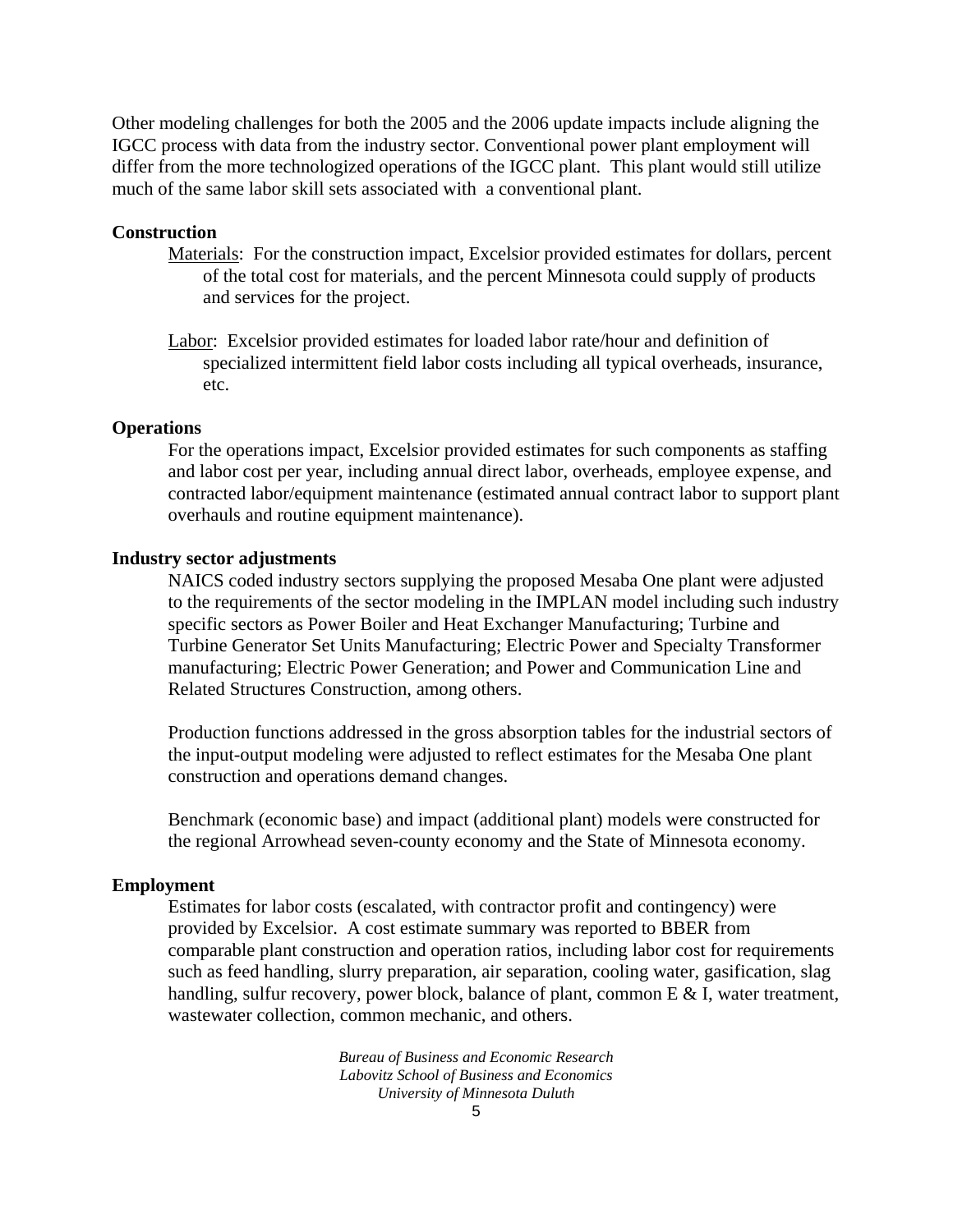IMPLAN measures of direct, indirect, and induced employment follow from assumptions in the model concerning the estimation of megawatts of energy produced, and the number of jobs created to deliver the production of energy to the economy. Individual plant efficiencies and individual plant allocations of permanent, temporary, and part-time employment can alter the model's job estimation.

### **Inflation**

The most recent IMPLAN data available for modeling these impacts are for industry sectors in the year 2003. These 2003 impacts were then inflated to show 2005 dollars in the tables of this report, using the industry specific deflators from the IMPLAN model.

## **III. Mesaba One Impact Findings**

All of the following tables (Tables 1 through 6) use the estimated values of Mesaba One's direct expenditures on the Iron Range Arrowhead Region as the original input for the model. Direct expenditures are listed in the column labeled, "Direct Effect." "Indirect Effect" measures the amount of increased spending between commercial, government and service industries, and "Induced Effect" measures the amount of increased spending by residential households. "Total Effect" is the sum of Direct, Indirect, and Induced Effects.

The "Value Added," "Employment," and "Output" totals in Tables 2a through c, and 4a through 4c show Mesaba One's economic impacts across the State of Minnesota. These totals incorporate the economic impacts that Mesaba One is likely to have on the Arrowhead Region, which are shown in the corresponding "Value Added," "Employment," and "Output" columns in Tables 1a through 1c, and 3a through 3c. (For instance, Table 1b shows that Mesaba One's construction expenditures are expected to have a "Total Effect" of \$2.2 billion in spending across the State. This \$2.2 billion incorporates, and is not in addition to, the \$1.96 billion in "Total Effects" that Mesaba One is expected to generate in the Arrowhead Region, as shown in Table 2b.).

None of the tables that show Mesaba One's yearly employment impacts add the total number of jobs-created across all 45 months of construction. Although IMPLAN required that each calendar year of construction be modeled as a separate event, each job created by construction activity may carry through all calendar years as the same job, and could thus be counted more than once (For instance, the engineers, project managers, and installers that Mesaba One will employ for year 2008 might still be employed by Mesaba One in year 2011.) **Construction** 

|                           | Table 1 Summary: Arrowhead Construction Impacts,<br>Mesaba One, 2008-2011 (2005 Dollars) |                          |                      |                  |  |  |
|---------------------------|------------------------------------------------------------------------------------------|--------------------------|----------------------|------------------|--|--|
| <b>Bureau</b> of <b>B</b> | Year<br>S                                                                                | Value Added<br>Totals \$ | Employment<br>Totals | Output Totals \$ |  |  |
| Labovitz Sc               | 2008                                                                                     | \$135,141,055            | 1.746                | \$477,749,810    |  |  |
| Unive                     | 2009                                                                                     | \$276,740,596            | 3,521                | \$915,863,165    |  |  |
|                           | 2010                                                                                     | \$149,304,573            | 1,873                | \$464,076,598    |  |  |
|                           | 2011                                                                                     | \$25,977,172             | 344                  | \$102,039,831    |  |  |
|                           | Total                                                                                    | \$587,163,396            | N/A                  | \$1,959,729,404  |  |  |
|                           |                                                                                          |                          |                      |                  |  |  |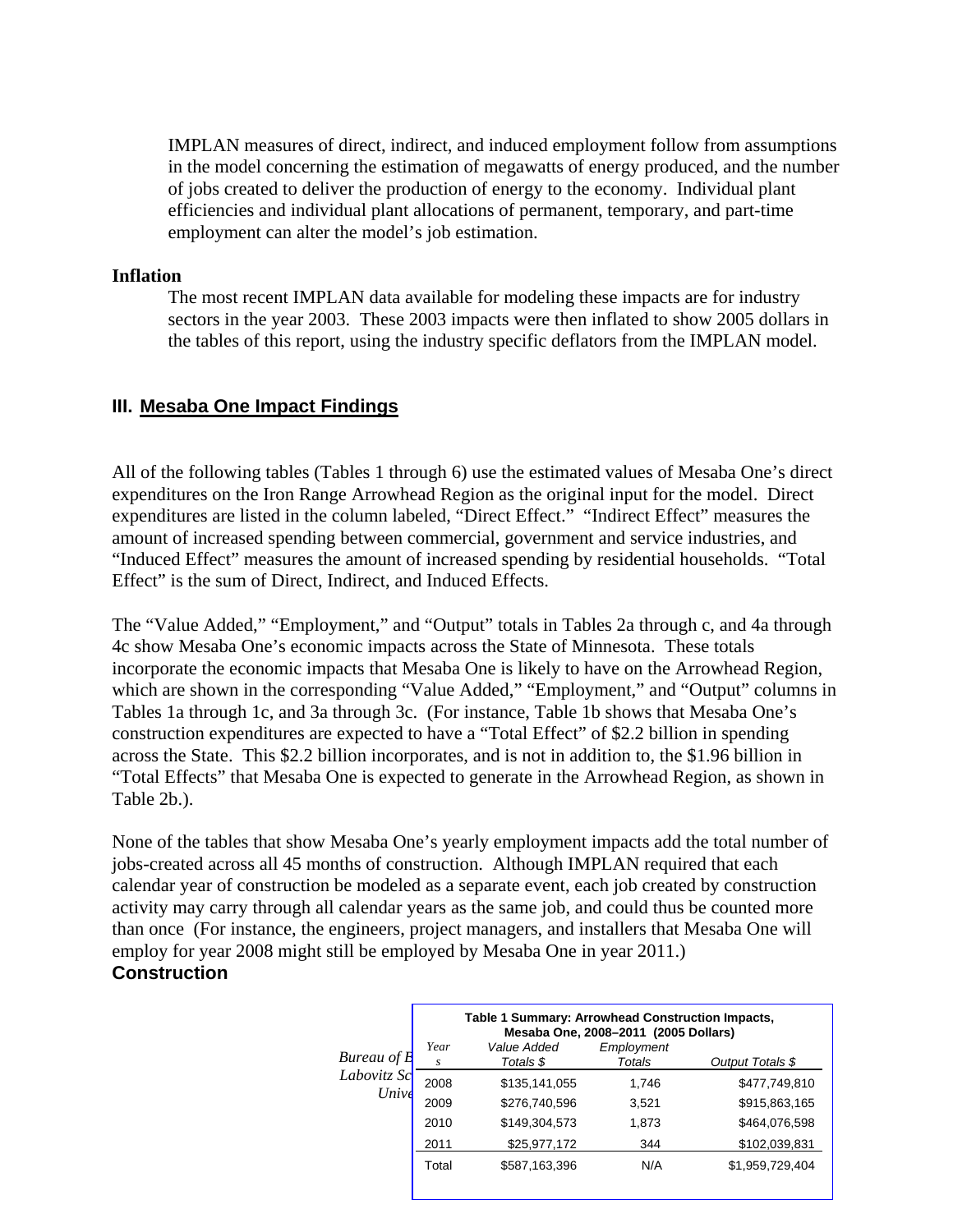Table 1 summarizes the total effects of Mesaba One's direct construction expenditures, as detailed in Tables 1a through 1c. The column on the right (labeled "Output Totals") shows that Mesaba One's overall construction expenditure of \$1.6 billion (direct effect) is calculated to create an additional \$399 million (indirect and induced effects) in further spending—resulting in economic activity totaling \$1.96 billion. The column on the left (labeled "Value Added Totals") measures the economic impact of the \$369 million that Mesaba One is expected to use to pay for wages, rents, interest, and profits, and is estimated to result in an additional \$218 million in commercial, government, services and consumer spending for a total of \$587 million. The column in the center (labeled "Employment Totals") shows the total number of jobs that Mesaba One will create in the Arrowhead Region by directly employing construction workers. The column shows that in the peak calendar-year of construction, Mesaba One is expected to directly employ nearly 1,555 workers for project construction, which will result in the creation of nearly 3,521 jobs in the Region.

The Construction Impact findings in Tables 1a through 1c are detailed in separate tables by study area. Each table is further broken-down by year, and by effect.

## **Table 1a: Study Area 1: Arrowhead Region**

Table 1a shows the impact of Mesaba One's construction expenditures on the seven-county Arrowhead Region over the 45 months of construction required to build Mesaba One. "Value Added" measures the economic impact of capital that Mesaba One specifically expects to spend on wages, rents, interest, and profits related to construction.

As Table 1a illustrates, Mesaba One expects to directly spend a total of \$369 million on wages, rents, interest, and profits, which in turn will generate an additional \$218 million in further spending (for a total of \$587 million). Dividing total value added impact (\$587 million) by direct expenditures (\$369 million) results in a value added multiplier of 1.59. This means that for each dollar that Mesaba One expends on wages, rents, interest, and profits related to construction, the economy will spend another \$0.59.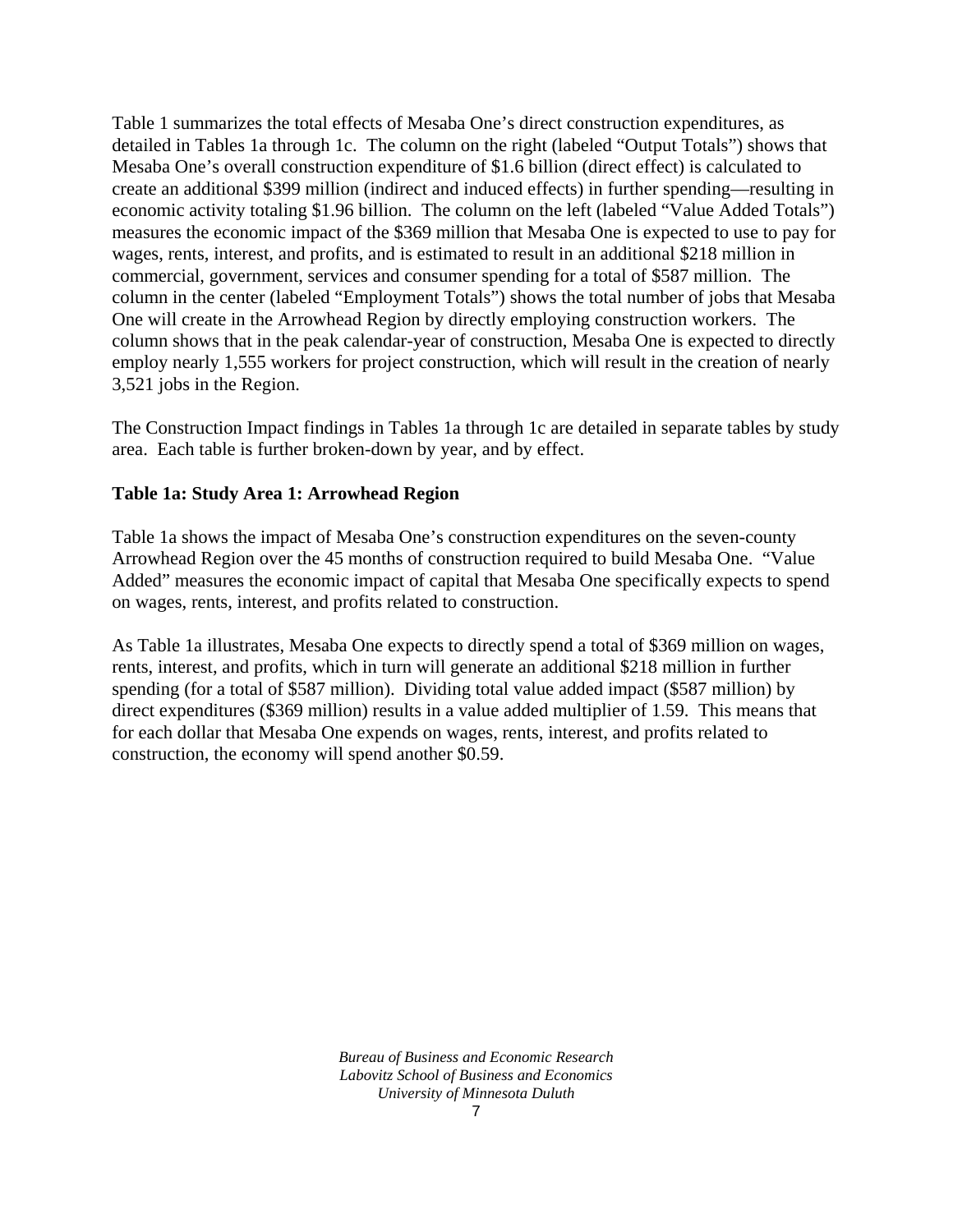| Source: IMPLAN | Value Added in 2005 \$ |                        |                       |                     |  |
|----------------|------------------------|------------------------|-----------------------|---------------------|--|
| Years          | Direct Effect          | <b>Indirect Effect</b> | <b>Induced Effect</b> | <b>Total Effect</b> |  |
| 2008           | \$82,554,056           | \$29,671,423           | \$22,915,575          | \$135,141,055       |  |
| 2009           | 174,375,360            | 55,856,384             | 46,508,850            | 276,740,596         |  |
| 2010           | 96,690,584             | 27,729,635             | 24,884,357            | 149,304,573         |  |
| 2011           | 15,025,058             | 6,482,382              | 4,469,732             | 25,977,172          |  |
| Total          | 368,645,058            | 119,739,824            | 98,778,514            | 587,163,396         |  |

### **Table 1a: Mesaba Energy, Value Added Impacts from Construction, Arrowhead Region, Mesaba One, 2008–2011**

Table 1b shows the economic impact of Mesaba One's total expenditures over four years of construction. Based on direct-expenditures of \$1.6 million, Mesaba One is expected to create \$399 million in further spending activity in the region. The ratio of Total Effect to Direct Effect (\$1.96 billion to \$1.56 billion) results in an output multiplier of 1.26 for the region.

#### **Table 1b: Mesaba Energy, Output Impacts from Construction, Arrowhead Region, Mesaba One, 2008-2011**

| Source:<br><b>IMPLAN</b> | Output in 2005 \$ |                        |                       |                     |  |
|--------------------------|-------------------|------------------------|-----------------------|---------------------|--|
| Years                    | Direct Effect     | <b>Indirect Effect</b> | <b>Induced Effect</b> | <b>Total Effect</b> |  |
| 2008                     | \$381,471,424     | \$58,659,597           | \$37,618,792          | \$477,749,810       |  |
| 2009                     | 729,280,832       | 110,232,616            | 76,349,717            | 915,863,165         |  |
| 2010                     | 368,592,896       | 54,633,279             | 40,850,410            | 464,076,598         |  |
| 2011                     | 81,850,384        | 12,851,745             | 7,337,702             | 102,039,831         |  |
| Total                    | 1,561,195,536     | 236, 377, 237          | 162,156,621           | 1,959,729,404       |  |

Table 1c shows Mesaba One's impact on employment in the seven-county Arrowhead Region over the 45 months of plant construction. This table shows that every job that Mesaba One creates during the construction-period will result in the creation of additional jobs. Table 1c shows that Mesaba One will create 1,555 full-time, part-time, and temporary jobs during the peak construction year, which in turn will cause the creation of almost 1,966 jobs throughout other sectors.

### **Table 1c: Mesaba Energy, Employment Impacts from Construction, Arrowhead Region, Mesaba One, 2008-2011**

| Source: <b>IMPLAN</b> | Employment                                                                                                      |                        |                       |                     |  |  |
|-----------------------|-----------------------------------------------------------------------------------------------------------------|------------------------|-----------------------|---------------------|--|--|
| Years                 | Direct Effect                                                                                                   | <b>Indirect Effect</b> | <b>Induced Effect</b> | <b>Total Effect</b> |  |  |
| 2008                  | 736                                                                                                             | 559                    | 451                   | 1,746               |  |  |
| 2009                  | 1.555                                                                                                           | 1,050                  | 916                   | 3,521               |  |  |
| 2010                  | 862                                                                                                             | 520                    | 490                   | 1,873               |  |  |
| 2011                  | 134                                                                                                             | 122                    | 88                    | 344                 |  |  |
|                       | Note: Employment impacts from construction cannot be summed for a total over the four year construction period. |                        |                       |                     |  |  |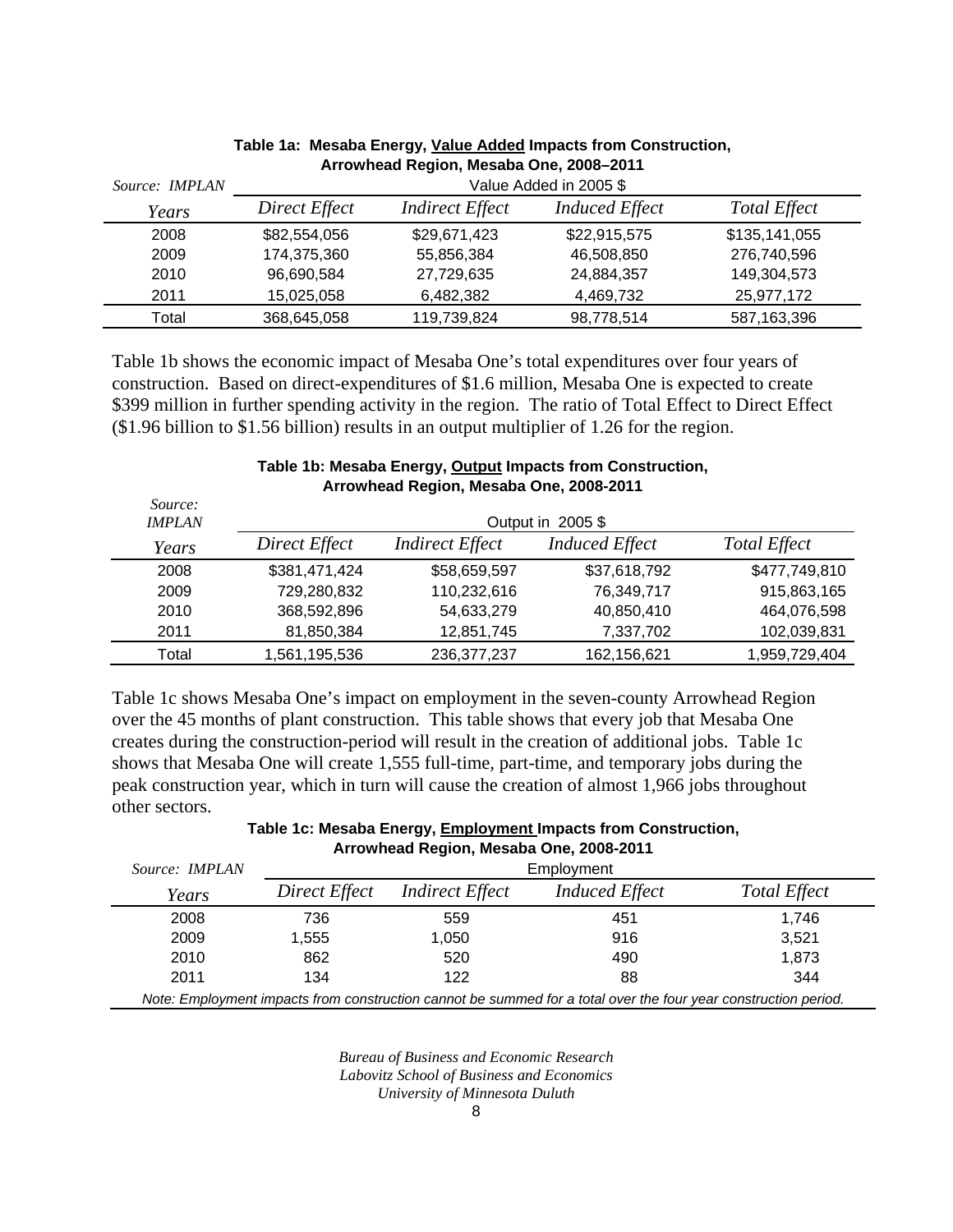#### **Study Area 2: State of Minnesota**

Table 2 summarizes the total effects of Mesaba One's direct construction expenditures on the State, as illustrated in Tables 2a, through c. The column on the right (labeled "Output Totals") shows that Mesaba One's overall construction expenditure of \$1.6 billion is calculated to create an additional \$640 million in further spending resulting in economic activity totaling

| Table 2 Summary:<br><b>Minnesota Construction Impacts,</b><br>Mesaba One, 2008-2011 (2005 Dollars)        |               |       |                 |  |  |  |
|-----------------------------------------------------------------------------------------------------------|---------------|-------|-----------------|--|--|--|
| <b>Value Added</b><br><b>Employment</b><br>Totals \$<br><b>Totals</b><br><b>Output Totals \$</b><br>Years |               |       |                 |  |  |  |
| 2008                                                                                                      |               |       |                 |  |  |  |
|                                                                                                           | \$170,310,659 | 2,118 | \$538,716,607   |  |  |  |
| 2009                                                                                                      | \$341,358,521 | 4,188 | \$1,027,748,108 |  |  |  |
| 2010                                                                                                      | \$180,646,455 | 2,188 | \$518,310,750   |  |  |  |
| 2011                                                                                                      | \$33,978,679  | 432   | \$115,924,391   |  |  |  |
| Total                                                                                                     | \$726,294,314 | N/A   | \$2,200,699,856 |  |  |  |

\$2.2 billion. The column on the left (labeled "Value Added Totals") measures the economic impact of the \$369 million that Mesaba One is expected to use specifically to pay for wages, rents, interest, and profits, and is estimated to result in an additional \$358 million in spending in the State. The column in the center (labeled "Employment Totals") shows the number of jobs that Mesaba One will create across the State by directly employing construction workers. The column shows that in the peak calendar-year of construction, Mesaba One is expected to directly employ nearly 1,555 workers in construction projects, which will result in the creation of over 4,188 jobs in Minnesota.

Table 2a shows the detailed impact of Mesaba One's construction expenditures on the entire State over the 45 months of construction required to build Mesaba One. "Value Added" measures the economic impact of capital that Mesaba One specifically expects to spend on wages, rents, interest, and profits related to construction.

As Table 2a illustrates, Mesaba One expects to directly spend a total of \$369 million on wages, rents, interest, and profits, which in turn will generate an additional \$356 million in further spending (for a total of \$726 million). Dividing total value added impact (\$726 million) by direct expenditures (\$356 million) results in a value added multiplier of 1.97. This means that for each dollar that Mesaba One expends on wages, rents, interest, and profits related to construction, the economy will spend another \$0.94.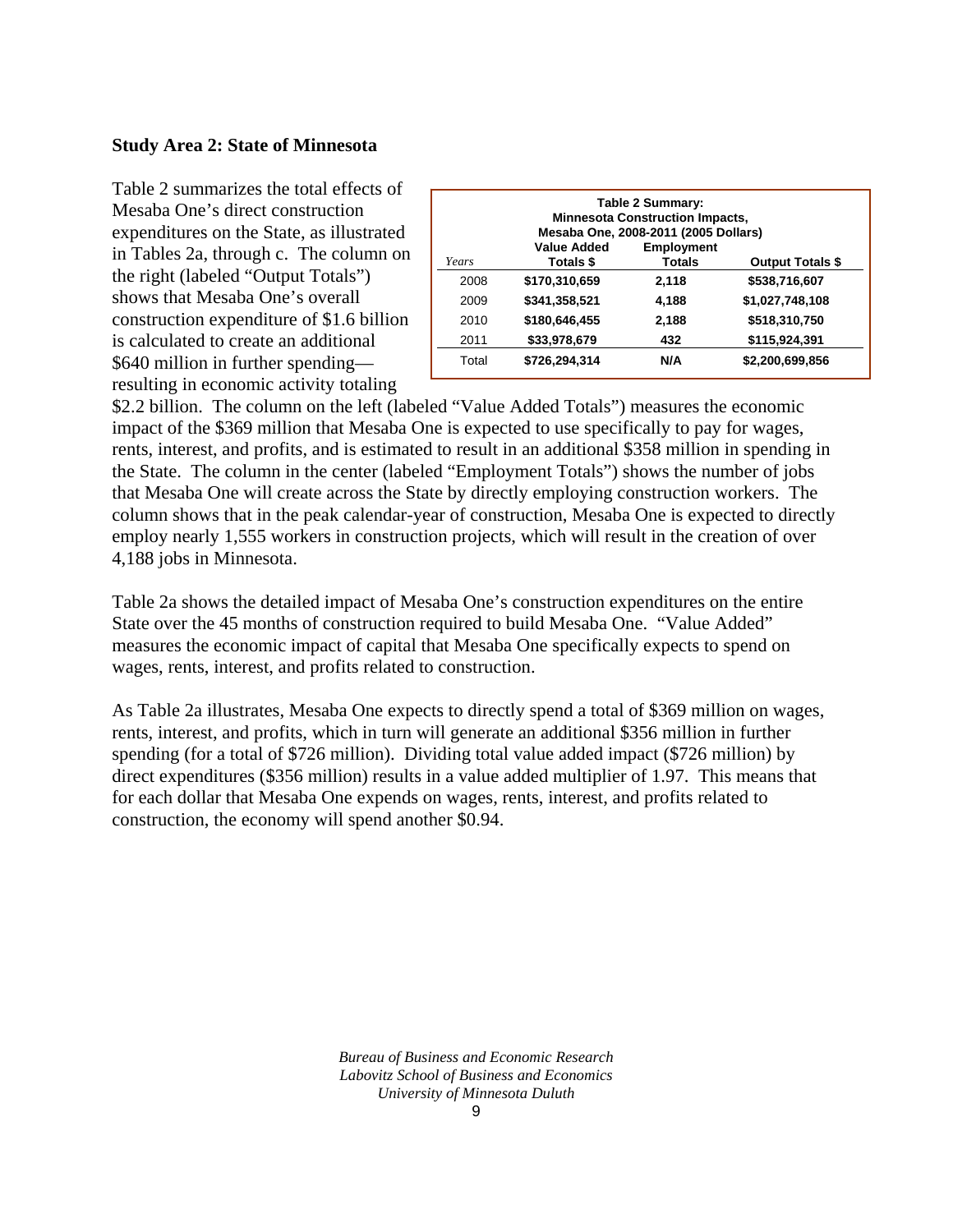| Source: <b>IMPLAN</b> |               | Value Added in 2005 \$ |                       |                     |  |  |  |  |
|-----------------------|---------------|------------------------|-----------------------|---------------------|--|--|--|--|
| Years                 | Direct Effect | <b>Indirect Effect</b> | <b>Induced Effect</b> | <b>Total Effect</b> |  |  |  |  |
| 2008                  | \$82,550,416  | \$50,174,788           | \$37,585,453          | \$170,310,659       |  |  |  |  |
| 2009                  | 174,388,832   | 92,497,581             | 74,472,103            | 341,358,521         |  |  |  |  |
| 2010                  | 96,685,608    | 44,975,279             | 38,985,569            | 180,646,455         |  |  |  |  |
| 2011                  | 15,024,376    | 11,316,541             | 7,637,762             | 33,978,679          |  |  |  |  |
| Total                 | 368,649,232   | 198,964,189            | 158,680,887           | 726,294,314         |  |  |  |  |

#### **Table 2a: Mesaba Energy, Value Added Impacts from Construction, Minnesota, Mesaba One, 2008-2011**

Table 2b shows the economic impact of Mesaba One's total expenditures over four years of construction. Based on direct-expenditures of more than \$1.6 billion, Mesaba One is expected to create \$638 million in further economic activity. The ratio of Total Effect to Direct Effect (\$2.2 billion to \$1.6 billion) results in an economic multiplier of 1.41 for the State.

|                                        |                   | <u>Milliesola, Mesapa Olie, Zubo-Zul I</u> |                       |                     |  |  |
|----------------------------------------|-------------------|--------------------------------------------|-----------------------|---------------------|--|--|
| <i>Source:</i><br><i><b>IMPLAN</b></i> | Output in 2005 \$ |                                            |                       |                     |  |  |
| Years                                  | Direct Effect     | <b>Indirect Effect</b>                     | <b>Induced Effect</b> | <b>Total Effect</b> |  |  |
| 2008                                   | \$381,471,424     | \$94,603,475                               | \$62,641,711          | \$538,716,607       |  |  |
| 2009                                   | 729,280,832       | 174,344,717                                | 124,122,542           | 1,027,748,108       |  |  |
| 2010                                   | 368,592,896       | 84,738,980                                 | 64,978,869            | 518,310,750         |  |  |
| 2011                                   | 81,850,384        | 21,345,271                                 | 12,728,736            | 115,924,391         |  |  |
| Total                                  | 1,561,195,536     | 375.032.443                                | 264,471,858           | 2,200,699,856       |  |  |

#### **Table 2b: Mesaba Energy, Output Impacts from Construction, Minnesota, Mesaba One, 2008-2011**

Table 2c shows Mesaba One's impact on employment in the State, over the 45 months of plant construction. This table shows that every job that Mesaba One creates during the constructionperiod will result in the creation of additional jobs. Table 2c shows that Mesaba One will create 1,555 full-time, part-time, and temporary jobs during the peak construction year, which in turn will cause the creation of more than 2,633 jobs throughout other sectors of the State.

| Table 2c: Mesaba Energy, Employment Impacts from Construction, |
|----------------------------------------------------------------|
| Minnesota, Mesaba One, 2008-2011                               |

| Source: <b>IMPLAN</b> | Employment                                                                                                      |                        |                       |                     |  |  |
|-----------------------|-----------------------------------------------------------------------------------------------------------------|------------------------|-----------------------|---------------------|--|--|
| Years                 | Direct Effect                                                                                                   | <b>Indirect Effect</b> | <b>Induced Effect</b> | <b>Total Effect</b> |  |  |
| 2008                  | 736                                                                                                             | 766                    | 616                   | 2,118               |  |  |
| 2009                  | 1,555                                                                                                           | 1,412                  | 1.221                 | 4,188               |  |  |
| 2010                  | 862                                                                                                             | 687                    | 639                   | 2,188               |  |  |
| 2011                  | 134                                                                                                             | 173                    | 125                   | 432                 |  |  |
|                       | Note: Employment impacts from construction cannot be summed for a total over the four year construction period. |                        |                       |                     |  |  |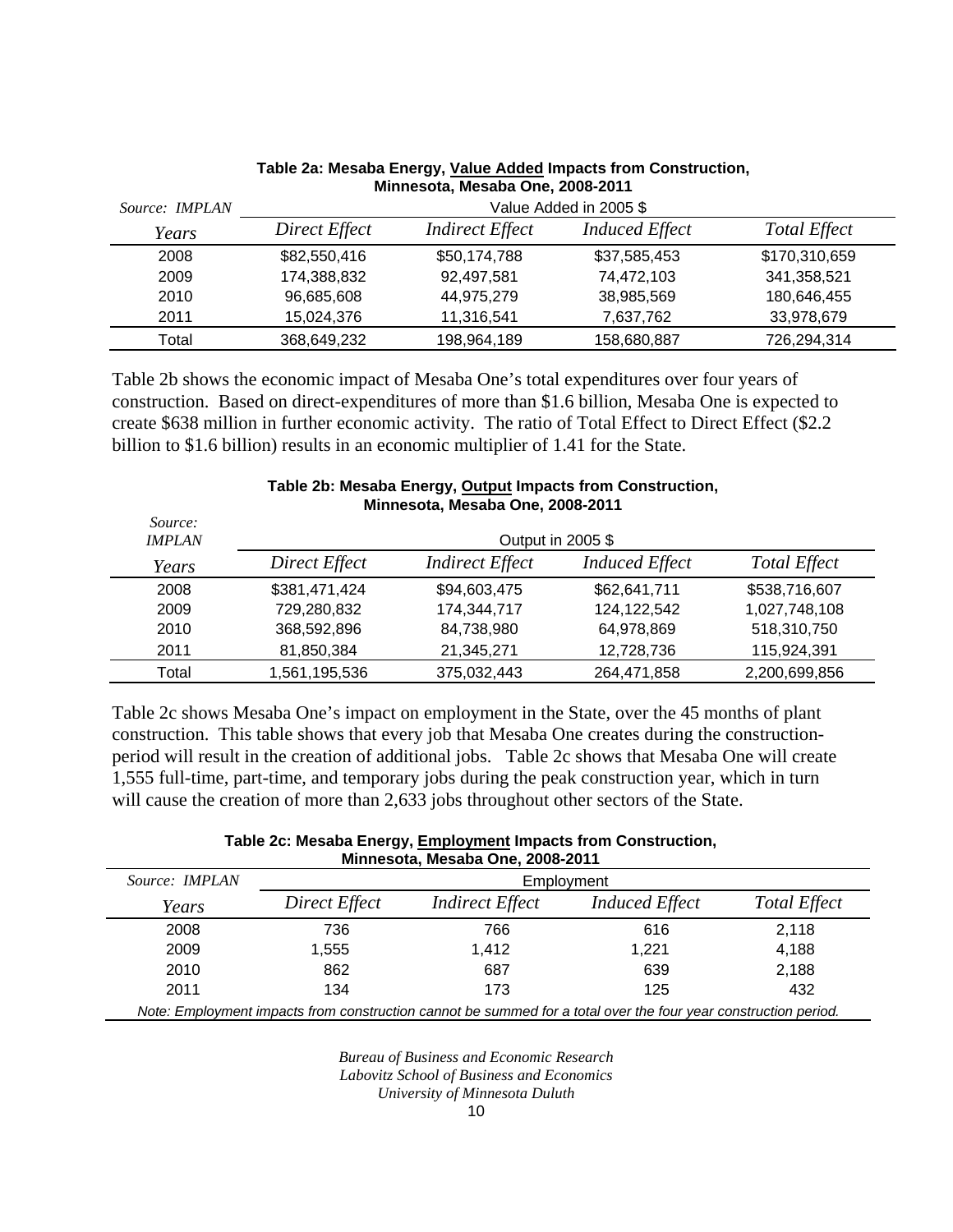## **Operations**

.

Tables 3 a through c show the economic effects that Mesaba One is expected to have on the Arrowhead Region during the calendar-year of start-up, the first year of operations, and a typical year of operations. It is important to note that unlike the effects of Mesaba One's construction expenditures, which are singular, this report assumes that the Arrowhead Region will reap the benefits of Mesaba One's typical-year operations expenditures annually for the life of the plant.

### **Study Area 1: Arrowhead Region**

Table 3 summarizes Tables 3a through c, showing the total economic effects of Mesaba One's direct expenditures for operations on the Arrowhead Region. The right-most column (labeled "Output Totals") displays the economic effects that Mesaba One's total expenditures for operations are expected to have on the

| Table 3 Summary: Arrowhead Operations Impacts,<br>Mesaba One, 2011, 2012 and Typical Year(2005 Dollars) |                          |                                    |                         |  |  |  |
|---------------------------------------------------------------------------------------------------------|--------------------------|------------------------------------|-------------------------|--|--|--|
| Years                                                                                                   | Value Added<br>Totals \$ | <b>Employment</b><br><b>Totals</b> | <b>Output Totals \$</b> |  |  |  |
| 2011                                                                                                    | \$84.749.275             | 65                                 | \$122.379.672           |  |  |  |
| 2012                                                                                                    | \$257,723,155            | 185                                | \$372.157.528           |  |  |  |
| Typical                                                                                                 | \$370,182,128            | 250                                | \$534.550.504           |  |  |  |

Region. In a typical year, Mesaba One is expected to directly produce \$440 million in output, thereby generating a total of \$535 million in economic activity across the Arrowhead Region. The left-most column (labeled "Value Added Totals") shows the economic impact of the money that Mesaba One expects to specifically use to pay for wages, rents, interest, and profits related to operations. During a typical year, it is predicted that Mesaba One will directly expend \$316 million to meet these costs, which should result in total spending of \$370 million. The center column (labeled "Employment Totals") measures the number of jobs that Mesaba One is likely to indirectly create by directly creating jobs in operations. Over a typical year, Mesaba One is likely to employ 107 workers in operations, which should result in the creation of nearly 250 jobs in total across the Region.

Table 3a shows the Value Added impacts that Mesaba One's specific spending on wages, rents, interest, and profits is expected to have on the seven-county Arrowhead Region. The Table shows that in a typical year, Mesaba One is expected to directly spend around \$316 million to meet these expenditures, which should create a total of more than \$370 million in spending throughout the rest of the Region. The economic multiplier is 1.17, the ratio of "Total Effect" to "Direct Effect" (\$370 million to \$316 million).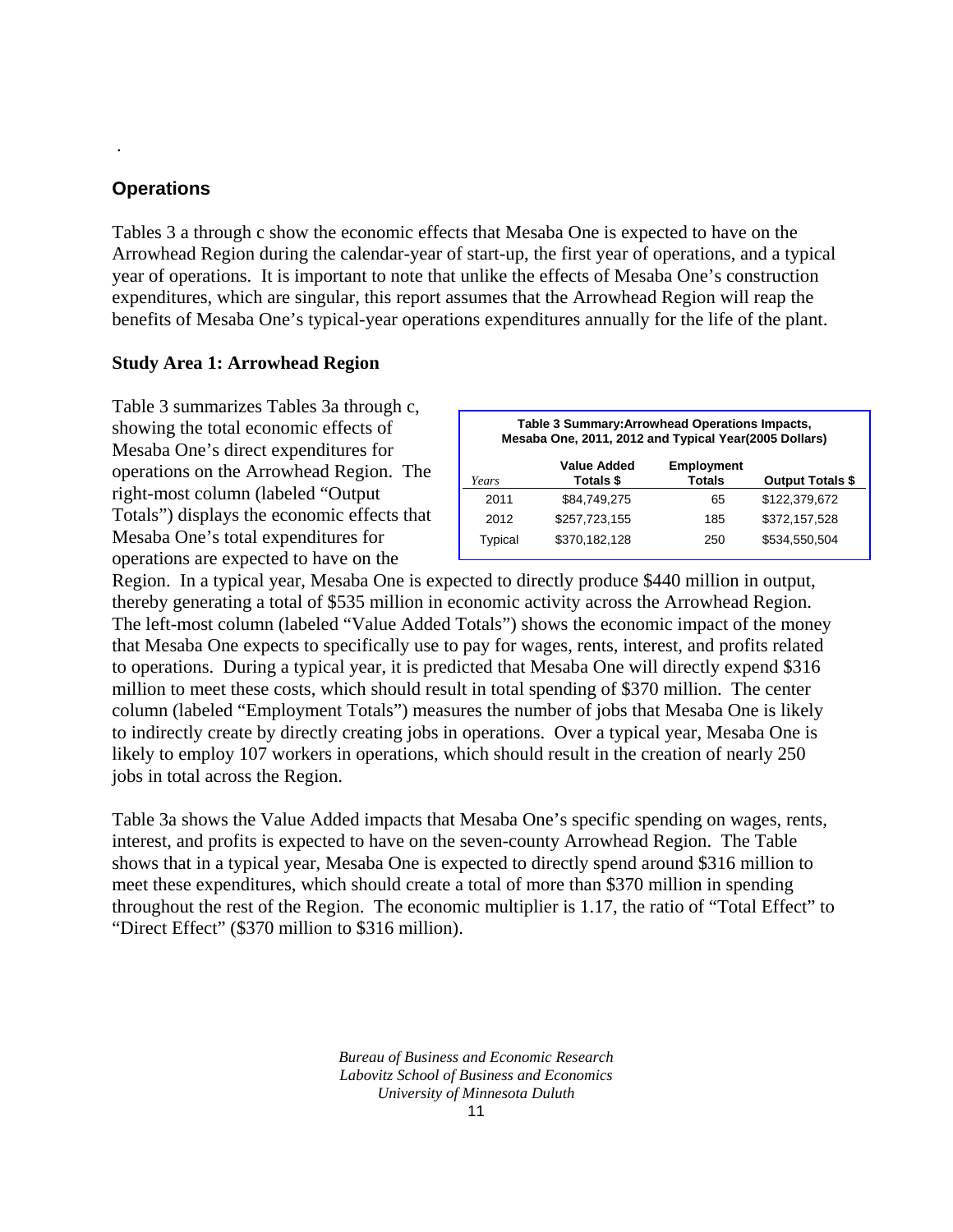| Source: IMPLAN | Value Added in 2005 \$                                                                  |             |             |              |  |  |
|----------------|-----------------------------------------------------------------------------------------|-------------|-------------|--------------|--|--|
| Years          | <b>Indirect Effect</b><br><b>Total Effect</b><br>Direct Effect<br><b>Induced Effect</b> |             |             |              |  |  |
| 2011           | \$72,374,824                                                                            | \$3,324,928 | \$9.049.515 | \$84.749.275 |  |  |
| 2012           | 220,092,400                                                                             | 10,111,119  | 27,519,644  | 257,723,155  |  |  |
| Tvpical        | 316,130,944                                                                             | 14.523.178  | 39.527.991  | 370,182,128  |  |  |

#### **Table 3a: Mesaba Energy, Value Added Impacts from Operations, Arrowhead Region, Mesaba One, 2011, 2012, and Typical Year**

Table 3b shows the Output impacts on the seven-county Arrowhead Region of Mesaba One's expenditures for operations. As illustrated by Table 3b, Mesaba One is expected to produce \$440 million in output in a typical year, which should result in a total of \$535 million in spending region-wide. The economic multiplier is 1.22 (\$535 million to \$440 million).

#### **Table 3b: Mesaba Energy, Output Impacts from Operations, Arrowhead Region, Mesaba One, 2011, 2012, and Typical Year**

| Source: <b>IMPLAN</b> | Output in 2005 \$ |                        |                       |                     |  |
|-----------------------|-------------------|------------------------|-----------------------|---------------------|--|
| Years                 | Direct Effect     | <b>Indirect Effect</b> | <b>Induced Effect</b> | <b>Total Effect</b> |  |
| 2011                  | \$100,687,976     | \$6,842,714            | \$14,848,982          | \$122,379,672       |  |
| 2012                  | 306,192,928       | 20,808,727             | 45,155,868            | 372,157,528         |  |
| Tvpical               | 439,801,888       | 29,888,751             | 64,859,878            | 534,550,504         |  |

Table 3c shows the impacts that Mesaba One's creation of permanent operations jobs is expected to have on the seven-county Arrowhead Region. In a typical year, Mesaba One is expected to employ 107 people in operations, which should result in the creation of 250 jobs total across the region.

| Arrowhead Region, Mesaba One, 2011, 2012, and Typical Year |               |                     |     |     |  |
|------------------------------------------------------------|---------------|---------------------|-----|-----|--|
| Source: <b>IMPLAN</b>                                      | Employment    |                     |     |     |  |
| Years                                                      | Direct Effect | <b>Total Effect</b> |     |     |  |
| 2011                                                       | 28            |                     | 29  | 65  |  |
| 2012                                                       | 79            | 25                  | 81  | 185 |  |
| Typical                                                    | 107           | 34                  | 109 | 250 |  |

## **Table 3c: Mesaba Energy, Employment Impacts from Operations,**

Table 3d shows Employment impacts from Operations for the Arrowhead Region. Total jobs are ranked by industry sector for the Typical Year.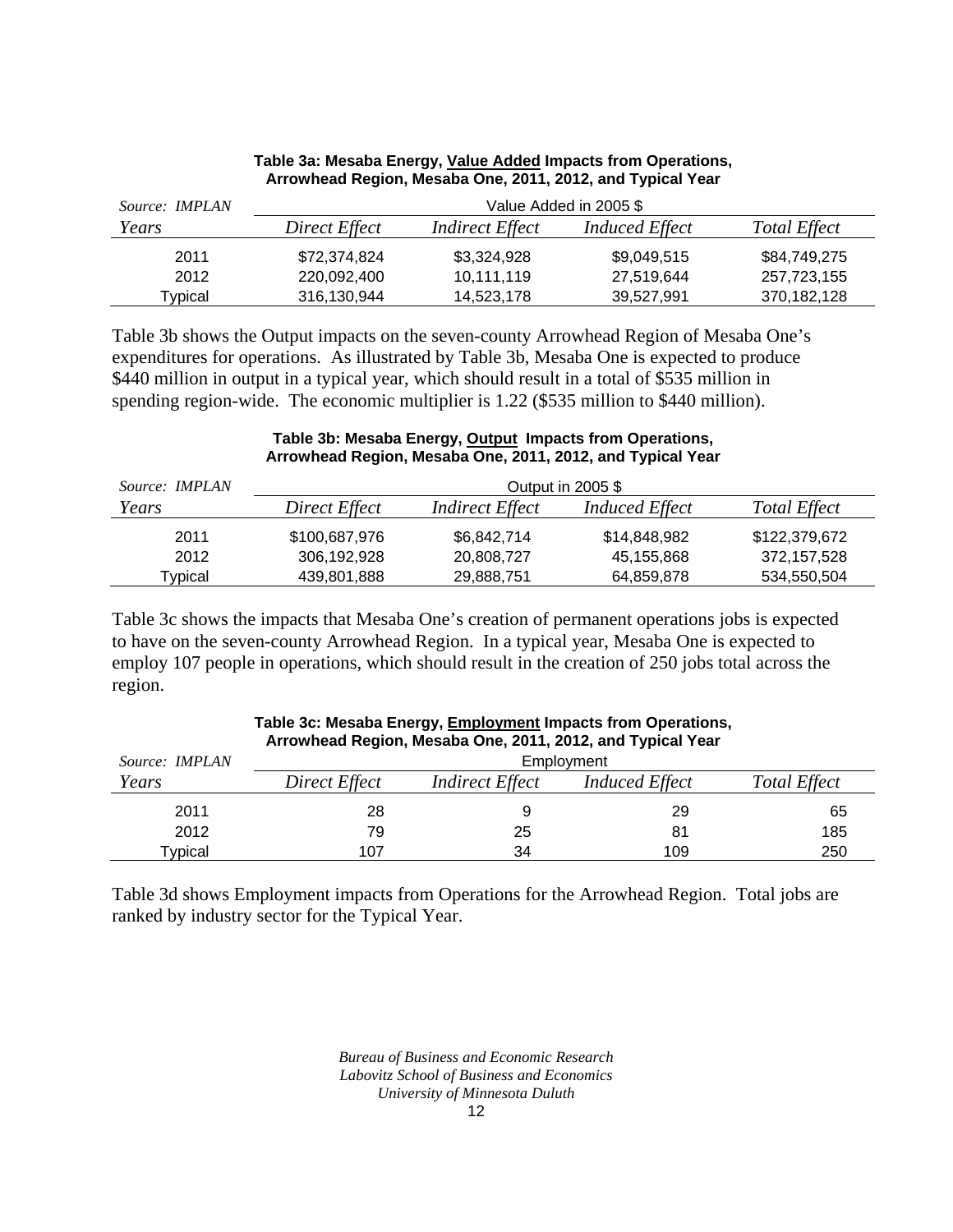| Source: IMPLAN                                            | <b>Projected Employment</b> |          |                |       |  |
|-----------------------------------------------------------|-----------------------------|----------|----------------|-------|--|
| <b>IMPLAN Sector</b>                                      | Direct                      | Indirect | <b>Induced</b> | Total |  |
| Power generation and supply                               | 107                         | $\Omega$ | $\Omega$       | 107   |  |
| Food services and drinking places                         | 0                           | 4        | 15             | 19    |  |
| Commercial machinery repair and maintenance               | 0                           | 8        | 0              | 9     |  |
| Hospitals                                                 | 0                           | 0        | 6              | 6     |  |
| Offices of physicians- dentists- and other health         |                             | O        | 6              | 6     |  |
| Nursing and residential care facilities                   | $^{(1)}$                    | O        | 5              | 5     |  |
| General merchandise stores                                | n                           | O        | 5              | 5     |  |
| Food and beverage stores                                  | 0                           | Ω        | 4              | 4     |  |
| Wholesale trade                                           |                             |          | 3              | 4     |  |
| Motor vehicle and parts dealers                           | 0                           | O        | 3              | 3     |  |
| Social assistance – except child day care services        | Ω                           | 0        | 3              | 3     |  |
| Automotive repair and maintenance – except car wash       |                             |          | 3              | 3     |  |
| Securities-commodity contracts-investments                |                             |          | 2              | 3     |  |
| Private households                                        |                             | O        | 3              | 3     |  |
| Nonstore retailers                                        | 0                           | O        | 3              | 3     |  |
| Legal services                                            | O                           | 2        |                | 3     |  |
| Miscellaneous store retailers                             | 0                           | O        | 3              | 3     |  |
| Other maintenance and repair construction                 | O                           | 2        | O              | 2     |  |
| Monetary authorities and depository credit intermediation | 0                           |          | 2              | 2     |  |
| Rail transportation                                       | 0                           |          | 0              | 2     |  |
| Building material and garden supply stores                |                             |          |                | 2     |  |
|                                                           | 107                         | 21       | 69             | 197   |  |

#### **Table 3d: Mesaba Energy, Employment Impacts from Operations, Arrowhead Region, Mesaba One, Typical Year, by Industry Sector**

#### **Study Area 2: State of Minnesota**

Table 4 encapsulates the information shown in Tables 4a through 4c, showing the total economic effects of Mesaba One's direct expenditures for operations on the State of Minnesota. The column on the right shows that the \$440 million that Mesaba One expects to produce in output in a typical year is expected to result in total spending

| Table 4 Summary: Minnesota Operation Impacts,<br>Mesaba One, 2011, 2012 and Typical Year (2005 Dollars) |                          |                                    |                         |  |  |  |  |
|---------------------------------------------------------------------------------------------------------|--------------------------|------------------------------------|-------------------------|--|--|--|--|
| Years                                                                                                   | Value Added<br>Totals \$ | <b>Employment</b><br><b>Totals</b> | <b>Output Totals \$</b> |  |  |  |  |
| 2011                                                                                                    | \$89.463.990             | 72                                 | \$130,416,708           |  |  |  |  |
| 2012                                                                                                    | \$272,060,689            | 199                                | \$396.598.203           |  |  |  |  |
| Typical                                                                                                 | \$390,775,856            | 273                                | \$569,656,026           |  |  |  |  |

of \$570 million across Minnesota. The column on the left estimates that in a typical year, Mesaba One will spend \$316 million on wages, rents, interest, and profits related to operations, which should ultimately result in spending of \$391 million across the State. The column in the center shows that the 107 new jobs that Mesaba will create in a typical year, which will cause the creation of a total of 273 jobs across the State.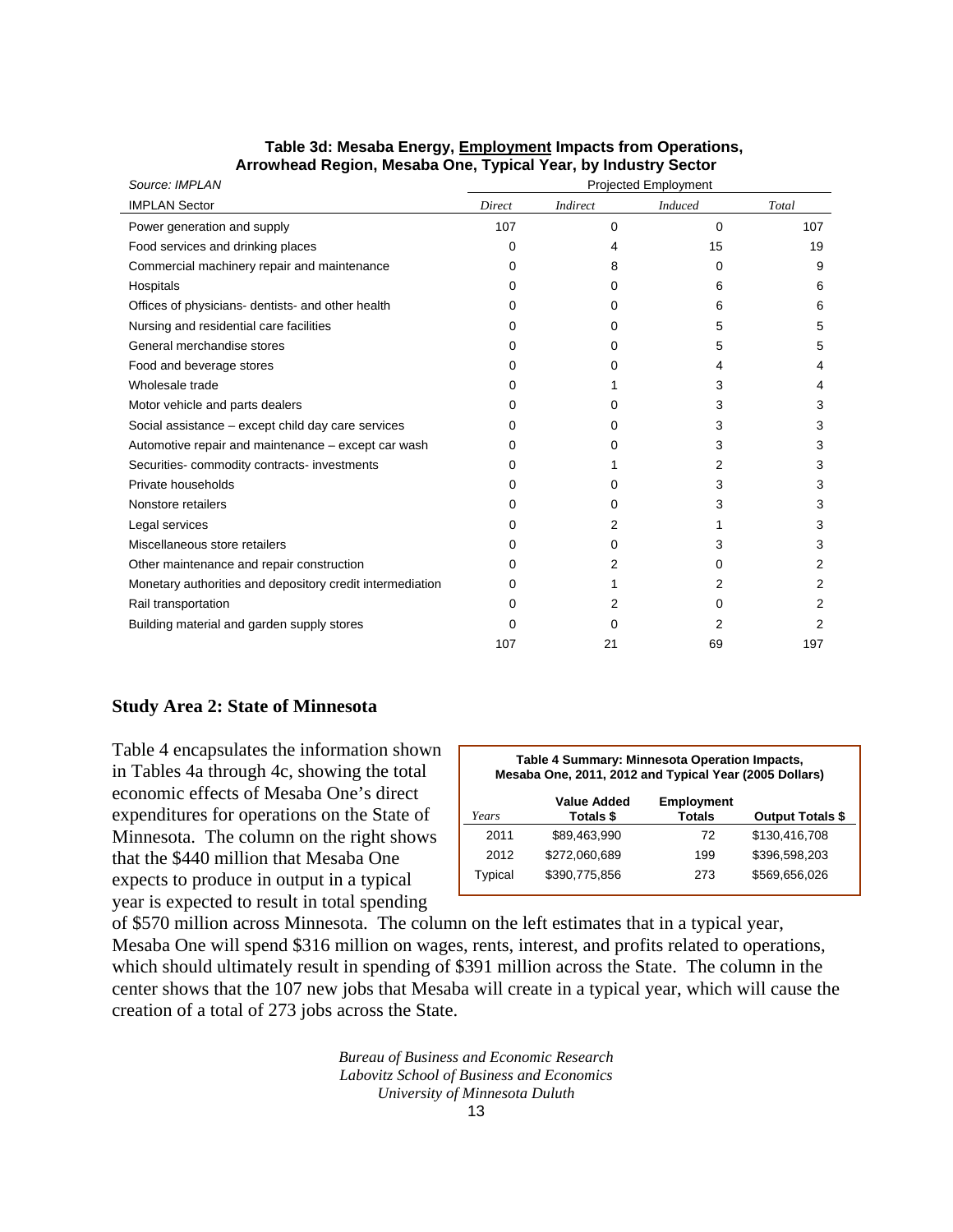Table 4a shows Value Added impacts that Mesaba One's specific spending on wages, rents, interest, and profits is expected to have on the State of Minnesota. The table shows that every dollar that Mesaba One spends on wages, rents, interest, and profits related to operations will result in a total of \$0.24 spent across the State (\$391 million over \$316 million equals 1.24).

| Source: <b>IMPLAN</b> | Value Added in 2005 \$ |                        |                       |                     |  |  |  |
|-----------------------|------------------------|------------------------|-----------------------|---------------------|--|--|--|
| Years                 | Direct Effect          | <b>Indirect Effect</b> | <b>Induced Effect</b> | <b>Total Effect</b> |  |  |  |
| 2011                  | \$72,374,136           | \$4,709,080            | \$12,380,769          | \$89,463,990        |  |  |  |
| 2012                  | 220,090,320            | 14,320,354             | 37,650,012            | 272,060,689         |  |  |  |
| Typical               | 316,127,936            | 20,569,108             | 54,078,804            | 390,775,856         |  |  |  |

#### **Table 4a: Mesaba Energy, Value Added Impacts from Operations, Minnesota, Mesaba One, 2011, 2012, and Typical Year**

Table 4b shows Output impacts of Mesaba One's operations expenditures on the State of Minnesota. Every dollar that Mesaba One spends for operations in general is expected to result in total spending of \$1.30 (the ratio of \$571 million To \$440 million is 1.30).

#### **Table 4b: Mesaba Energy, Output Impacts from Operations, Minnesota, Mesaba One, 2011, 2012, and Typical Year**

| Source: <b>IMPLAN</b> |               |                        | Output in 2005 \$     |                     |
|-----------------------|---------------|------------------------|-----------------------|---------------------|
| Years                 | Direct Effect | <b>Indirect Effect</b> | <b>Induced Effect</b> | <b>Total Effect</b> |
| 2011                  | \$100,687,976 | \$9,090,586            | \$20,638,139          | \$130,416,708       |
| 2012                  | 306.192.928   | 27,644,551             | 62,760,741            | 396,598,203         |
| Tvpical               | 439,801,888   | 39,707,386             | 90,146,735            | 569,656,026         |

Table 4c shows the impacts of Mesaba One's creation of operations jobs on employment in Minnesota.

| Minnesota, Mesapa One, 2011, 2012, and Typical rear |               |                        |                       |                     |  |  |  |
|-----------------------------------------------------|---------------|------------------------|-----------------------|---------------------|--|--|--|
| Source: <b>IMPLAN</b>                               | Employment    |                        |                       |                     |  |  |  |
| Years                                               | Direct Effect | <b>Indirect Effect</b> | <b>Induced Effect</b> | <b>Total Effect</b> |  |  |  |
| 2011                                                | 28            |                        | 33                    | 72                  |  |  |  |
| 2012                                                | 78            | 30                     | 91                    | 199                 |  |  |  |
| $\tau$ ypical                                       | 107           | 42                     | 125                   | 273                 |  |  |  |

#### **Table 4c: Mesaba Energy, Employment Impacts from Operations, Minnesota, Mesaba One, 2011, 2012, and Typical Year**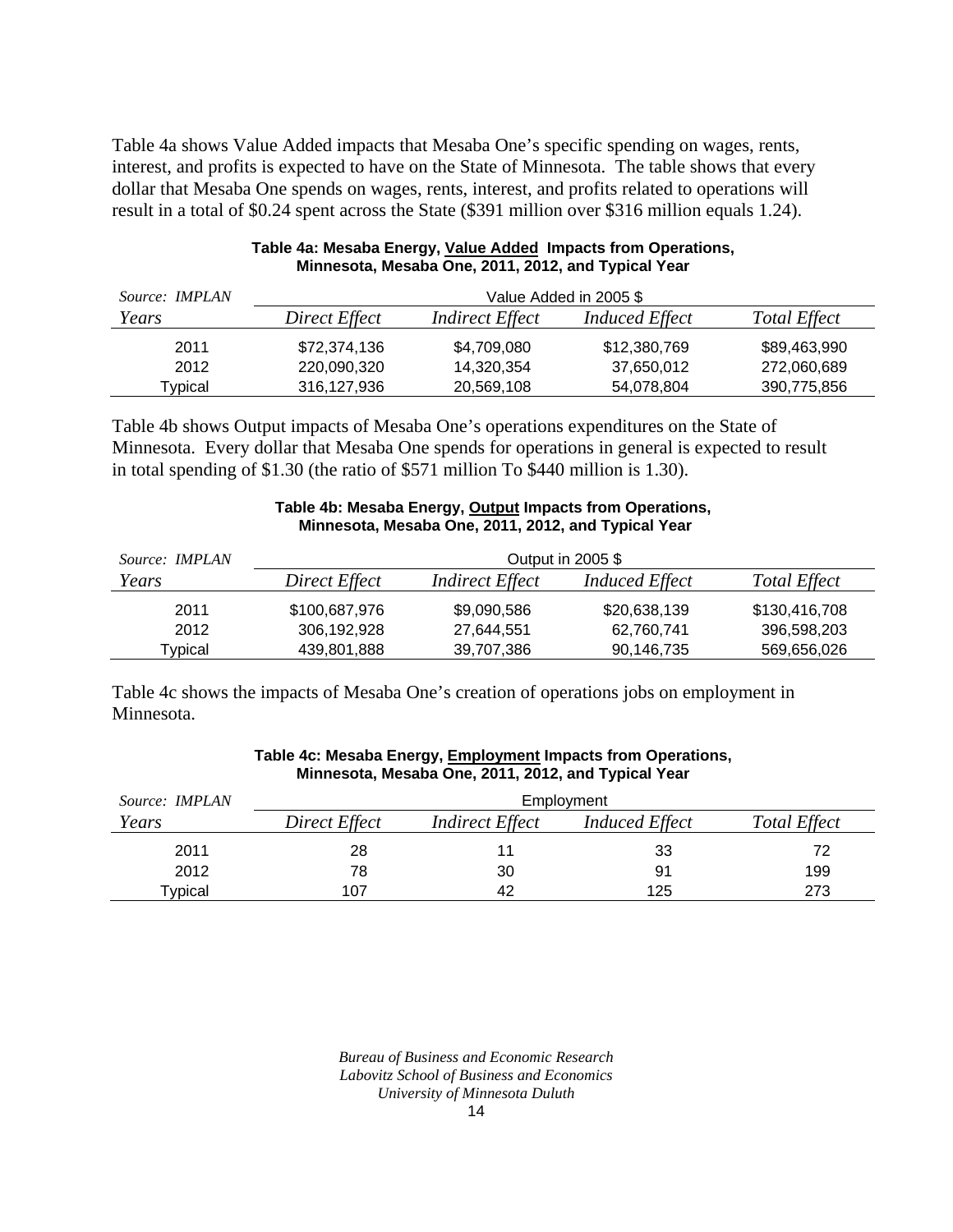#### **Review of the State and Region**

#### **Table 5: Mesaba Energy, State and Regional Review of Construction Impacts on the Arrowhead Region and Minnesota, Mesaba One, 2008-2011, Value Added, Output (2005 Dollars)**

|               | Value Added \$ |               |                 |                |               | Output \$     |                 |                |               |
|---------------|----------------|---------------|-----------------|----------------|---------------|---------------|-----------------|----------------|---------------|
| Source:       |                |               |                 |                |               |               |                 |                |               |
| <b>IMPLAN</b> |                | <b>Direct</b> | <b>Indirect</b> | <b>Induced</b> | Total         | <b>Direct</b> | <b>Indirect</b> | <b>Induced</b> | Total         |
| ΜN            |                | \$82,550,416  | \$50,174,788    | \$37,585,453   | \$170,310,659 | \$381,471,424 | \$94,603,475    | \$62,641,711   | \$538,716,607 |
| <b>ARR</b>    | 2008           | 82,554,056    | 29,671,423      | 22,915,575     | 135,141,055   | 381,471,424   | 58,659,597      | 37,618,792     | 477,749,810   |
| <b>MN</b>     | 2009           | 174,388,832   | 92,497,581      | 74,472,103     | 341,358,521   | 729,280,832   | 174,344,717     | 124,122,542    | 1,027,748,108 |
| <b>ARR</b>    |                | 174,375,360   | 55,856,384      | 46,508,850     | 276,740,596   | 729,280,832   | 110,232,616     | 76,349,717     | 915,863,165   |
| <b>MN</b>     | 2010           | 96,685,608    | 44,975,279      | 38,985,569     | 180,646,455   | 368,592,896   | 84,738,980      | 64,978,869     | 518,310,750   |
| <b>ARR</b>    |                | 96,690,584    | 27,729,635      | 24,884,357     | 149,304,573   | 368,592,896   | 54,633,279      | 40,850,410     | 464,076,598   |
| <b>MN</b>     | 2011           | 15,024,376    | 11,316,541      | 7,637,762      | 33,978,679    | 81,850,384    | 21,345,271      | 12,728,736     | 115,924,391   |
| <b>ARR</b>    |                | 15,025,058    | 6,482,382       | 4,469,732      | 25,977,172    | 81,850,384    | 12,851,745      | 7,337,702      | 102,039,831   |
| <b>MN</b>     | Total          | 368,649,232   | 198,964,189     | 158,680,887    | 726,294,314   | 1,561,195,536 | 375,032,443     | 264,471,858    | 2,200,699,856 |
| <b>ARR</b>    |                | 368,645,058   | 119,739,824     | 98,778,514     | 587,163,396   | 561,195,536   | 236, 377, 237   | 162,156,621    | 959,729,404   |

### **Table 6: Mesaba Energy, State and Regional Review of Operations Impacts on the Arrowhead Region and Minnesota, Mesaba One, 2010, 2011, and Typical Year, Value Added, Output (2005 Dollars)**

|                          |         |               | Value Added \$  |                |             |               | Output \$   |              |               |
|--------------------------|---------|---------------|-----------------|----------------|-------------|---------------|-------------|--------------|---------------|
| Source:<br><b>IMPLAN</b> |         | <b>Direct</b> | <b>Indirect</b> | <b>Induced</b> | Total       | <b>Direct</b> | Indirect    | Induced      | Total         |
| ΜN                       |         | \$72,374,136  | 4,709,080       | 12,380,769     | 89,463,990  | \$100,687,976 | \$9,090,586 | \$20,638,139 | \$130,416,708 |
|                          |         |               |                 |                |             |               |             |              |               |
| <b>ARR</b>               | 2010    | 72,374,824    | 3,324,928       | 9,049,515      | 84,749,275  | 100,687,976   | 6,842,714   | 14,848,982   | 122,379,672   |
| <b>MN</b>                | 2011    | 220,090,320   | 14,320,354      | 37,650,012     | 272,060,689 | 306,192,928   | 27,644,551  | 62,760,741   | 396,598,203   |
| <b>ARR</b>               |         | 220,092,400   | 10,111,119      | 27,519,644     | 257,723,155 | 306,192,928   | 20,808,727  | 45,155,868   | 372,157,528   |
| ΜN                       | Typical | 316,127,936   | 20,569,108      | 54,078,804     | 390,775,856 | 439,801,888   | 39,707,386  | 90,146,735   | 569,656,026   |
| <b>ARR</b>               |         | 316,130,944   | 14,523,178      | 39,527,991     | 370,182,128 | 439,801,888   | 29,888,751  | 64,859,878   | 534,550,504   |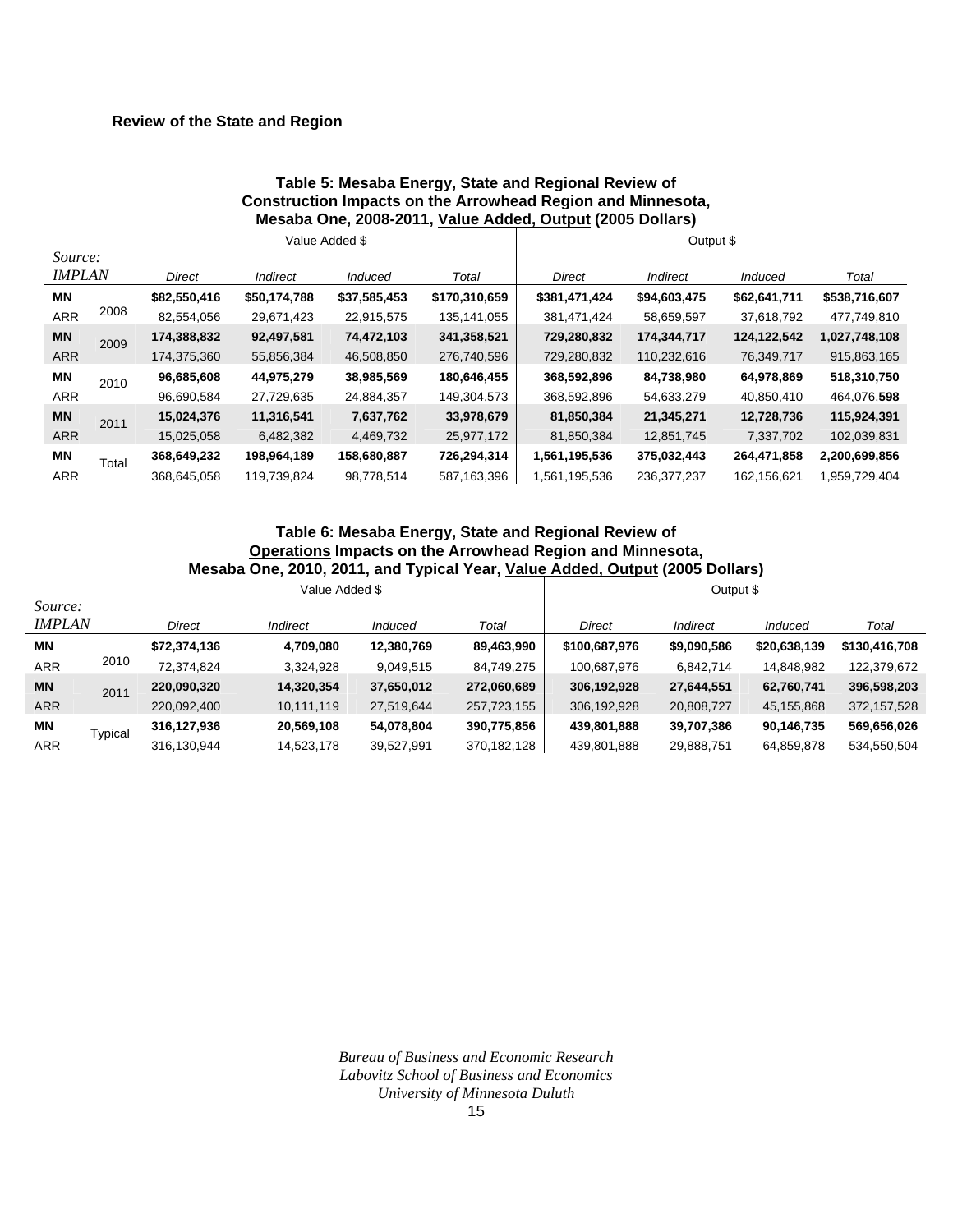## **IV. Conclusions**

This study applies an economic multiplier analysis and input/output model that was created in Minnesota by the Minnesota IMPLAN Group, Inc., and is used by other state governments and the USDA Forest Service, among others.

This economic analysis from the UMD Labovitz School's research bureau reports the Mesaba Energy project's direct effects, plus the additional spending effects that it is expected to cause in the greater economy of the Arrowhead Region and the State of Minnesota.

With the completion of the construction phase for Unit One, it is estimated that the Mesaba Energy Project will have generated \$2.2 billion in spending across the State of Minnesota (with \$1.96 billion of that spending occurring in the Arrowhead Region) by directly expending approximately \$1.6 billion on construction.

During the peak year of construction, Mesaba One will also have created 4,188 full-time, parttime, and temporary jobs (3,521 of those in the Arrowhead Region) by directly employing nearly 1,555 people.

When operations for the Mesaba Energy project reach "typical year" capacity, it is estimated to generate \$570 million in spending across the State of Minnesota (with \$535 million of that spending occurring in the Arrowhead Region) by directly producing \$440 million in output.

During a typical year of operations, Mesaba One will create 273 full-time, part-time, and temporary jobs (with nearly 250 of those in the Arrowhead Region) by directly employing 107 people.

The Minnesota Legislature and Excelsior Energy, Inc. can be proud of the Mesaba Energy Project's positive impact on development and growth in the Arrowhead Region and the State.

## **Special considerations**

Special considerations for interpreting these impact numbers: Regional indirect and induced effects are driven by assumptions in the model. One problem is that the assumptions can mask the true multiplier. This is especially true of the assumption of constant returns to scale: This assumption most affects induced effects and says that if I drink coffee, and my income increases, I will drink proportionally more than before. The amount of weight placed on the induced effects (the percentage of the total induced effect you would want to use) can be further analyzed with an in-depth impact study, involving much more specific data collection and more detailed analysis.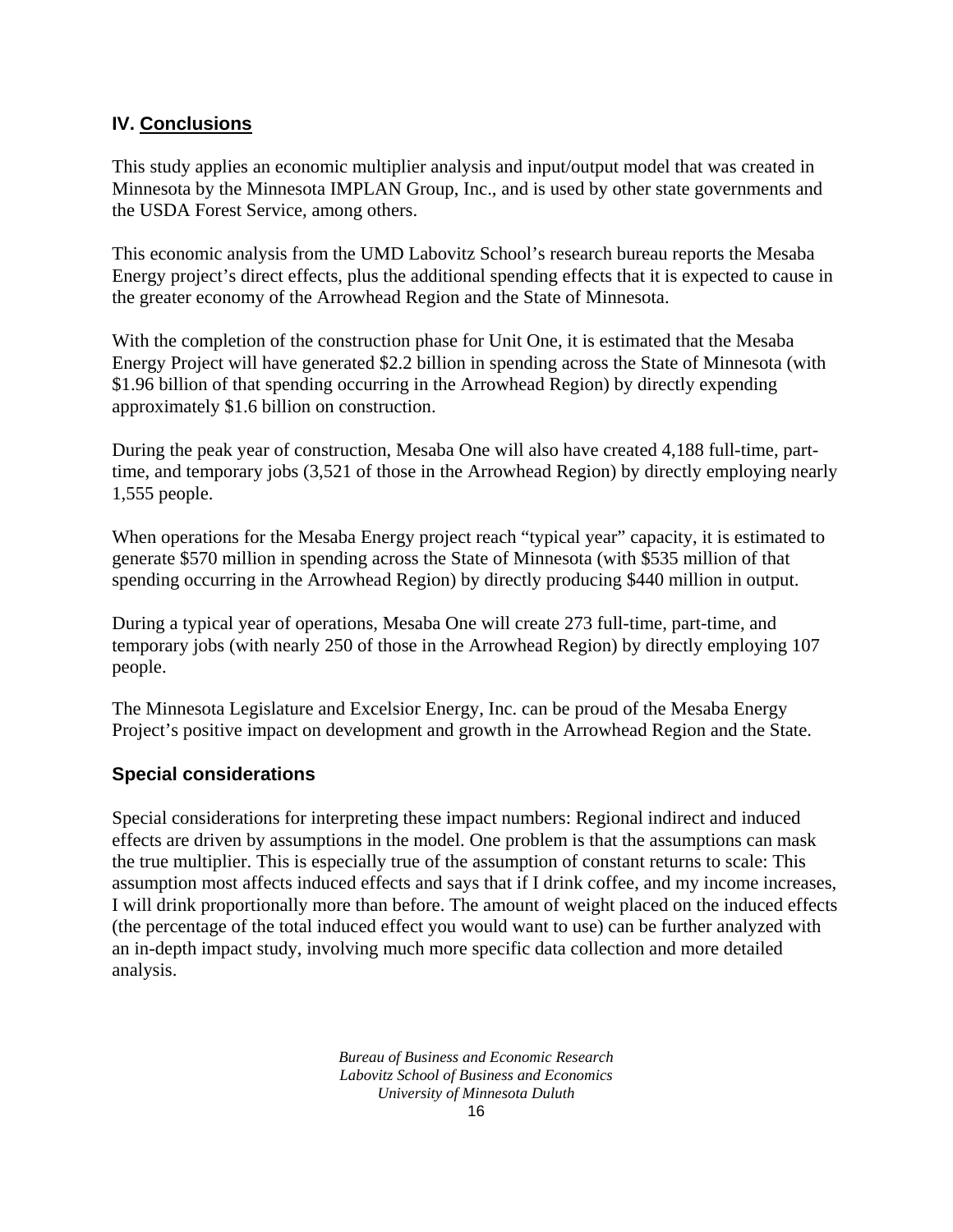Construction costs may be larger due to commodity prices, banker's fees, and interest payments. Any differences would affect the estimates given here.

Readers are also encouraged to remember the BBER was asked to supply an economic impact analysis only. Any subsequent policy recommendations should be based on the "big picture" of total impact. A more detailed cost-benefit analysis would be needed to assess the total environmental, social, and governmental impacts.

## **References**

- *Urban Regional Economics: Concepts, Tools, Applications*, by Wilbur R. Maki and Richard W. Lichty. February 2000. Iowa State Press.
- Minnesota IMPLAN Group, Inc., IMPLAN System (data and software), 1725 Tower Drive West, Suite 140, Stillwater, MN 55082, www.implan.com, 1997.
- *Input-output Analysis: Foundations and Extensions* by Ronald E. Miller and Peter D Blair, Englewood Cliffs, N.J. Prentice-Hall, 1985 (out of print).
- *Elements of Input Output Analysis*, Willam Miernyk, New York, Random House, 1966.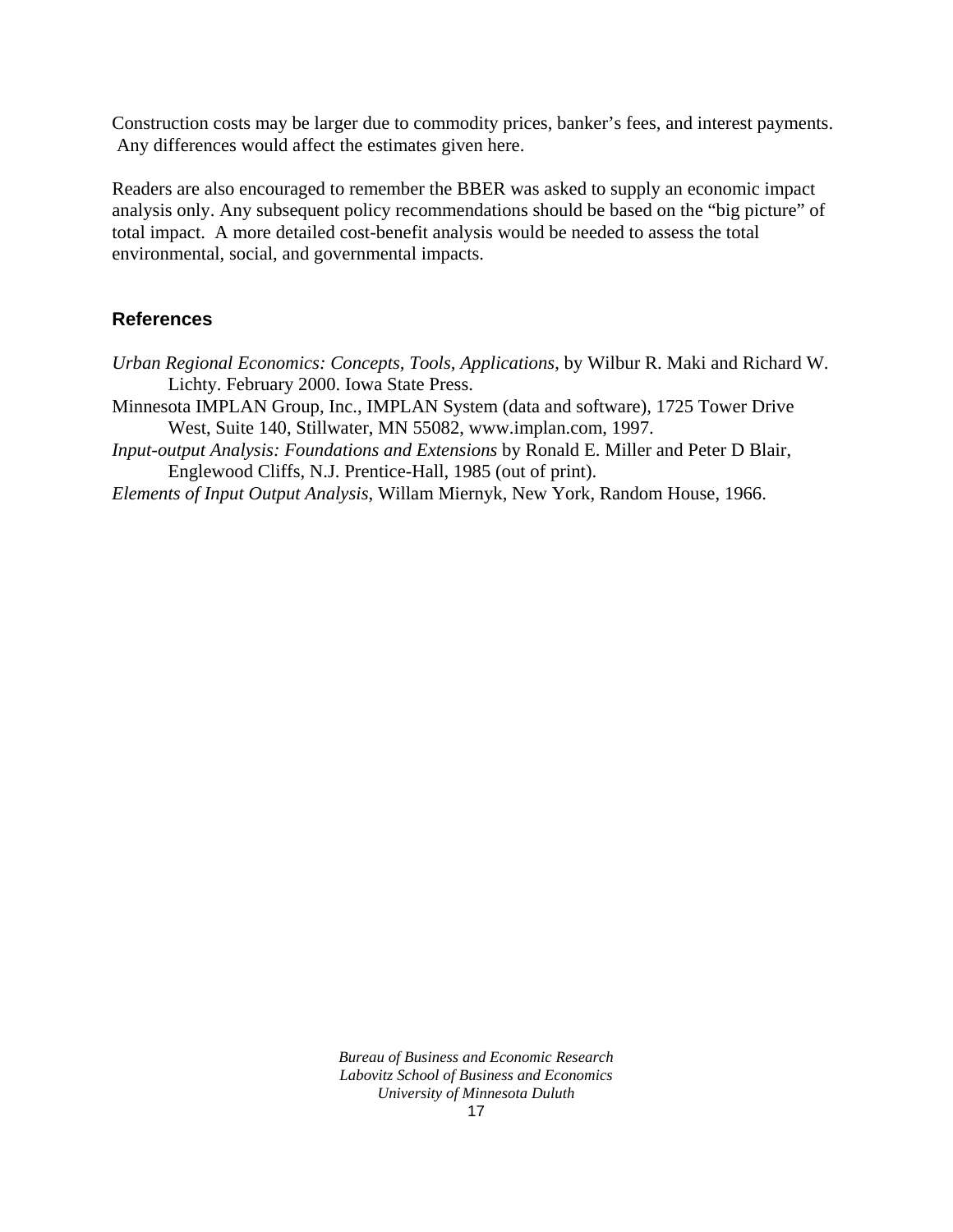## **Appendix A: Mesaba Two Impacts**

#### **About the Project**:

This 2006 update report also includes modeling for Mesaba Two (or Unit 2). As with the 2005 impact study, construction and operations impacts are modeled for two study areas, the State of Minnesota and the Arrowhead Region. This report assesses the economic impact on the Arrowhead Region and the State of Minnesota by the construction and operation of the Mesaba Two plant, which Excelsior currently has plans to develop and construct on the same or an additional site. Impacts include:

- An additional non-recurring \$380 million in increased business and household spending on Mesaba Unit Two across the Arrowhead region, which will ultimately result in a non-recurring \$608 million in increased spending throughout the State, driven by spending on construction.
- Over the course of the Mesaba Two construction period 2010–2013 full-time, parttime and temporary construction jobs peak at 1,483.
- An additional 1,845 new full-time, part-time, and temporary jobs during the peak year in other sectors across the Arrowhead Region, as a result of the creation of Mesaba Two construction jobs.
- An additional recurring \$101 million in increased spending across the Arrowhead Region for Mesaba Two, which will ultimately result in a recurring \$137 million in increased spending throughout the State, generated by spending on operations.
- \$467 million in direct spending on Mesaba Two operations during a typical plantyear (modeled as year 2015), recurring for the life of the plant.
- A total of over 78 full-time, part-time, and temporary jobs in Mesaba Two operations, assuming it is located at the same site as Mesaba One.
- An additional 121 new full and part-time jobs in other sectors across the region, caused by the creation of jobs in the typical year of operations of Mesaba Two.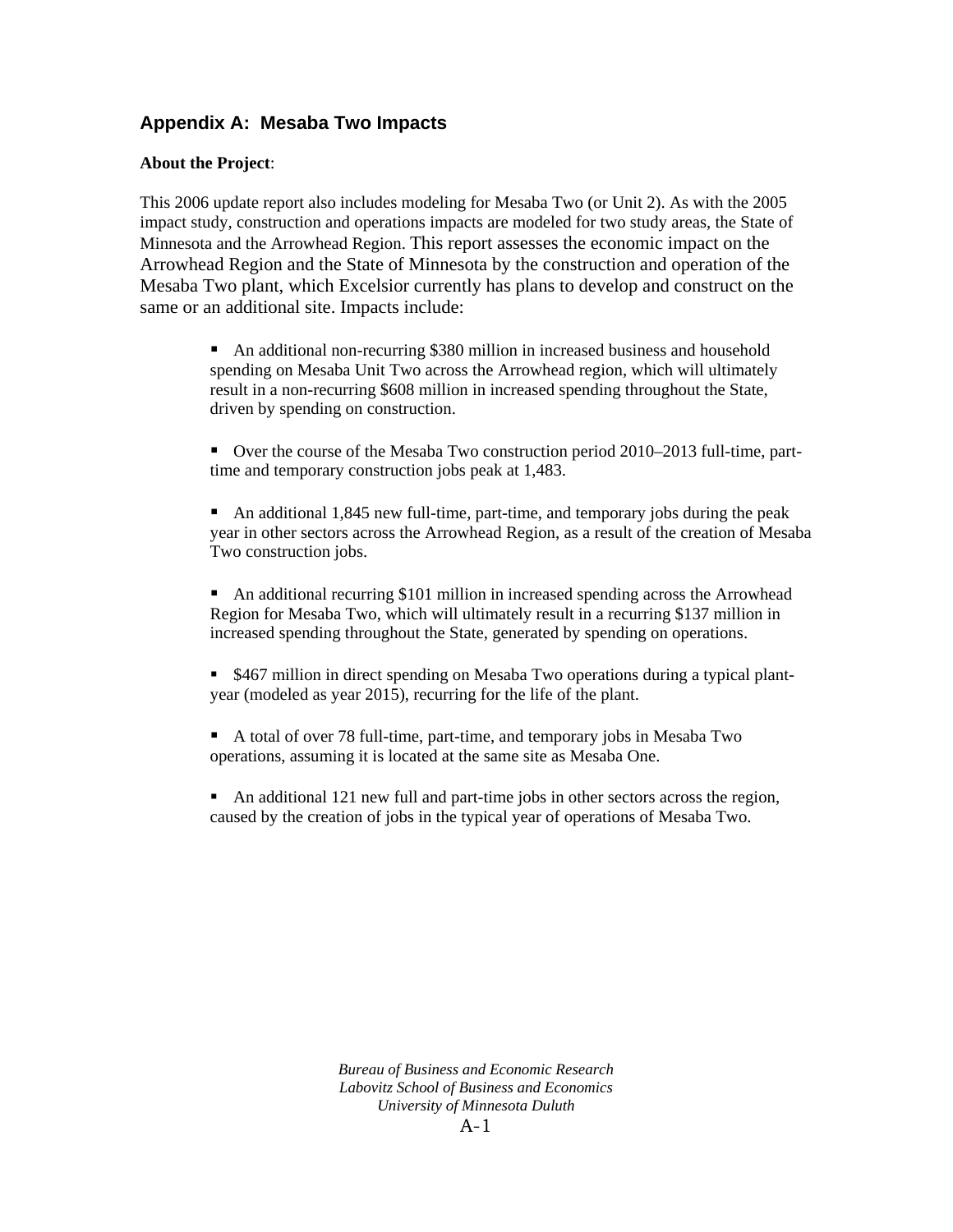#### **Summary Tables, Construction and Operations:**

#### **Table A-1: Summary: Economic Impacts of Mesaba Two's Construction Expenditures, State of Minnesota and Arrowhead Region, 2010-2013 (2005 Dollars)**  *Source: IMPLAN*

|              |                                        | <b>Arrowhead Region</b>            |                         |                                        | <b>Minnesota</b>                   |                         |
|--------------|----------------------------------------|------------------------------------|-------------------------|----------------------------------------|------------------------------------|-------------------------|
| Years        | <b>Value Added</b><br><b>Totals \$</b> | <b>Employment</b><br><b>Totals</b> | <b>Output Totals \$</b> | <b>Value Added</b><br><b>Totals \$</b> | <b>Employment</b><br><b>Totals</b> | <b>Output Totals \$</b> |
| 2010         | \$77,790,922                           | 1.446                              | \$230,054,141           | \$105,165,061                          | 1.731                              | \$277,479,769           |
| 2011         | 179.250.497                            | 3,328                              | 515,993,466             | 239,166,505                            | 3.944                              | 619,738,963             |
| 2012         | 107,394,555                            | 1.993                              | 304,346,698             | 142,222,968                            | 2.348                              | 364,637,159             |
| 2013         | 22,616,519                             | 422                                | 73,666,308              | 32,136,934                             | 525                                | 90,182,823              |
| <b>Total</b> | 387,052,493                            | <b>NA</b>                          | 1,124,060,613           | 518,691,468                            | <b>NA</b>                          | 1,352,038,714           |

#### **Table A-2: Mesaba Two, Top Employment Impacts from Construction, Arrowhead Region and Minnesota, Peak Construction Year 2009, by Industry Sector** *Source: IMPLAN*

| Arrowhead                                                          | Jobs  | MN                                                            | Jobs  |
|--------------------------------------------------------------------|-------|---------------------------------------------------------------|-------|
| Other new construction                                             | 1,526 | Other new construction                                        | 1,527 |
| Architectural and engineering services                             | 244   | Architectural and engineering services                        | 297   |
| Food services and drinking places                                  | 140   | <b>Employment services</b>                                    | 159   |
| Wholesale trade                                                    | 75    | Food services and drinking places                             | 158   |
| <b>Employment services</b>                                         | 64    | Wholesale trade                                               | 122   |
| Automotive repair and maintenance-except car wash                  | 62    | Food and beverage stores                                      | 64    |
| General merchandise stores                                         | 58    | Real estate                                                   | 62    |
| Food and beverage stores                                           | 57    | Automotive repair and maintenance-except car wash             | 60    |
| Hospitals                                                          | 50    | General merchandise stores                                    | 59    |
| Services to buildings and dwellings                                | 45    | Services to buildings and dwellings                           | 57    |
| Offices of physicians- dentists- and other health<br>practitioners | 44    | Hospitals<br>Offices of physicians-dentists- and other health | 55    |
| Motor vehicle and parts dealers                                    | 42    | practitioners                                                 | 54    |
| Securities-commodity contracts-investments                         | 39    | Motor vehicle and parts dealers                               | 45    |
| Nonstore retailers                                                 | 37    | Nursing and residential care facilities                       | 41    |
| Nursing and residential care facilities                            | 37    | Miscellaneous store retailers                                 | 35    |
| Miscellaneous store retailers                                      | 34    | Social assistance-except child day care services              | 34    |
| Building material and garden supply stores                         | 27    | Nonstore retailers                                            | 33    |
|                                                                    |       |                                                               |       |

\*This total includes all construction activity from across the region and State.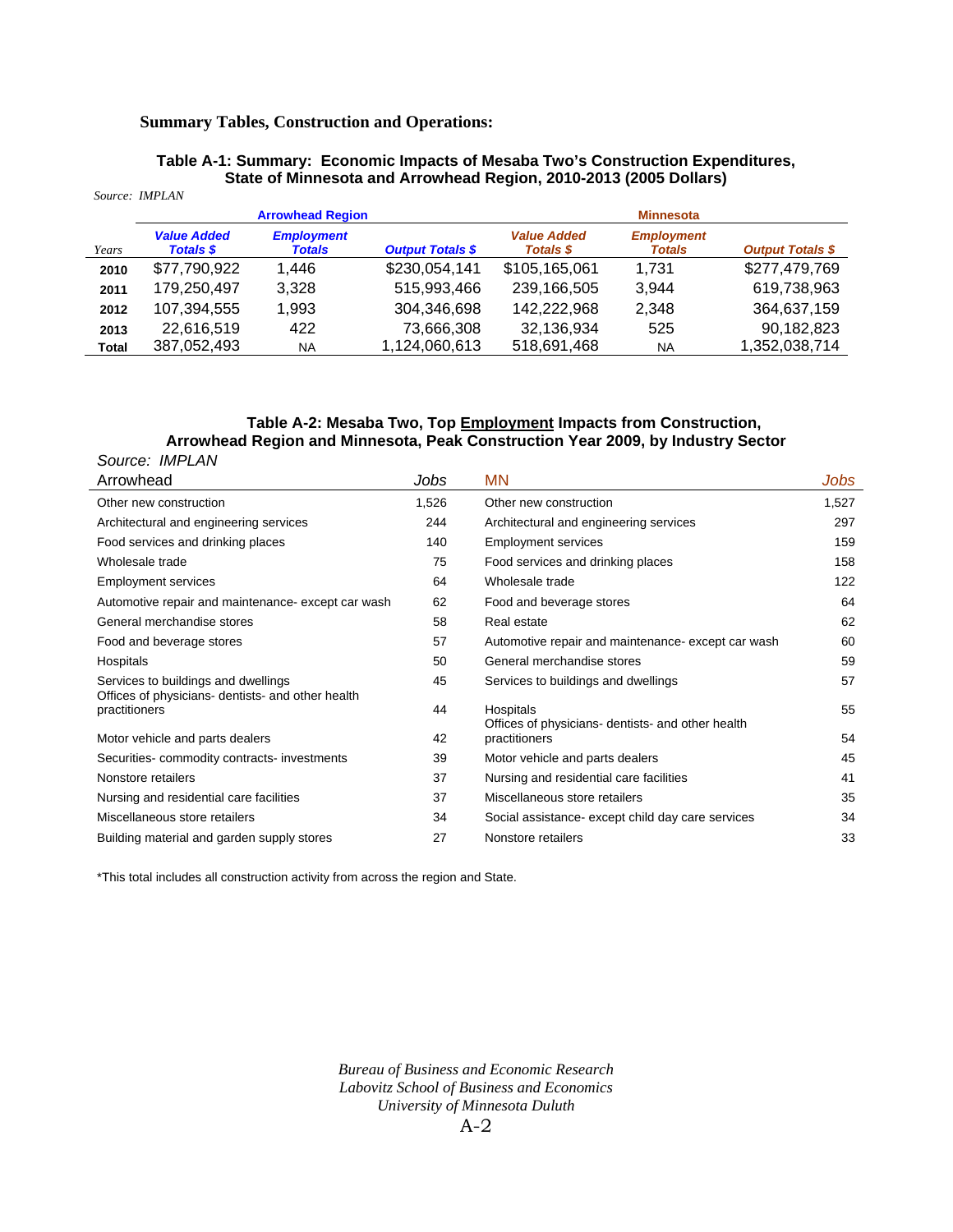#### **Table A-3: Summary: Economic Impact of Mesaba Two's Operations Expenditures, 2013, 2014, and Typical Year (2005 Dollars)**

| Source: <b>IMPLAN</b> |                                 |                             |                         |                          |                             |                      |  |  |
|-----------------------|---------------------------------|-----------------------------|-------------------------|--------------------------|-----------------------------|----------------------|--|--|
|                       |                                 | <b>Arrowhead Region</b>     |                         |                          | Minnesota                   |                      |  |  |
| Years                 | <b>Value Added</b><br>Totals \$ | <b>Employment</b><br>Totals | <b>Output Totals \$</b> | Value Added<br>Totals \$ | <b>Employment</b><br>Totals | <b>Output Totals</b> |  |  |
| 2013                  | \$63,283,345                    | 35                          | \$91,382,450            | \$66,803,896             | 38                          | \$97,383,799         |  |  |
| 2014                  | 319.679.967                     | 147                         | 461.624.419             | 337.464.263              | 161                         | 491.940.662          |  |  |
| Typical               | 392,733,837                     | 182                         | 567,115,661             | 414,582,151              | 199                         | 604,359,788          |  |  |

#### **Table A-4: Top Operations Employment Impacts by Industrial Sector, Ranked, Arrowhead Region and Minnesota, Typical Year**

| Source: IMPLAN                                                                          |             |                                                   |      |
|-----------------------------------------------------------------------------------------|-------------|---------------------------------------------------|------|
| Arrowhead                                                                               | <b>Jobs</b> | <b>MN</b>                                         | Jobs |
| Power generation and supply                                                             | 78.3        | Power generation and supply                       | 78   |
| Food services and drinking places                                                       | 13.8        | Food services and drinking places                 | 13   |
| Commercial machinery repair and maintenance                                             | 6.2         | Commercial machinery repair and maintenance       | 6    |
| Hospitals<br>Offices of physicians- dentists- and other health                          | 4.6         | Wholesale trade                                   | 5    |
| practitioners                                                                           | 4.1         | Hospitals                                         | 4    |
| Nursing and residential care facilities                                                 | 3.4         | Offices of physicians-dentists- and other health  | 4    |
| General merchandise stores                                                              | 3.3         | Real estate                                       | 4    |
| Food and beverage stores                                                                | 3.2         | Food and beverage stores                          | 3    |
| Wholesale trade                                                                         | 2.8         | Nursing and residential care facilities           | 3    |
| Motor vehicle and parts dealers                                                         | 2.4         | General merchandise stores                        | 3    |
| Securities-commodity contracts-investments                                              | 2.3         | <b>Employment services</b>                        | 3    |
| Social assistance- except child day care services                                       | 2.3         | Social assistance- except child day care services | 3    |
| Automotive repair and maintenance-except car wash                                       | 2.3         | Legal services                                    | 3    |
| Private households                                                                      | 2.2         | Motor vehicle and parts dealers                   | 2    |
| Nonstore retailers                                                                      | 2.1         | Other maintenance and repair construction         | 2    |
| Legal services                                                                          | 2.1         | Automotive repair and maintenance-except car wash | 2    |
| Miscellaneous store retailers                                                           | 1.9         | Private households                                | 2    |
| Other maintenance and repair construction<br>Monetary authorities and depository credit | 1.6         | Miscellaneous store retailers                     | 2    |
| intermediation                                                                          | 1.6         | Non store retailers                               | 2    |
| Rail transportation                                                                     | 1.5         | Colleges- universities- and junior colleges       | 2    |
| Building material and garden supply stores                                              | 1.5         |                                                   |      |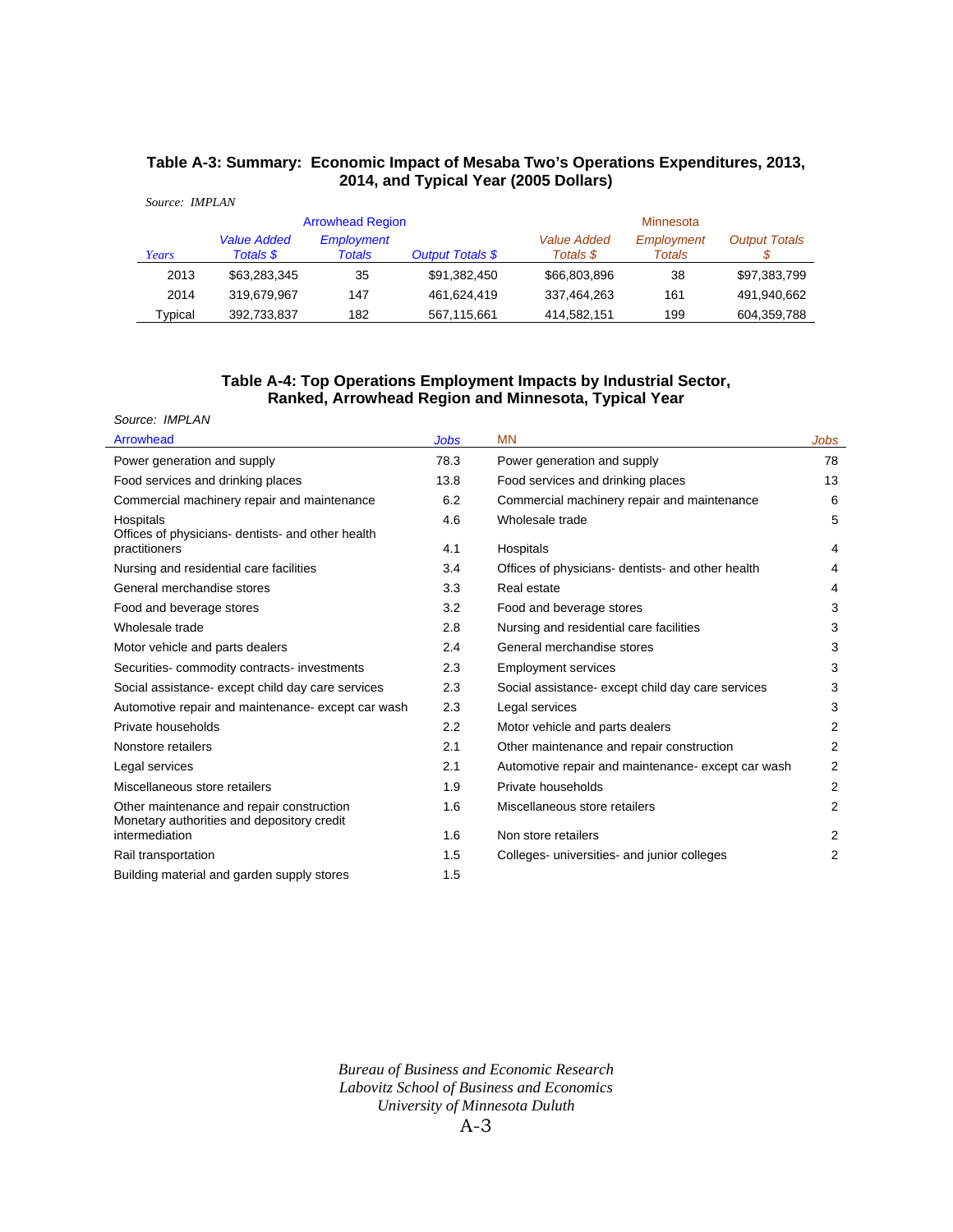## **Detailed Tables:**

## **Construction**

Table A-5 summarizes the total effects of Mesaba Two's direct construction expenditures, as detailed in Tables A-5a through c.

### **Table A-5a: Study Area 1: Arrowhead Region**

| Table A-5: Summary: Arrowhead Construction Impacts,<br>Mesaba Two, 2010-2013 (2005 Dollars) |                          |                      |                  |  |  |  |  |  |
|---------------------------------------------------------------------------------------------|--------------------------|----------------------|------------------|--|--|--|--|--|
| Years                                                                                       | Value Added<br>Totals \$ | Employment<br>Totals | Output Totals \$ |  |  |  |  |  |
| 2010                                                                                        | \$77.790.922             | 1.446                | \$230.054.141    |  |  |  |  |  |
| 2011                                                                                        | 179,250,497              | 3,328                | 515,993,466      |  |  |  |  |  |
| 2012                                                                                        | 107.394.555              | 1.993                | 304,346,698      |  |  |  |  |  |
| 2013                                                                                        | 22,616,519               | 422                  | 73,666,308       |  |  |  |  |  |
| Total                                                                                       | 387,052,493              | <b>NA</b>            | 1,124,060,613    |  |  |  |  |  |

Table A-5a shows the impact of Mesaba Two's construction expenditures on the sevencounty Arrowhead Region over the 45 months of construction required to build Mesaba Two. "Value Added" measures the economic impact of capital that Mesaba Two specifically expects to spend on wages, rents, interest, and profits related to construction.

| Arrowhead Region, Mesaba Two, 2010-2013 |                                                                                         |                        |              |              |  |  |  |
|-----------------------------------------|-----------------------------------------------------------------------------------------|------------------------|--------------|--------------|--|--|--|
| Source: <b>IMPLAN</b>                   |                                                                                         | Value Added in 2005 \$ |              |              |  |  |  |
| Years                                   | <b>Total Effect</b><br><b>Indirect Effect</b><br><b>Induced Effect</b><br>Direct Effect |                        |              |              |  |  |  |
| 2010                                    | \$35,258,960                                                                            | \$23,476,498           | \$19,055,460 | \$77,790,922 |  |  |  |
| 2011                                    | 83,170,592                                                                              | 52,055,793             | 44,024,118   | 179,250,497  |  |  |  |
| 2012                                    | 50,491,456                                                                              | 30,487,632             | 26,415,466   | 107,394,555  |  |  |  |
| 2013                                    | 9,354,428                                                                               | 7,777,546              | 5,484,546    | 22,616,519   |  |  |  |
| Total                                   | 178,275,436                                                                             | 113,797,469            | 94,979,590   | 387,052,493  |  |  |  |

## **Table A-5a: Mesaba Energy, Value Added Impacts from Construction,**

#### **Table A-5b: Mesaba Energy, Output Impacts from Construction, Arrowhead Region, Mesaba Two, 2010-2013**

| Source:<br><b>IMPLAN</b> | Output in 2005 \$ |                        |                       |                     |  |  |
|--------------------------|-------------------|------------------------|-----------------------|---------------------|--|--|
| Years                    | Direct Effect     | <b>Indirect Effect</b> | <b>Induced Effect</b> | <b>Total Effect</b> |  |  |
| 2010                     | \$152,414,256     | \$46,358,066           | \$31,281,817          | \$230,054,141       |  |  |
| 2011                     | 341,026,912       | 102,695,883            | 72,270,672            | 515,993,466         |  |  |
| 2012                     | 200,869,216       | 60,113,510             | 43,363,975            | 304,346,698         |  |  |
| 2013                     | 49,252,080        | 15,410,587             | 9,003,642             | 73,666,308          |  |  |
| Total                    | 743,562,464       | 224,578,046            | 155,920,106           | 1,124,060,613       |  |  |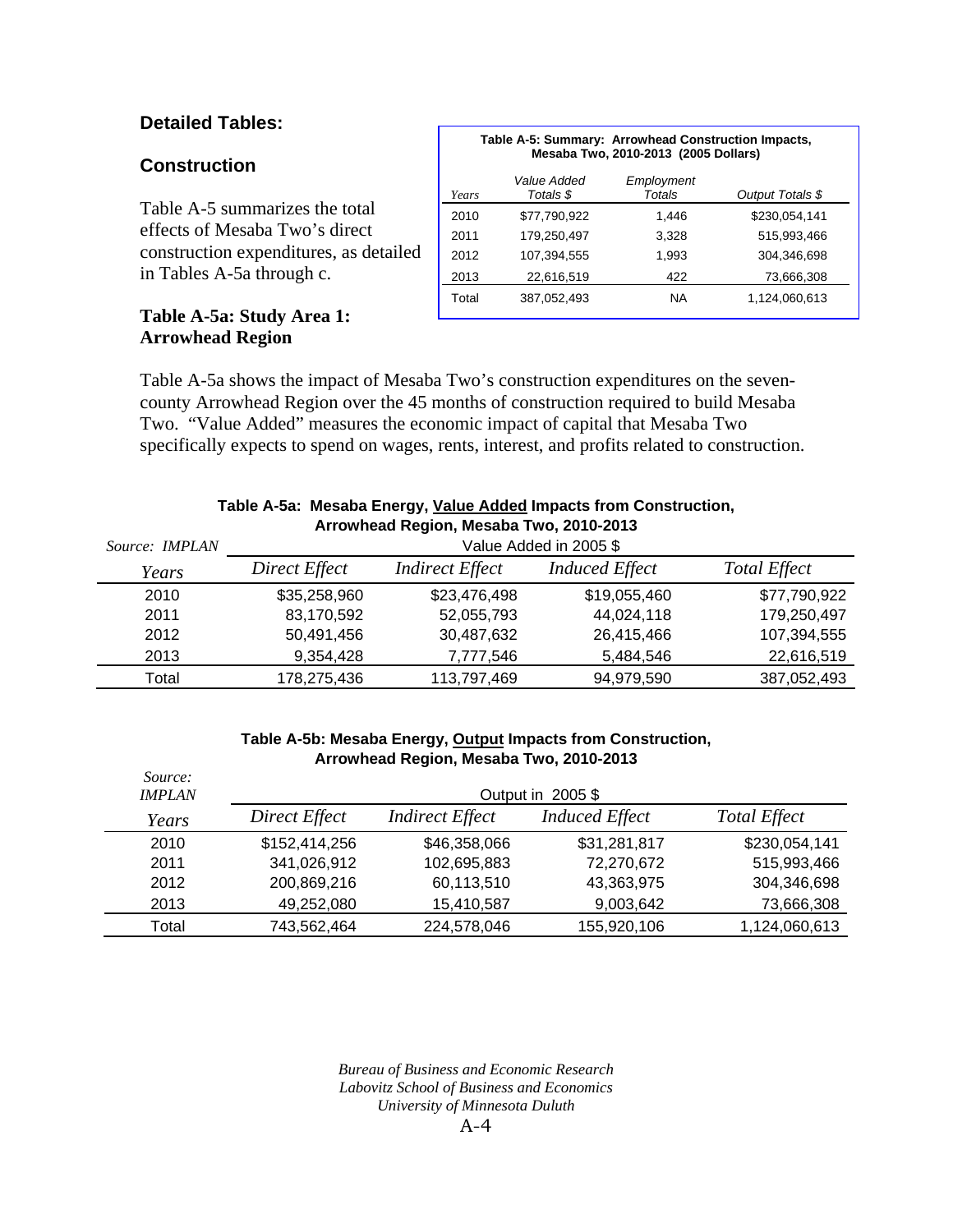| Source: <b>IMPLAN</b> | Employment    |                        |                       |                     |  |
|-----------------------|---------------|------------------------|-----------------------|---------------------|--|
| Years                 | Direct Effect | <b>Indirect Effect</b> | <b>Induced Effect</b> | <b>Total Effect</b> |  |
| 2010                  | 629           | 442                    | 375                   | 1,446               |  |
| 2011                  | 1,483         | 978                    | 867                   | 3,328               |  |
| 2012                  | 900           | 573                    | 520                   | 1,993               |  |
| 2013                  | 167           | 147                    | 108                   | 422                 |  |

#### **Table A-5c: Mesaba Energy, Employment Impacts from Construction, Arrowhead Region, Mesaba Two, 2010-2013**

#### **Study Area 2: State of Minnesota**

Table A-6 summarizes the total effects of Mesaba Two's direct construction expenditures on the State, as illustrated in Tables A-8a, through c.

| Table A-6: Summary:<br>Minnesota Construction Impacts, Mesaba Two,<br>2010-2013 (2005 Dollars) |                                                                                                  |       |               |  |  |  |  |
|------------------------------------------------------------------------------------------------|--------------------------------------------------------------------------------------------------|-------|---------------|--|--|--|--|
| Years                                                                                          | <b>Employment</b><br><b>Value Added</b><br>Totals \$<br><b>Totals</b><br><b>Output Totals \$</b> |       |               |  |  |  |  |
| 2010                                                                                           | \$105,165,061                                                                                    | 1.731 | \$277,479,769 |  |  |  |  |
| 2011                                                                                           | 239,166,505                                                                                      | 3.944 | 619,738,963   |  |  |  |  |
| 2012                                                                                           | 142,222,968                                                                                      | 2.348 | 364,637,159   |  |  |  |  |
| 2013                                                                                           | 32,136,934                                                                                       | 525   | 90,182,823    |  |  |  |  |
| Total                                                                                          | 518,691,468                                                                                      | ΝA    | 1,352,038,714 |  |  |  |  |

#### **Table A-6a: Mesaba Energy, Value Added Impacts from Construction, Minnesota, Mesaba Two, 2010-2013**

| Source: IMPLAN | Value Added in 2005 \$ |                        |                       |                     |  |
|----------------|------------------------|------------------------|-----------------------|---------------------|--|
| Years          | Direct Effect          | <b>Indirect Effect</b> | <b>Induced Effect</b> | <b>Total Effect</b> |  |
| 2010           | \$35,257,228           | \$39,154,761           | \$30,753,073          | \$105,165,061       |  |
| 2011           | 83,170,672             | 85,834,720             | 70,161,116            | 239,166,505         |  |
| 2012           | 50,489,544             | 49.934.699             | 41,798,722            | 142,222,968         |  |
| 2013           | 9,354,054              | 13,491,286             | 9,291,594             | 32,136,934          |  |
| Total          | \$178,271,498          | \$188,415,466          | \$152,004,505         | \$518,691,468       |  |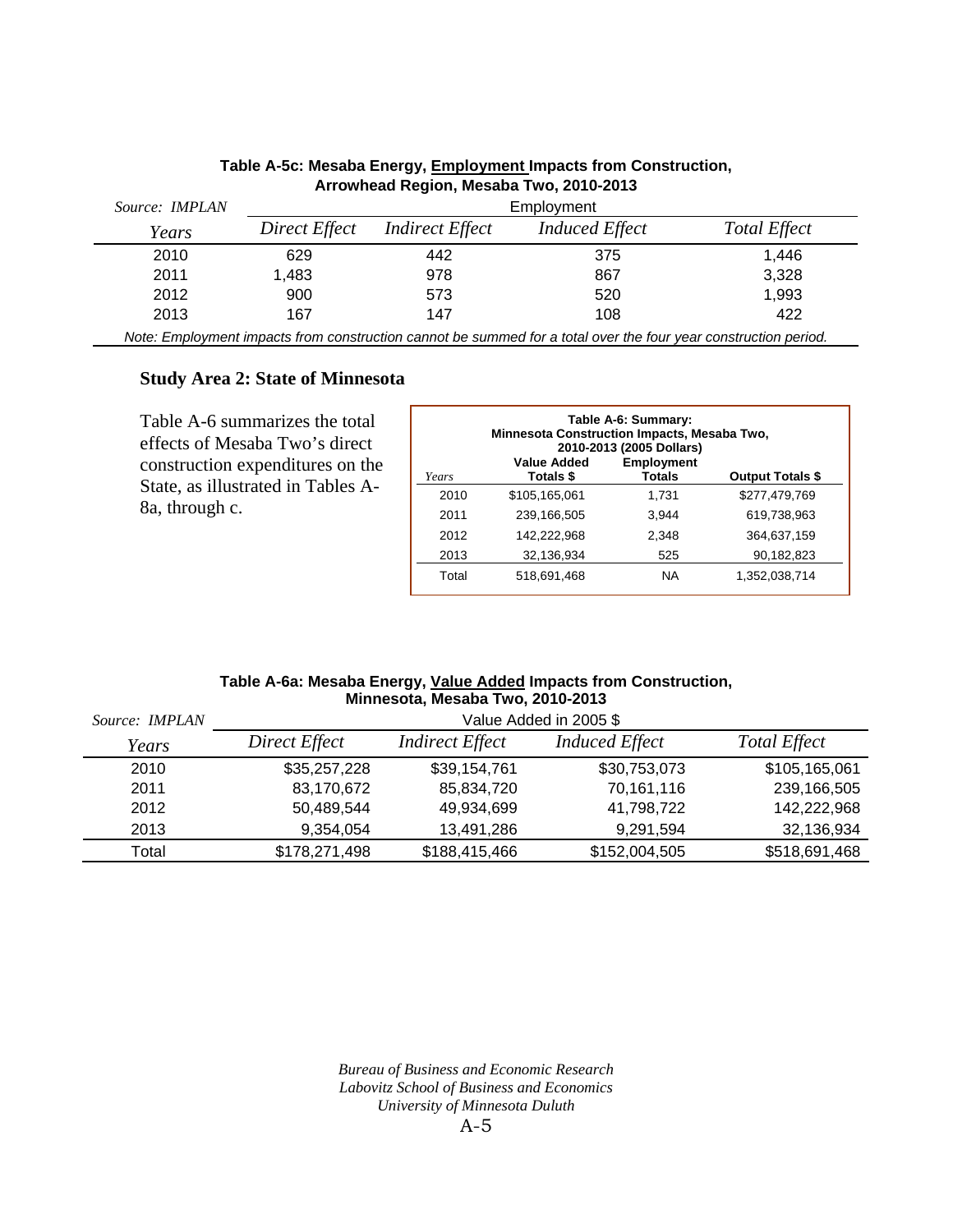| source.<br><b>IMPLAN</b> | Output in 2005 \$ |                        |                       |                     |  |
|--------------------------|-------------------|------------------------|-----------------------|---------------------|--|
| Years                    | Direct Effect     | <b>Indirect Effect</b> | <b>Induced Effect</b> | <b>Total Effect</b> |  |
| 2010                     | \$152,414,256     | \$73,809,906           | \$51,255,599          | \$277,479,769       |  |
| 2011                     | 341,026,912       | 161,773,973            | 116,938,093           | 619,738,963         |  |
| 2012                     | 200,869,216       | 94,101,083             | 69,666,858            | 364,637,159         |  |
| 2013                     | 49,252,080        | 25,445,615             | 15,485,128            | 90,182,823          |  |
| Total                    | \$743,562,464     | \$355,130,577          | \$253,345,678         | \$1,352,038,714     |  |

#### **Table A-6b: Mesaba Energy, Output Impacts from Construction, Minnesota, Mesaba Two, 2010-2013**

**Table A-6c: Mesaba Energy, Employment Impacts from Construction, Minnesota, Mesaba Two, 2010-2013** 

| Source: <b>IMPLAN</b> | Employment    |                        |                       |                     |
|-----------------------|---------------|------------------------|-----------------------|---------------------|
| Years                 | Direct Effect | <b>Indirect Effect</b> | <b>Induced Effect</b> | <b>Total Effect</b> |
| 2010                  | 629           | 598                    | 504                   | 1,731               |
| 2011                  | 1.483         | 1,311                  | 1,150                 | 3,944               |
| 2012                  | 900           | 763                    | 685                   | 2,348               |
| 2013                  | 167           | 206                    | 152                   | 525                 |

## **Operations**

*Source:* 

Tables A-7 a through c show the economic effects that Mesaba Two is expected to have on the Arrowhead Region during the calendar-year of start-up, the first year of operations, and a typical year of operations. It is important to note that unlike the effects of Mesaba Two's construction expenditures, which are singular, this report assumes that the Arrowhead Region will reap the benefits of Mesaba Two's typical-year operations expenditures annually for the life of the plant.

## **Study Area 1: Arrowhead Region**

Table A-7 summarizes Tables A-7a through c, showing the total economic effects of Mesaba Two's direct expenditures for operations on the Arrowhead Region.

| Table A-7: Summary:<br>Arrowhead Operations Impacts, Mesaba Two,<br>2013, 2014 and Typical Year (2005 Dollars) |                                                                                           |              |     |              |  |  |  |
|----------------------------------------------------------------------------------------------------------------|-------------------------------------------------------------------------------------------|--------------|-----|--------------|--|--|--|
| Years                                                                                                          | <b>Value Added</b><br>Employment<br><b>Totals</b><br>Totals \$<br><b>Output Totals \$</b> |              |     |              |  |  |  |
|                                                                                                                | 2013                                                                                      | \$63,283,345 | 35  | \$91,382,450 |  |  |  |
|                                                                                                                | 2014                                                                                      | 319.679.967  | 147 | 461,624,419  |  |  |  |
| Typical                                                                                                        |                                                                                           | 392,733,837  | 182 | 567,115,661  |  |  |  |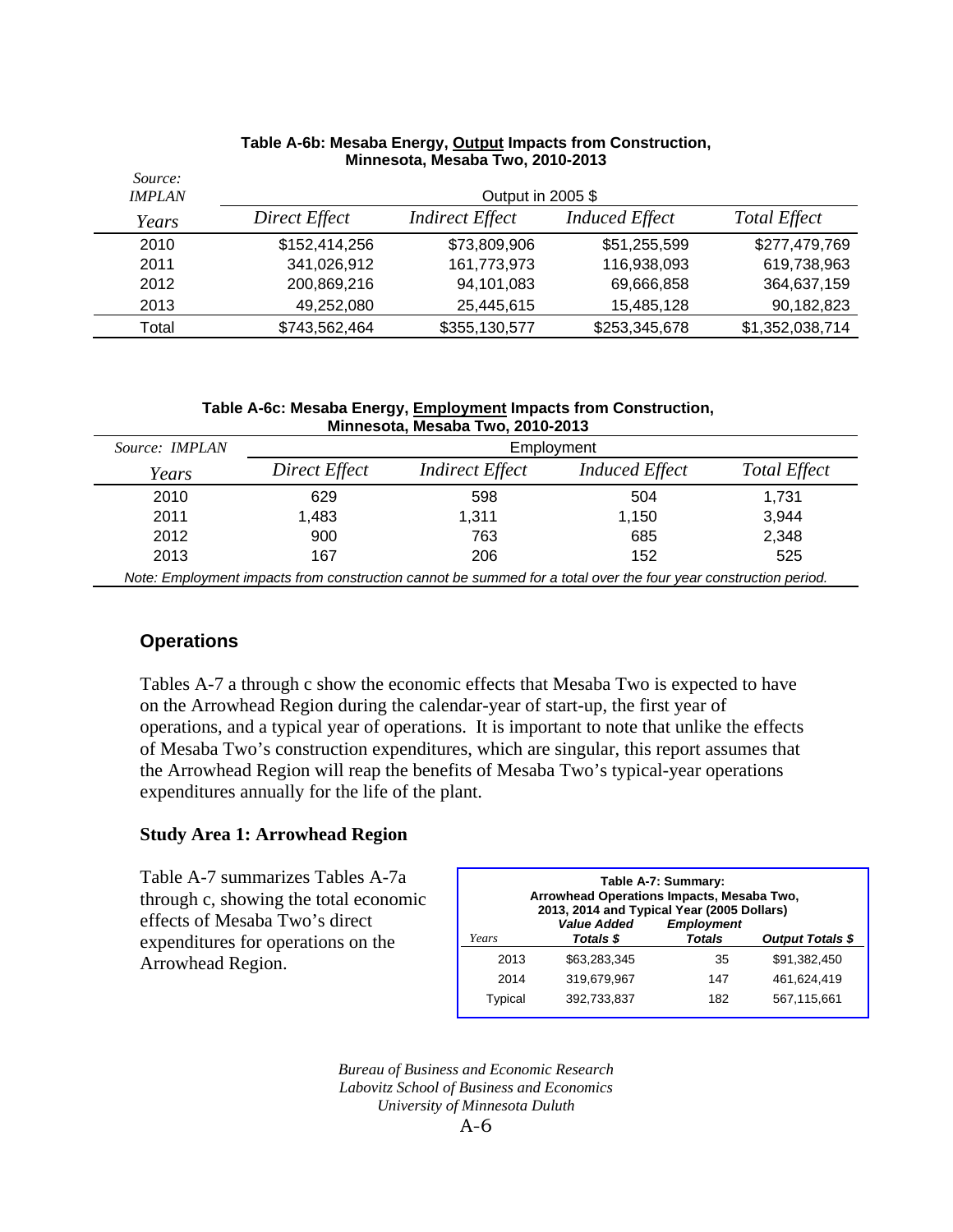#### **Table A-7a: Mesaba Energy, Value Added Impacts from Operations, Arrowhead Region, Mesaba Two, 2013, 2014, and Typical Year**

| Source: IMPLAN | Value Added in 2005 \$                                                                  |             |             |              |  |  |
|----------------|-----------------------------------------------------------------------------------------|-------------|-------------|--------------|--|--|
| Years          | <b>Indirect Effect</b><br><b>Induced Effect</b><br><b>Total Effect</b><br>Direct Effect |             |             |              |  |  |
| 2013           | \$54,043,192                                                                            | \$2.482.767 | \$6,757,387 | \$63,283,345 |  |  |
| 2014           | 273,002,752                                                                             | 12,541,840  | 34,135,384  | 319.679.967  |  |  |
| Typical        | 335,389,856                                                                             | 15,407,944  | 41,936,061  | 392,733,837  |  |  |

#### **Table A-7b: Mesaba Energy, Output Impacts from Operations, Arrowhead Region, Mesaba Two, 2013, 2014, and Typical Year**

| Source: IMPLAN | Output in 2005 \$ |                        |                       |                     |
|----------------|-------------------|------------------------|-----------------------|---------------------|
| Years          | Direct Effect     | <b>Indirect Effect</b> | <b>Induced Effect</b> | <b>Total Effect</b> |
| 2013           | \$75,184,984      | \$5,109,542            | \$11,087,922          | \$91,382,450        |
| 2014           | 379,801,888       | 25,811,160             | 56,011,367            | 461,624,419         |
| Typical        | 466,594,880       | 31,709,599             | 68,811,182            | 567,115,661         |

| Table A-7c: Mesaba Energy, <u>Employment</u> Impacts from Operations, |
|-----------------------------------------------------------------------|
| Arrowhead Region, Mesaba Two, 2013, 2014, and Typical Year            |

| Source: IMPLAN | Employment    |                        |                       |                     |  |
|----------------|---------------|------------------------|-----------------------|---------------------|--|
| Years          | Direct Effect | <b>Indirect Effect</b> | <b>Induced Effect</b> | <b>Total Effect</b> |  |
| 2013           | 15            |                        | 15                    | 35                  |  |
| 2014           | 63            | 20                     | 64                    | 147                 |  |
| Typical        | 78            | 25                     | 80                    | 182                 |  |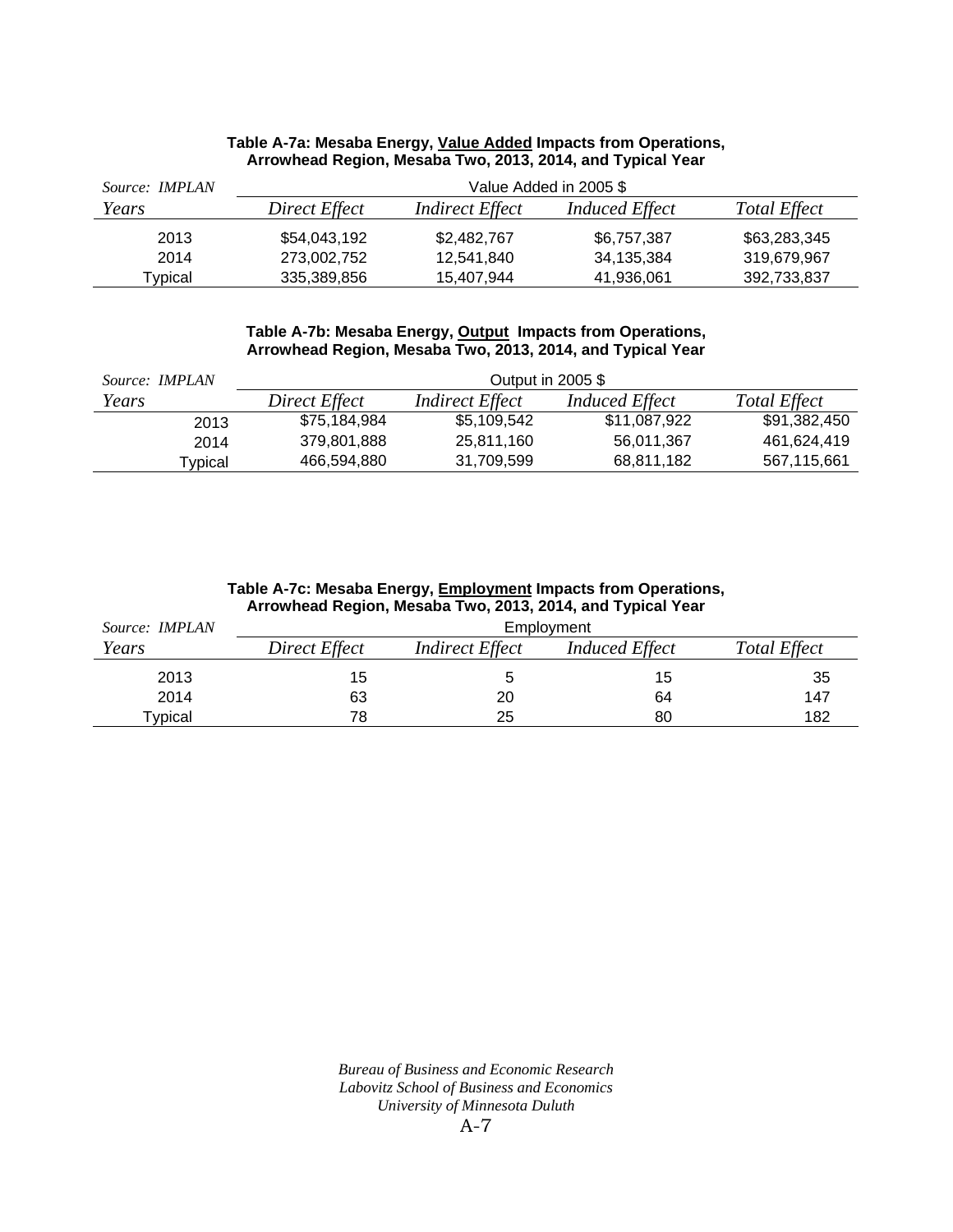| Source: IMPLAN                                                                                    | <b>Projected Employment</b> |                 |                |              |  |  |
|---------------------------------------------------------------------------------------------------|-----------------------------|-----------------|----------------|--------------|--|--|
| <b>IMPLAN Sector</b>                                                                              | Direct                      | <i>Indirect</i> | <i>Induced</i> | <b>Total</b> |  |  |
| Power generation and supply                                                                       | 78                          | 0               | 0.3            | 78.3         |  |  |
| Food services and drinking places                                                                 | $\Omega$                    | 2.6             | 11.2           | 13.8         |  |  |
| Commercial machinery repair and maintenance                                                       | 0                           | 6.1             | 0.1            | 6.2          |  |  |
| Hospitals<br>Offices of physicians- dentists- and other health                                    | $\Omega$                    | 0               | 4.6            | 4.6          |  |  |
| practitioners                                                                                     | $\Omega$                    | 0               | 4.1            | 4.1          |  |  |
| Nursing and residential care facilities                                                           | $\Omega$                    | 0               | 3.4            | 3.4          |  |  |
| General merchandise stores                                                                        | 0                           | 0.1             | 3.3            | 3.3          |  |  |
| Food and beverage stores                                                                          | $\Omega$                    | 0.1             | 3.2            | 3.2          |  |  |
| Wholesale trade                                                                                   | $\Omega$                    | 0.8             | 2.1            | 2.8          |  |  |
| Motor vehicle and parts dealers                                                                   | 0                           | 0               | 2.3            | 2.4          |  |  |
| Securities-commodity contracts-investments                                                        | 0                           | 0.5             | 1.8            | 2.3          |  |  |
| Social assistance- except child day care services<br>Automotive repair and maintenance-except car | 0                           | 0               | 2.3            | 2.3          |  |  |
| wash                                                                                              | $\Omega$                    | 0.1             | 2.2            | 2.3          |  |  |
| Private households                                                                                | $\Omega$                    | 0               | 2.2            | 2.2          |  |  |
| Nonstore retailers                                                                                | 0                           | 0               | 2.1            | 2.1          |  |  |
| Legal services                                                                                    | 0                           | 1.3             | 0.8            | 2.1          |  |  |
| Miscellaneous store retailers                                                                     | 0                           | 0               | 1.9            | 1.9          |  |  |
| Other maintenance and repair construction<br>Monetary authorities and depository credit           | $\Omega$                    | 1.6             | 0.1            | 1.6          |  |  |
| intermediation                                                                                    | $\Omega$                    | 0.5             | 1.1            | 1.6          |  |  |
| Rail transportation                                                                               | 0                           | 1.5             | 0              | 1.5          |  |  |
| Building material and garden supply stores                                                        | 0                           | 0               | 1.5            | 1.5          |  |  |

#### **Table A-7d: Mesaba Energy, Employment Impacts from Operations, Arrowhead Region, Mesaba Two, Typical Year, by Industry Sector**

## **Study Area 2: State of Minnesota**

Table A-8 encapsulates the information shown in Tables A-8a through A-8c, showing the total economic effects of Mesaba Two's direct expenditures for operations on the State of Minnesota.

| Table A-8: Summary:<br>Minnesota Operation Impacts, Mesaba Two,<br>2013, 2014 and Typical Year (2005 Dollars) |                    |                   |                         |  |  |  |  |
|---------------------------------------------------------------------------------------------------------------|--------------------|-------------------|-------------------------|--|--|--|--|
|                                                                                                               | <b>Value Added</b> | <b>Employment</b> |                         |  |  |  |  |
| Years                                                                                                         | Totals \$          | <b>Totals</b>     | <b>Output Totals \$</b> |  |  |  |  |
| 2013                                                                                                          | \$66,803,896       | 38                | \$97,383,799            |  |  |  |  |
| 2014                                                                                                          | 337.464.263        | 161               | 491.940.662             |  |  |  |  |
| Typical                                                                                                       | 414.582.151        | 199               | 604.359.788             |  |  |  |  |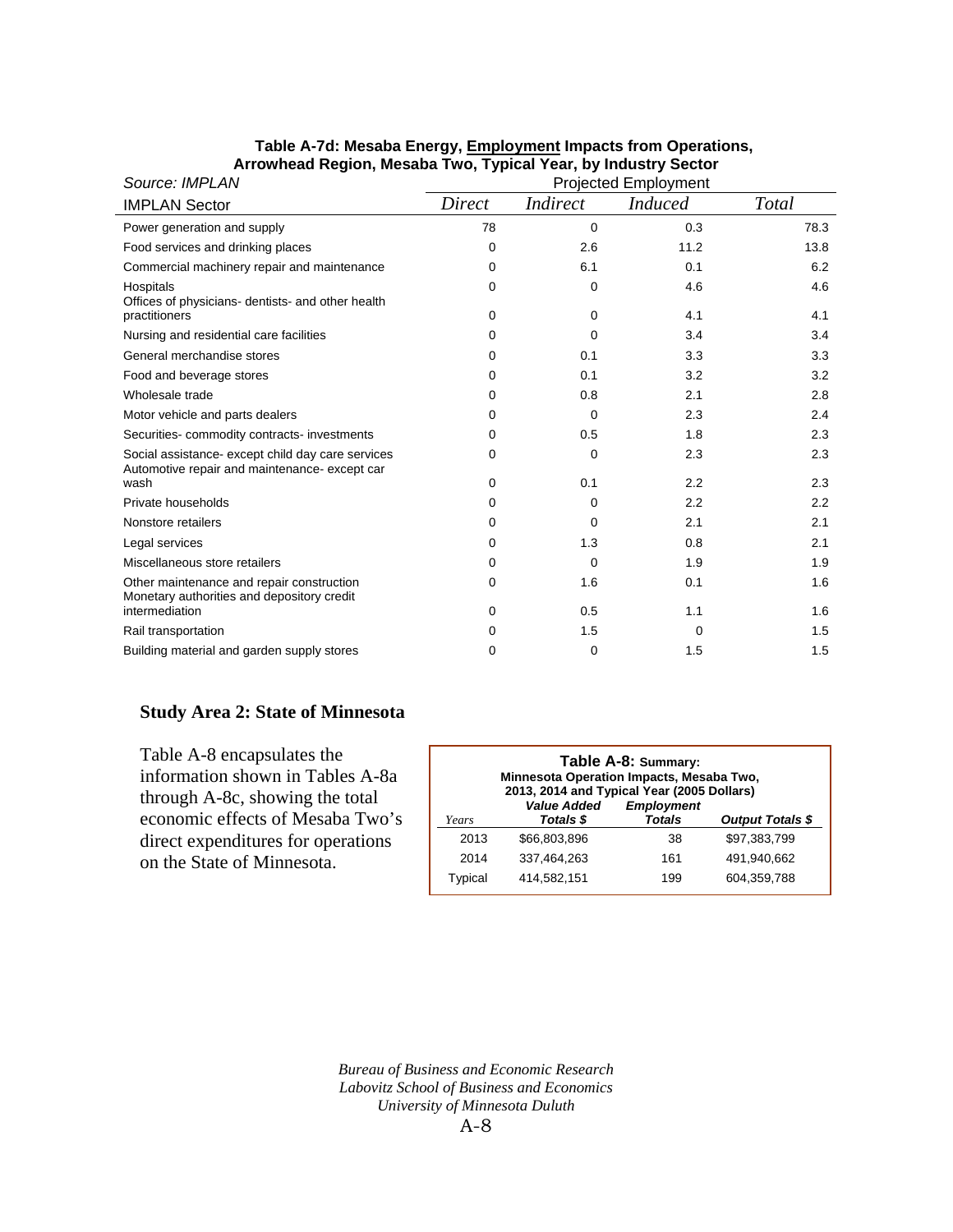| Source: IMPLAN | Value Added in 2005 \$ |                        |                       |                     |  |  |  |
|----------------|------------------------|------------------------|-----------------------|---------------------|--|--|--|
| Years          | Direct Effect          | <b>Indirect Effect</b> | <b>Induced Effect</b> | <b>Total Effect</b> |  |  |  |
| 2013           | \$54,042,684           | \$3,516,331            | \$9,244,876           | \$66,803,896        |  |  |  |
| 2014           | 273,000,192            | 17,762,964             | 46,701,102            | 337,464,263         |  |  |  |
| Typical        | 335,386,656            | 21,822,185             | 57,373,318            | 414,582,151         |  |  |  |

#### **Table A-8a: Mesaba Energy, Value Added Impacts from Operations, Minnesota, Mesaba Two, 2013, 2014, and Typical Year**

#### **Table A-8b: Mesaba Energy, Output Impacts form Operations, Minnesota, Mesaba Two, 2013, 2014, and Typical Year**

| Source: <b>IMPLAN</b> | Output in 2005 \$                                                                       |             |              |              |  |  |  |
|-----------------------|-----------------------------------------------------------------------------------------|-------------|--------------|--------------|--|--|--|
| Years                 | <b>Indirect Effect</b><br>Direct Effect<br><b>Induced Effect</b><br><b>Total Effect</b> |             |              |              |  |  |  |
| 2013                  | \$75,184,984                                                                            | \$6,788,057 | \$15,410,759 | \$97,383,799 |  |  |  |
| 2014                  | 379,801,888                                                                             | 34,290,300  | 77,848,464   | 491,940,662  |  |  |  |
| Typical               | 466,594,880                                                                             | 42,126,376  | 95,638,530   | 604,359,788  |  |  |  |

#### **Table A-8c: Mesaba Energy, Employment Impacts from Operations, Minnesota, Mesaba Two, 2013, 2014, and Typical Year**

| Source: <b>IMPLAN</b> | Employment                                                                              |    |    |     |  |  |  |
|-----------------------|-----------------------------------------------------------------------------------------|----|----|-----|--|--|--|
| Years                 | <b>Indirect Effect</b><br><b>Total Effect</b><br>Direct Effect<br><b>Induced Effect</b> |    |    |     |  |  |  |
| 2013                  | 15                                                                                      |    | 18 | 38  |  |  |  |
| 2014                  | 63                                                                                      | 25 | 73 | 161 |  |  |  |
| $\tau$ ypical         | 78                                                                                      | 30 | 91 | 199 |  |  |  |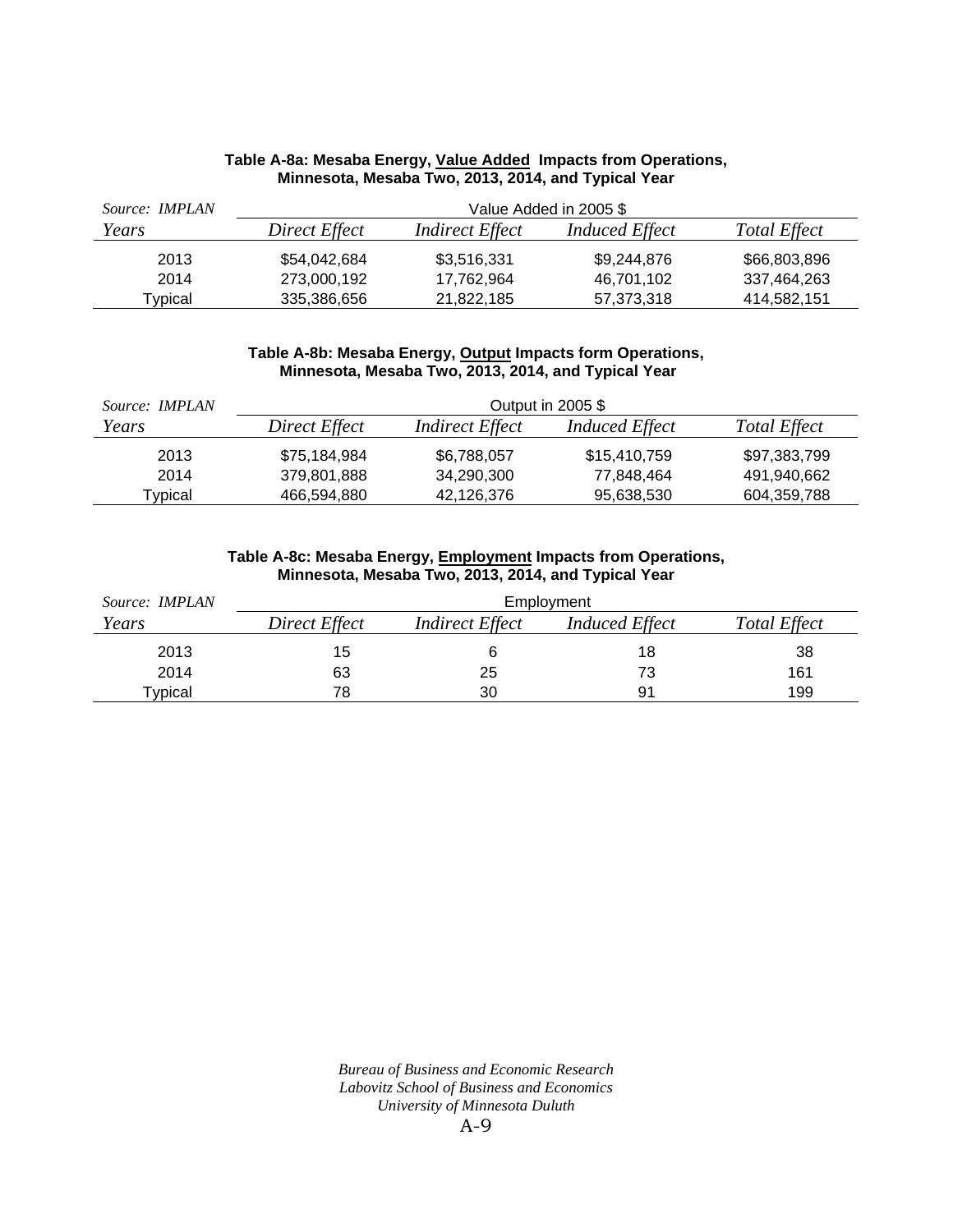| Source: IMPLAN                                    | <b>Projected Employment</b> |          |                |       |  |
|---------------------------------------------------|-----------------------------|----------|----------------|-------|--|
| <b>IMPLAN Sector</b>                              | Direct                      | Indirect | <i>Induced</i> | Total |  |
| Power generation and supply                       | 78                          | 0        | 0              | 78    |  |
| Food services and drinking places                 | 0                           | 2        | 11             | 13    |  |
| Commercial machinery repair and maintenance       | 0                           | 6        | 0              | 6     |  |
| Wholesale trade                                   | 0                           |          | 3              | 5     |  |
| Hospitals                                         | 0                           | 0        | 4              | 4     |  |
| Offices of physicians-dentists- and other health  | 0                           | 0        | 4              | 4     |  |
| Real estate                                       | 0                           |          | 3              | 4     |  |
| Food and beverage stores                          | 0                           | 0        | 3              | 3     |  |
| Nursing and residential care facilities           | 0                           | 0        | 3              | 3     |  |
| General merchandise stores                        | 0                           | o        | 3              | 3     |  |
| <b>Employment services</b>                        | 0                           | 2        |                | 3     |  |
| Social assistance- except child day care services | 0                           | 0        | 3              | 3     |  |
| Legal services                                    | 0                           | 2        |                | 3     |  |
| Motor vehicle and parts dealers                   | 0                           | 0        | 2              | 2     |  |
| Other maintenance and repair construction         | 0                           | 2        | 0              | 2     |  |
| Automotive repair and maintenance-except car wash | 0                           | 0        | 2              | 2     |  |
| Private households                                | 0                           | 0        | 2              | 2     |  |
| Miscellaneous store retailers                     | 0                           | 0        | 2              | 2     |  |
| Nonstore retailers                                | 0                           | 0        | 2              | 2     |  |
| Colleges- universities- and junior colleges       | 0                           | 0        |                | 2     |  |

### **Table A-8d: Mesaba Energy, Employment Impacts from Operations, Minnesota, Typical Year, by Industry Sector**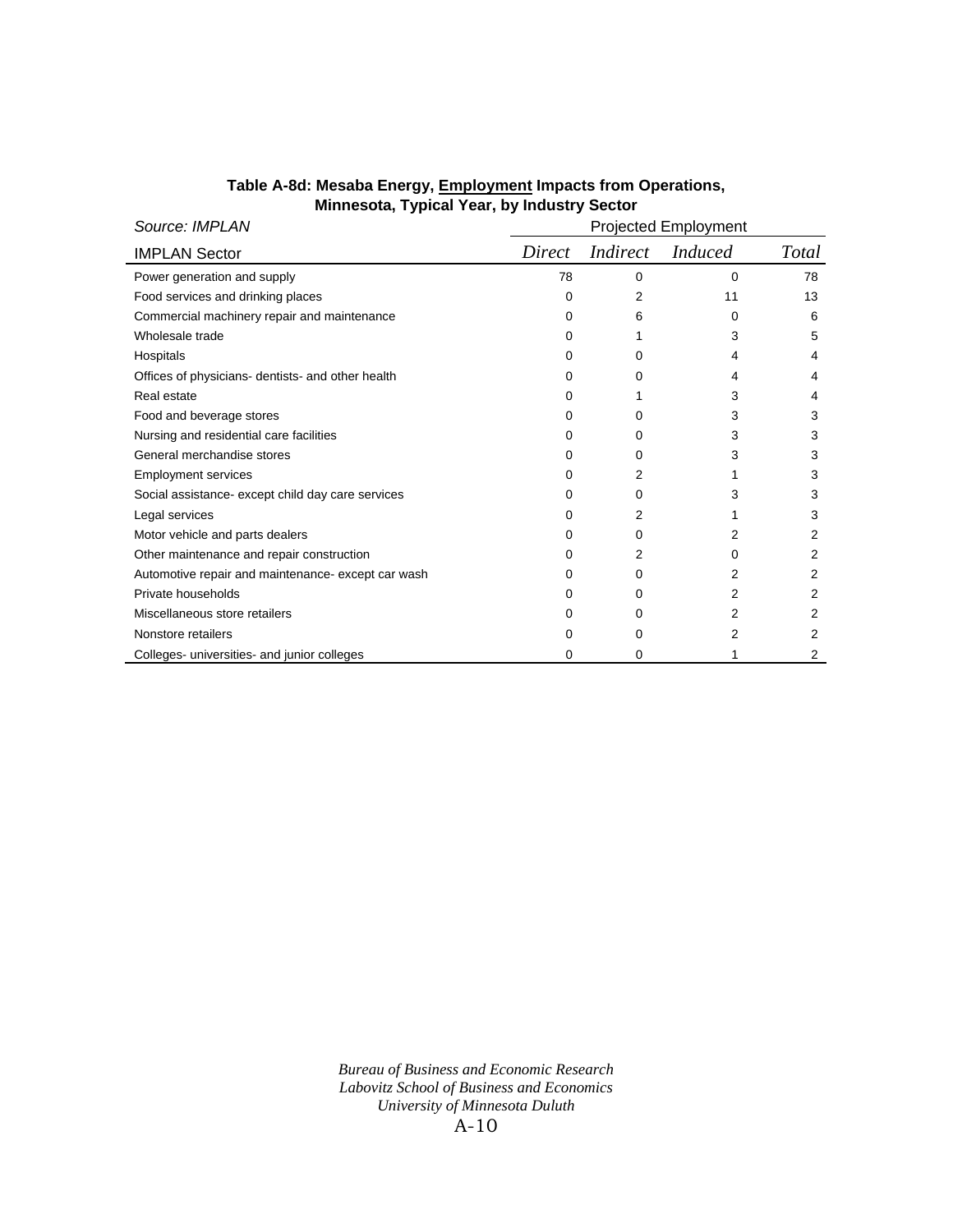#### **Review of the State and Region**

#### **Table A-9 Mesaba Energy, State and Regional Review of Construction Impacts on the Arrowhead Region and Minnesota, Mesaba Two, 2010-2013, Value Added, Output (2005 Dollars)**

|               | Value Added \$ |               |                 |              |               | Output \$     |               |                |                 |
|---------------|----------------|---------------|-----------------|--------------|---------------|---------------|---------------|----------------|-----------------|
| Source:       |                |               |                 |              |               |               |               |                |                 |
| <b>IMPLAN</b> |                | Direct*       | <i>Indirect</i> | Induced      | Total         | <b>Direct</b> | Indirect      | <i>Induced</i> | Total           |
| ΜN            | 2010           | \$35,257,228  | \$39,154,761    | \$30,753,073 | \$105,165,061 | \$152,414,256 | \$73,809,906  | \$51,255,599   | \$277,479,769   |
| <b>ARR</b>    |                | 35,258,960    | 23,476,498      | 19,055,460   | 77,790,922    | 152,414,256   | 46,358,066    | 31,281,817     | 230,054,141     |
| <b>MN</b>     | 2011           | 83,170,672    | 85,834,720      | 70,161,116   | 239,166,505   | 341,026,912   | 161,773,973   | 116,938,093    | 619,738,963     |
| <b>ARR</b>    |                | 83,170,592    | 52,055,793      | 44,024,118   | 179,250,497   | 341,026,912   | 102,695,883   | 72,270,672     | 515,993,466     |
| ΜN            | 2012           | 50,489,544    | 49,934,699      | 41,798,722   | 142,222,968   | 200,869,216   | 94,101,083    | 69,666,858     | 364,637,159     |
| ARR           |                | 50,491,456    | 30,487,632      | 26,415,466   | 107,394,555   | 200,869,216   | 60,113,510    | 43,363,975     | 304,346,698     |
| <b>MN</b>     | 2013           | 9,354,054     | 13,491,286      | 9,291,594    | 32,136,934    | 49,252,080    | 25,445,615    | 15,485,128     | 90,182,823      |
| <b>ARR</b>    |                | 9,354,428     | 7,777,546       | 5,484,546    | 22,616,519    | 49,252,080    | 15,410,587    | 9,003,642      | 73,666,308      |
| ΜN            | Total          | 178,271,498   | 188,415,466     | 152,004,505  | 518,691,468   | 743,562,464   | 355,130,577   | 253,345,678    | 1,352,038,714   |
| <b>ARR</b>    |                | \$178,275,436 | \$113,797,469   | \$94,979,590 | \$387,052,493 | \$743,562,464 | \$224,578,046 | \$155,920,106  | \$1,124,060,613 |

\*Value added direct values have been adjusted to reflect differences in the Minnesota and Arrowhead Region.

| Table A-10: Mesaba Energy, State and Regional Review of                             |
|-------------------------------------------------------------------------------------|
| Operations Impacts on the Arrowhead Region and Minnesota,                           |
| Mesaba Two, 2013, 2014, and Typical Year, <i>Value Added, Output</i> (2005 Dollars) |

|                                 | Value Added \$ |               |                 |                | Output \$     |               |                 |              |               |
|---------------------------------|----------------|---------------|-----------------|----------------|---------------|---------------|-----------------|--------------|---------------|
| Source:<br><i><b>IMPLAN</b></i> |                | Direct*       | <b>Indirect</b> | <b>Induced</b> | Total         | <b>Direct</b> | <b>Indirect</b> | Induced      | Total         |
| ΜN                              |                | \$54,042,684  | \$3,516,331     | \$9,244,876    | \$66,803,896  | \$75,184,984  | \$6,788,057     | \$15,410,759 | \$97,383,799  |
| <b>ARR</b>                      | 2013           | 54,043,192    | 2,482,767       | 6,757,387      | 63,283,345    | 75,184,984    | 5,109,542       | 11,087,922   | 91,382,450    |
| <b>MN</b>                       | 2014           | 273,000,192   | 17,762,964      | 46,701,102     | 337,464,263   | 379,801,888   | 34,290,300      | 77,848,464   | 491,940,662   |
| <b>ARR</b>                      |                | 273,002,752   | 12,541,840      | 34,135,384     | 319,679,967   | 379,801,888   | 25,811,160      | 56,011,367   | 461,624,419   |
| ΜN                              | Typical        | 335,386,656   | 21,822,185      | 57,373,318     | 414,582,151   | 466,594,880   | 42,126,376      | 95,638,530   | 604,359,788   |
| <b>ARR</b>                      |                | \$335,389,856 | \$15,407,944    | \$41,936,061   | \$392,733,837 | \$466,594,880 | \$31,709,599    | \$68,811,182 | \$567,115,661 |

\*Value added direct values have been adjusted to reflect differences in the Minnesota and Arrowhead Region.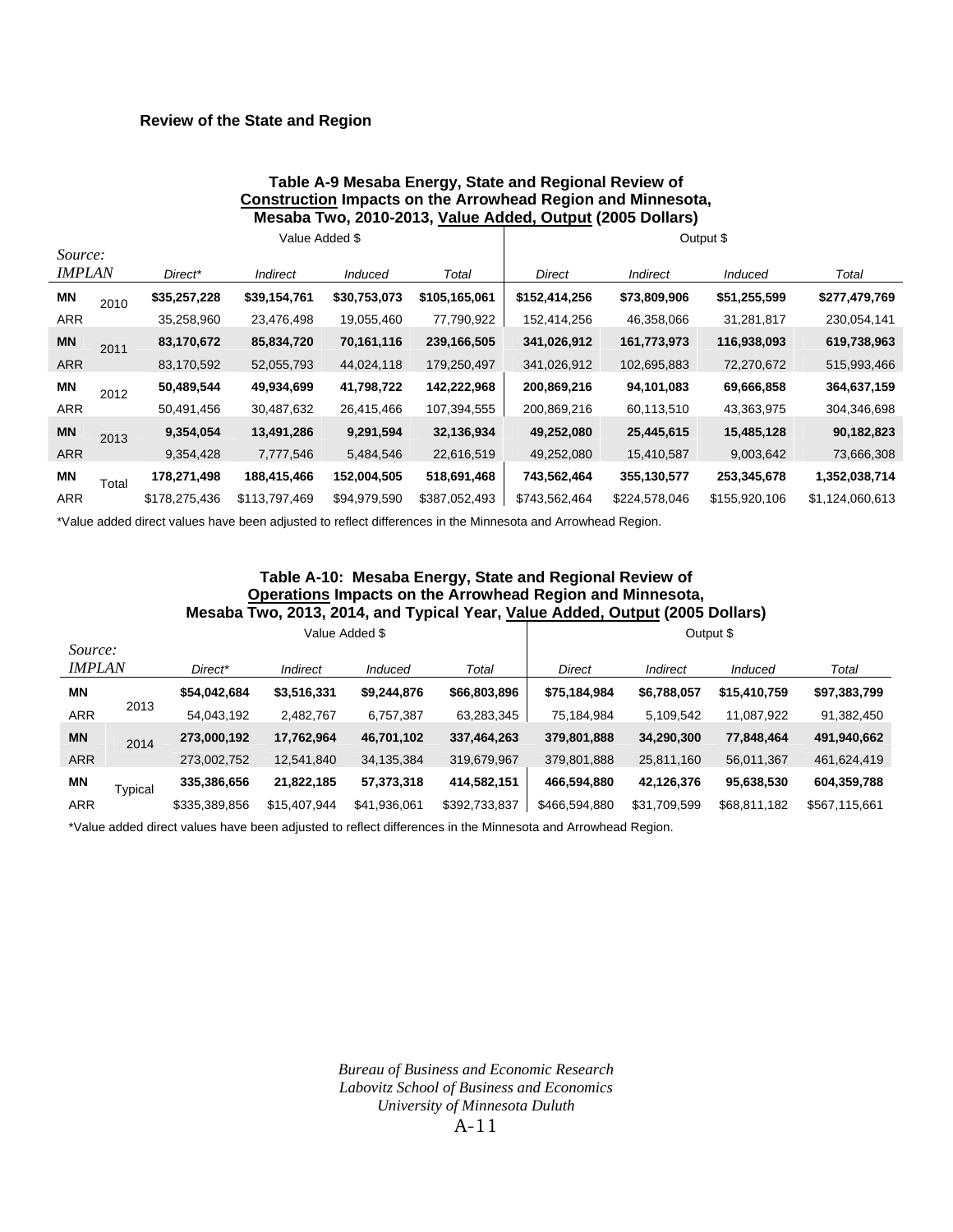## **Tables Summarizing the Combined Effects of Mesaba One and Mesaba Two in Typical Years**

#### **Table A-11: Summary: Arrowhead Region Operation Impacts, Mesaba One and Two, Typical Year (2005 Dollars)**

| Years          | Value Added Totals \$ | <b>Employment Totals</b> | <b>Output Totals \$</b> |
|----------------|-----------------------|--------------------------|-------------------------|
| Typical - MEP1 | 370.182.128           | 250                      | 534,550,504             |
| Typical - MEP2 | 392.733.837           | 182                      | 567,115,661             |
| Total          | 762.915.965           | 432                      | 1,101,666,165           |

#### **Table A-11a: Mesaba Energy, Value Added Impacts from Operations, Arrowhead Region, Mesaba One and Two, Typical Year**

| Source:<br><b>IMPLAN</b> | Value Added in 2005 \$ |                 |                |               |  |  |
|--------------------------|------------------------|-----------------|----------------|---------------|--|--|
|                          | Direct                 | <i>Indirect</i> | <b>Induced</b> | <b>Total</b>  |  |  |
| Years                    | <i>Effect</i>          | <i>Effect</i>   | <i>Effect</i>  | <i>Effect</i> |  |  |
| <b>Typical - MEP1</b>    | 316,130,944            | 14,523,178      | 39,527,991     | 370,182,128   |  |  |
| Typical - MEP2           | 335,389,856            | 15,407,944      | 41,936,061     | 392,733,837   |  |  |
| Total                    | 651,520,800            | 29,931,122      | 81,464,052     | 762,915,965   |  |  |

#### **Table A-11b: Mesaba Energy, Output Impacts from Operations, Arrowhead Region, Mesaba One and Two, Typical Year**

*Source:* 

| source:<br><b>IMPLAN</b> | Output in 2005 \$ |                 |                |                     |  |  |  |  |
|--------------------------|-------------------|-----------------|----------------|---------------------|--|--|--|--|
|                          | Direct            | <i>Indirect</i> | <i>Induced</i> | <b>Total Effect</b> |  |  |  |  |
| Years                    | Effect            | Effect          | Effect         |                     |  |  |  |  |
| <b>Typical - MEP1</b>    | 439,801,888       | 29,888,751      | 64,859,878     | 534,550,504         |  |  |  |  |
| Typical - MEP2           | 466,594,880       | 31,709,599      | 68,811,182     | 567,115,661         |  |  |  |  |
| Total                    | 906,396,768       | 61,598,350      | 133,671,060    | 1,101,666,165       |  |  |  |  |

#### **Table A-11c: Mesaba Energy, Employment Impacts from Operations, Arrowhead Region, Mesaba One and Two, Typical Year**  *Source:*

| <u>.</u><br><b>IMPLAN</b> | Employment |                                   |        |              |  |  |
|---------------------------|------------|-----------------------------------|--------|--------------|--|--|
|                           | Direct     | <b>Induced</b><br><i>Indirect</i> |        | <b>Total</b> |  |  |
| Years                     | Effect     | Effect                            | Effect | Effect       |  |  |
| <b>Typical MEP-1</b>      | 107        | 34                                | 109    | 250          |  |  |
| <b>Typical MEP-2</b>      | 78         | 25                                | 80     | 182          |  |  |
| Гоtal                     | 185        | 59                                | 189    | 432          |  |  |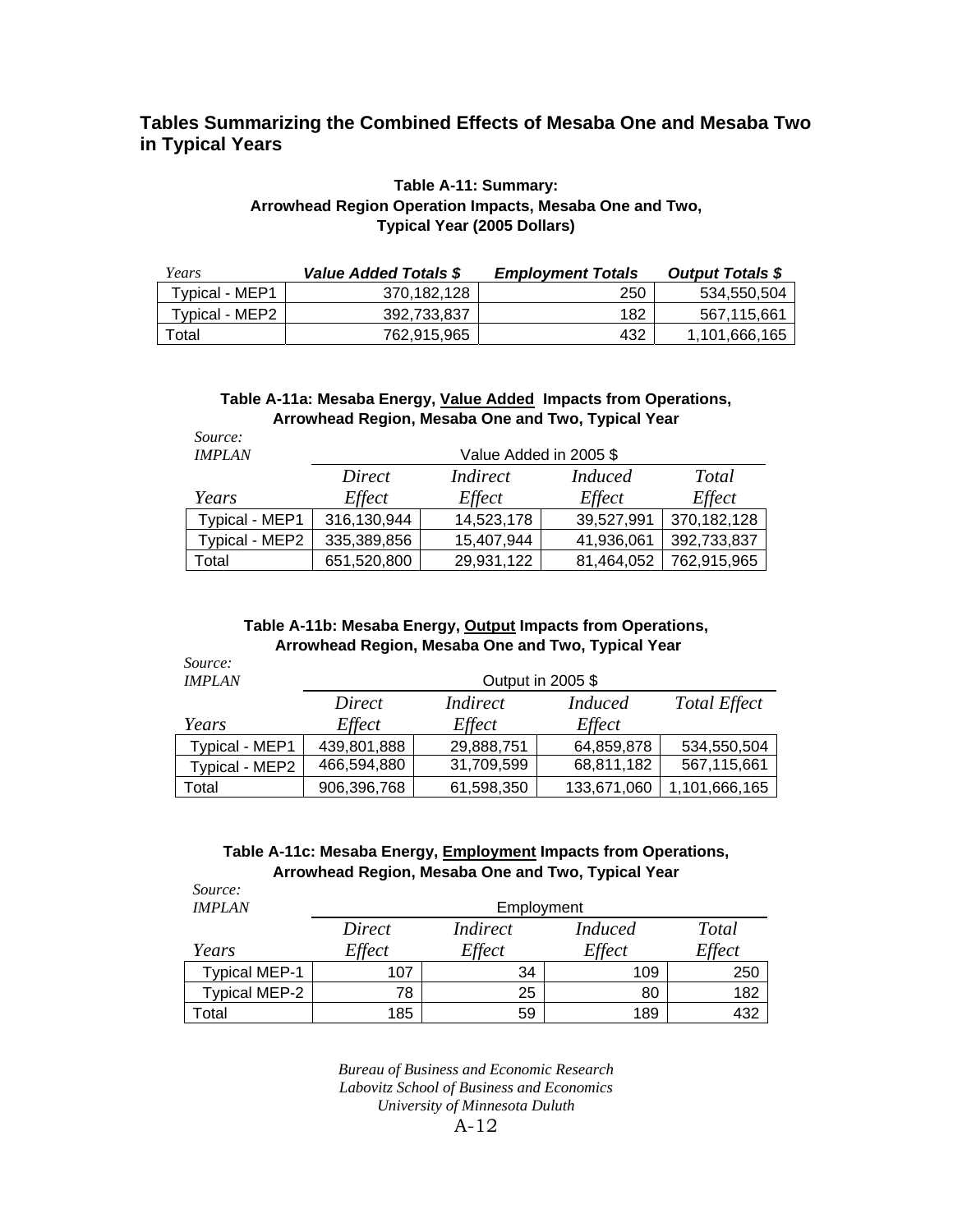### **Table A-12: Summary: Minnesota Operation Impacts, Mesaba One and Two, Typical Year (2005 Dollars)**

| Years            | Value Added Totals \$ | <b>Employment Totals</b> | <b>Output Totals \$</b> |
|------------------|-----------------------|--------------------------|-------------------------|
| Tvpical - MEP1   | 390.775.856           | 273                      | 569.656.026             |
| Tvpical - MEP2 . | 414.582.151           | 199                      | 604,359,788             |
| Total            | 805,358,007           | 472                      | 1.174.015.814           |

## **Table A-12a: Mesaba Energy, Value Added Impacts from Operations, Minnesota, Mesaba One and Two, Typical Year**

| Source:<br><b>IMPLAN</b> | Value Added in 2005 \$ |               |                |               |  |
|--------------------------|------------------------|---------------|----------------|---------------|--|
|                          | Direct                 | Indirect      | <i>Induced</i> | Total         |  |
| Years                    | <i>Effect</i>          | <i>Effect</i> | <i>Effect</i>  | <i>Effect</i> |  |
| Typical - MEP1           | 316,127,936            | 20,569,108    | 54,078,804     | 390,775,856   |  |
| Typical - MEP2           | 335,386,656            | 21,822,185    | 57,373,318     | 414,582,151   |  |
| Total                    | 651,514,592            | 42,391,293    | 111,452,122    | 805,358,007   |  |

## **Table A-12b: Mesaba Energy, Output Impacts from Operations, Minnesota, Mesaba One and Two, Typical Year**

| Source:<br><b>IMPLAN</b> | Output in 2005 \$                           |               |                     |               |  |  |
|--------------------------|---------------------------------------------|---------------|---------------------|---------------|--|--|
|                          | <b>Induced</b><br><i>Indirect</i><br>Direct |               | <b>Total Effect</b> |               |  |  |
| Years                    | <i>Effect</i>                               | <i>Effect</i> | <i>Effect</i>       |               |  |  |
| Typical - MEP1           | 439,801,888                                 | 39,707,386    | 90,146,735          | 569,656,026   |  |  |
| Typical - MEP2           | 466,594,880                                 | 42,126,376    | 95,638,530          | 604,359,788   |  |  |
| Total                    | 906,396,768                                 | 81,833,762    | 185,785,265         | 1,174,015,814 |  |  |

## **Table A-12c: Mesaba Energy, Employment Impacts from Operations, Minnesota, Mesaba One and Two, Typical Year**

| Source:<br><b>IMPLAN</b> | Employment |                 |                |               |  |  |
|--------------------------|------------|-----------------|----------------|---------------|--|--|
|                          | Direct     | <i>Indirect</i> | <b>Induced</b> | <b>Total</b>  |  |  |
| Years                    | Effect     | Effect          | <i>Effect</i>  | <i>Effect</i> |  |  |
| <b>Typical MEP-1</b>     | 107        | 42              | 125            | 273           |  |  |
| <b>Typical MEP-2</b>     | 78         | 30              | 91             | 199           |  |  |
| Total                    | 185        | 72              | 216            |               |  |  |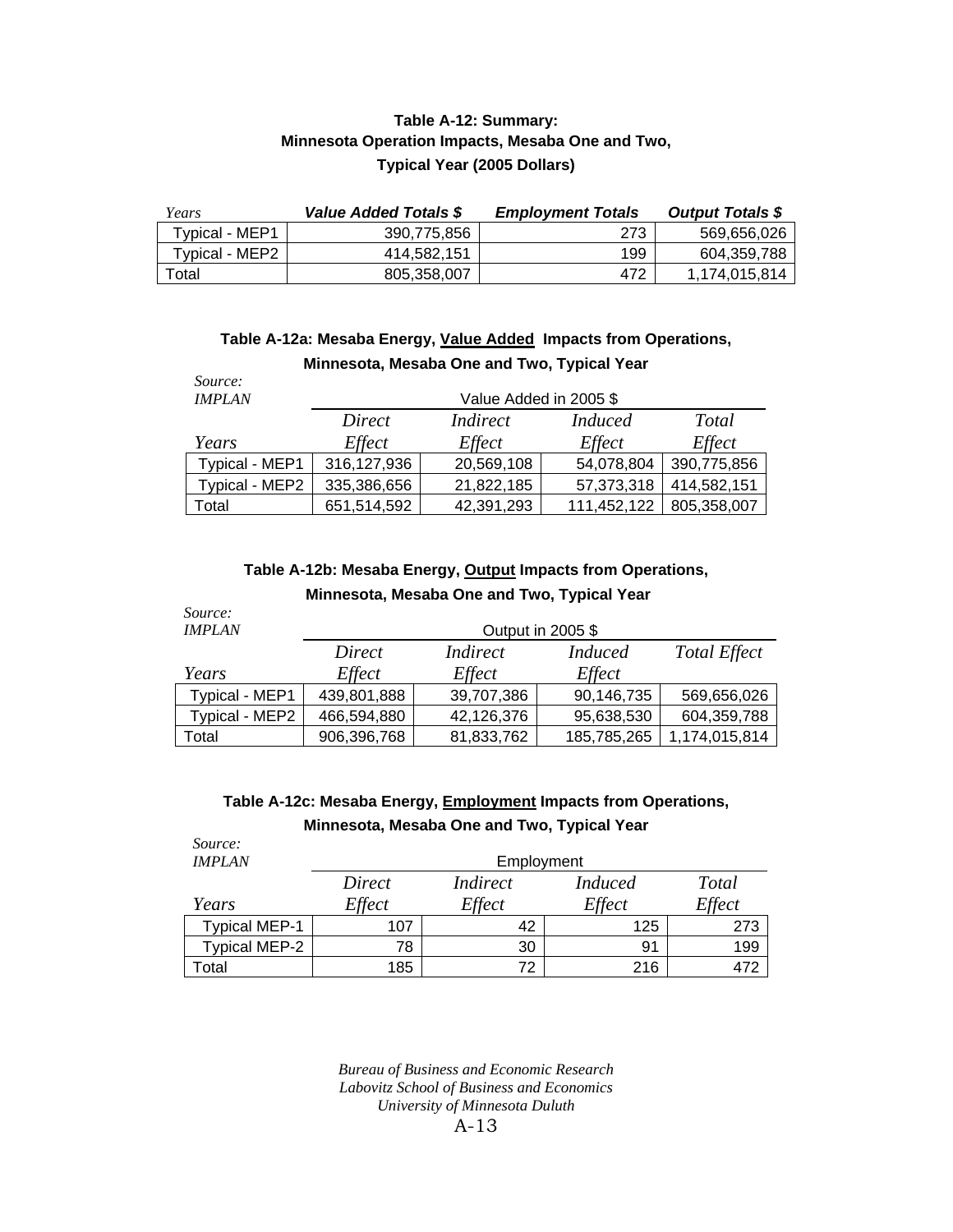## **Appendix B: Input Output Background**

\_\_\_\_\_\_\_\_\_\_\_\_\_\_\_\_\_\_\_\_\_\_\_\_\_\_\_\_\_\_\_\_\_\_\_\_\_\_

Including:

- − IMPLAN sectoring scheme for important expenditures
- − Economic base data for study region, background to impact.
- − General description of input/output analysis
- − The mathematics of the model
- − Press coverage of the proposed plant funding progress.

#### **IMPLAN Sectoring Scheme for Important Expenditures:**

Some of the adjustments made to accommodate the IGCC technology were accomplished using a bridge to IMPLAN industrial sectors from the national BEA table and the NAICS industry descriptions, as follows:

| <b>IMPLAN</b> | <b>BEA 1997</b> | <b>Description</b>                                           | <b>NAICs</b> |
|---------------|-----------------|--------------------------------------------------------------|--------------|
| 30            |                 | 221100 Power generation and supply                           | 2211         |
| 41            |                 | 230250 Other new construction                                | $23*$        |
| 238           |                 | 332410 Power boiler and heat exchanger manufacturing         | 33241        |
| 285           |                 | 333611 Turbine and turbine generator set units manufacturing | 333611       |
|               |                 | Electric power and specialty transformer                     |              |
| 333           | 335311          | manufacturing                                                | 335311       |

#### **Economic Base Data for Study Region, Background to Impact:**

For a description of the Region before the IGCC plant is added to the economy note the following base model for industrial sectors of the seven county Arrowhead Region, ranked descending by highest output.

### Arrowhead Region, Ranked by Industry Output

|               | Source: IMPLAN                                |                |            |                   |
|---------------|-----------------------------------------------|----------------|------------|-------------------|
| <b>IMPLAN</b> |                                               | Output in      |            | Value Added       |
| Sector        | Industry, most recent IMPLAN data year, 2003  | millions of \$ | Employment | in millions of \$ |
| 125           | Paper and paperboard mills                    | \$1.299        | 2.542      | \$387             |
| 21            | Iron ore mining                               | \$817          | 3.660      | \$365             |
| 509           | Owner-occupied dwellings                      | \$788          | 0          | \$630             |
| 467           | Hospitals                                     | \$770          | 8,133      | \$373             |
| 465           | Offices of physicians, dentists, and other he | \$706          | 6.495      | \$547             |
| 503           | State & Local Education                       | \$620          | 14,117     | \$620             |
| 30            | Power generation and supply                   | \$614          | 1,265      | \$442             |
| 504           | State & Local Non-Education                   | \$518          | 10,867     | \$518             |
| 481           | Food services and drinking places             | \$487          | 12,269     | \$202             |
| 427           | Insurance carriers                            | \$439          | 1,769      | \$224             |
| 390           | Wholesale trade                               | \$417          | 3,667      | \$317             |
|               | Monetary authorities and depository credit    |                |            |                   |
| 430           | intermediation                                | \$406          | 2,108      | \$286             |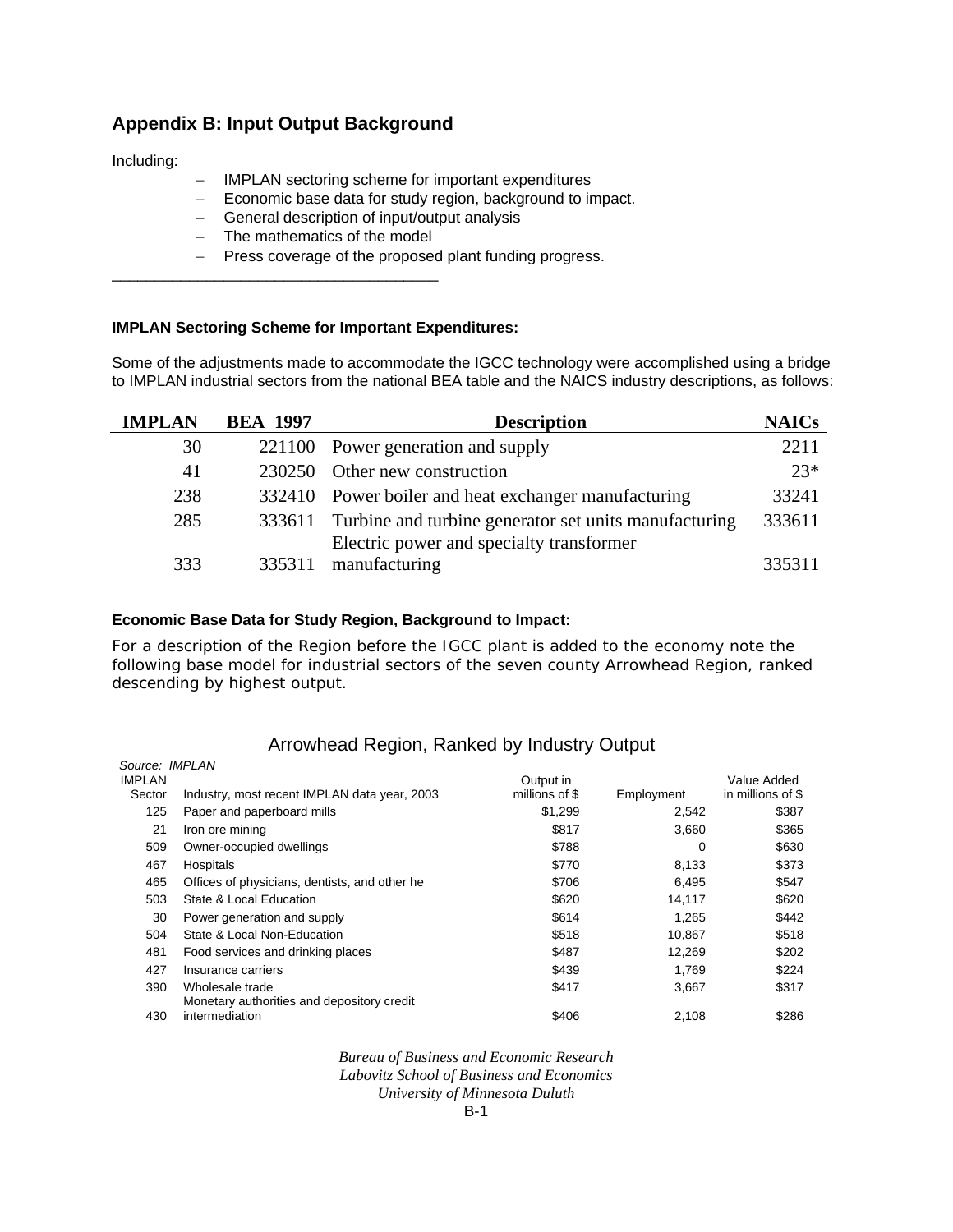| <b>IMPLAN</b> | Source: IMPLAN                                     |                             |            | Value Added       |
|---------------|----------------------------------------------------|-----------------------------|------------|-------------------|
| Sector        | Industry, most recent IMPLAN data year, 2003       | Output in<br>millions of \$ | Employment | in millions of \$ |
| 114           | Reconstituted wood product manufacturing           | \$316                       | 954        | \$130             |
| 33            | New residential 1-unit structures, non-farm        | \$294                       | 1,864      | \$114             |
| 468           | Nursing and residential care facilities            | \$265                       | 7,016      | \$180             |
| 499           | Other State and local government enterprises       | \$238                       | 1,251      | \$78              |
| 38            | Commercial and institutional buildings             | \$236                       | 2,879      | \$120             |
| 14            | Logging                                            | \$218                       | 1,182      | \$88              |
| 171           | Other miscellaneous chemical product manufacturing | \$196                       | 475        | \$62              |
| 422           | Telecommunications                                 | \$192                       | 882        | \$93              |
| 483           | Automotive repair and maintenance, except car      | \$181                       | 2,892      | \$86              |
| 401           | Motor vehicle and parts dealers                    | \$171                       | 2,271      | \$134             |
| 426           | Securities, commodity contracts, investments       | \$161                       | 2,697      | \$65              |
| 392           | Rail transportation                                | \$158                       | 672        | \$97              |
| 201           | Mineral wool manufacturing                         | \$156                       | 552        | \$66              |
| 405           | Food and beverage stores                           | \$155                       | 3,078      | \$105             |
| 393           | Water transportation                               | \$155                       | 304        | \$40              |
| 410           | General merchandise stores                         | \$144                       | 3,651      | \$122             |
| 394           | Truck transportation                               | \$134                       | 1,369      | \$64              |
| 506           | <b>Federal Non-Military</b>                        | \$125                       | 1,626      | \$125             |
| 431           | Real estate                                        | \$125                       | 821        | \$86              |
| 414           | Periodical publishers                              | \$124                       | 737        | \$40              |
| 404           | Building material and garden supply stores         | \$106                       | 1,801      | \$82              |
| 451           | Management of companies and enterprises            | \$102                       | 759        | \$56              |
| 479           | Hotels and motels, including casino hotels         | \$101                       | 2,467      | \$71              |
| 407           | Gasoline stations                                  | \$98                        | 2,433      | \$74              |
| 437           | Legal services                                     | \$98                        | 1,198      | \$65              |
| 35            | New residential additions and alterations, no      | \$97                        | 972        | \$45              |
| 493           | Civic, social, professional and similar organ      | \$95                        | 1,706      | \$35              |
| 470           | Social assistance, except child day care services  | \$89                        | 2,818      | \$54              |
| 41            | Other new construction                             | \$85                        | 780        | \$36              |
| 312           | All other electronic component manufacturing       | \$84                        | 479        | \$16              |
| 412           | Non-store retailers                                | \$80                        | 2,064      | \$50              |
| 439           | Architectural and engineering services             | \$78                        | 897        | \$45              |
| 259           | Construction machinery manufacturing               | \$75                        | 175        | \$13              |
| 398           | Postal service                                     | \$73                        | 1,035      | \$48              |
| 460           | Waste management and remediation services          | \$73                        | 537        | \$33              |
| 428           | Insurance agencies, brokerages, and related        | \$73                        | 783        | \$68              |
| 60            | Frozen food manufacturing                          | \$69                        | 242        | \$21              |
| 43            | Maintenance and repair of nonresidential buildings | \$68                        | 719        | \$33              |
| 438           | Accounting and bookkeeping services                | \$67                        | 882        | \$37              |
| 420           | Radio and television broadcasting                  | \$67                        | 453        | \$18              |
| 421           | Cable networks and program distribution            | \$66                        | 69         | \$17              |
| 39            | Highway, street, bridge, and tunnel construct      | \$65                        | 692        | \$31              |
| 351           | Aircraft manufacturing                             | \$65                        | 154        | \$16              |
| 151           | Other basic organic chemical manufacturing         | \$65                        | 83         | \$9               |
| 411           | Miscellaneous store retailers                      | \$63                        | 2,013      | \$44              |
| 406           | Health and personal care stores                    | \$62                        | 1,026      | \$45              |
| 429           | Funds, trusts, and other financial vehicles        | \$62                        | 211        | \$8               |
| 455           | <b>Business support services</b>                   | \$62                        | 1,288      | \$36              |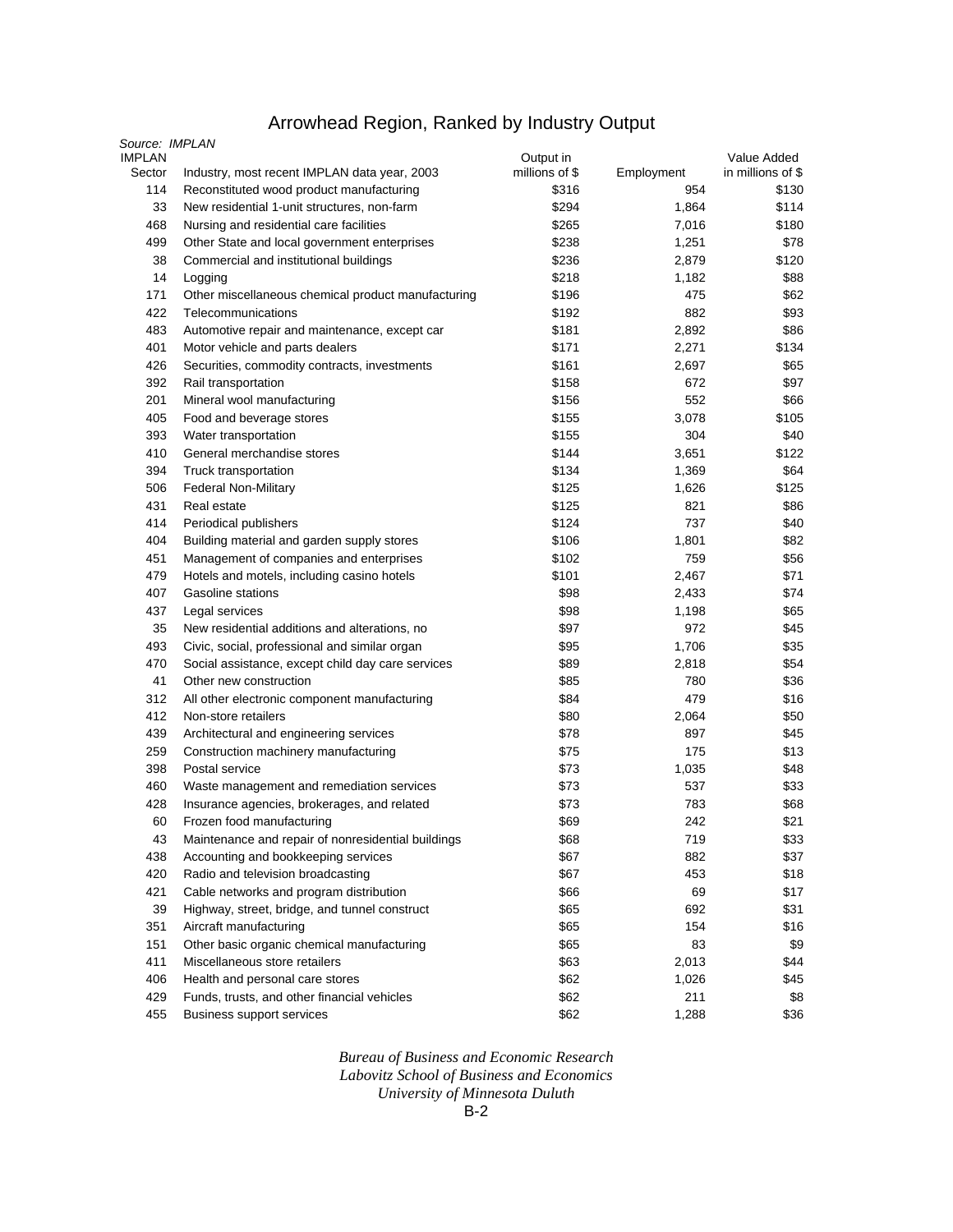|                         | Source: IMPLAN                                                                           |                             |            |                                  |
|-------------------------|------------------------------------------------------------------------------------------|-----------------------------|------------|----------------------------------|
| <b>IMPLAN</b><br>Sector | Industry, most recent IMPLAN data year, 2003                                             | Output in<br>millions of \$ | Employment | Value Added<br>in millions of \$ |
| 458                     | Services to buildings and dwellings                                                      | \$56                        | 1,261      | \$26                             |
| 505                     | <b>Federal Military</b>                                                                  | \$54                        | 1,371      | \$54                             |
| 413                     | Newspaper publishers                                                                     | \$54                        | 564        | \$26                             |
| 485                     | Commercial machinery repair and maintenance                                              | \$53                        | 475        | \$27                             |
| 480                     | Other accommodations                                                                     | \$51                        | 711        | \$19                             |
| 478                     | Other amusement, gambling, and recreation industries                                     | \$50                        | 1,038      | \$30                             |
| 396                     | Pipeline transportation                                                                  | \$50                        | 80         | \$6                              |
| 447                     | Advertising and related services                                                         | \$49                        | 403        | \$27                             |
| 492                     | Grantmaking and giving and social advocacy or                                            | \$49                        | 607        | \$17                             |
| 466                     | Other ambulatory health care services                                                    | \$46                        | 435        | \$15                             |
| 408                     | Clothing and clothing accessories stores                                                 | \$44                        | 1,106      | \$30                             |
| 498                     | State and local government electric utilities                                            | \$42                        | 96         | \$16                             |
| 391                     | Air transportation                                                                       | \$42                        | 182        | \$22                             |
| 37                      | Manufacturing and industrial buildings                                                   | \$41                        | 431        | \$20                             |
| 441                     | Custom computer programming services                                                     | \$41                        | 571        | \$32                             |
| 34                      | New multifamily housing structures, nonfarm                                              | \$40                        | 392        | \$17                             |
| 462                     | Colleges, universities, and junior colleges                                              | \$40                        | 771        | \$21                             |
| 435                     | General and consumer goods rental except vide                                            | \$38                        | 415        | \$27                             |
| 402                     | Furniture and home furnishings stores                                                    | \$38                        | 605        | \$28                             |
| 221                     | Ferrous metal foundries                                                                  | \$37                        | 234        | \$15                             |
| 62                      | Fluid milk manufacturing                                                                 | \$36                        | 66         | \$5                              |
| 112                     | Sawmills                                                                                 | \$35                        | 165        | \$8                              |
|                         | Non depository credit intermediation and related                                         |                             |            |                                  |
| 425                     | activities                                                                               | \$35                        | 210        | \$28                             |
| 399                     | Couriers and messengers                                                                  | \$34                        | 472        | \$25                             |
| 192                     | Ready-mix concrete manufacturing                                                         | \$34                        | 139        | \$11                             |
| 487                     | Personal care services                                                                   | \$33                        | 776        | \$18                             |
| 491                     | Religious organizations                                                                  | \$32                        | 816        | \$28                             |
| 11                      | Cattle ranching and farming                                                              | \$31                        | 775        | \$3                              |
| 349                     | Travel trailer and camper manufacturing                                                  | \$31                        | 184        | \$12                             |
| 395                     | Transit and ground passenger transportation                                              | \$31                        | 645        | \$19                             |
| 463                     | Other educational services                                                               | \$31                        | 607        | \$12                             |
| 486                     | Household goods repair and maintenance                                                   | \$30                        | 227        | \$10                             |
| 243                     | Machine shops                                                                            | \$29                        | 284        | \$13                             |
| 260                     | Mining machinery and equipment manufacturing                                             | \$27                        | 158        | \$9                              |
| 203                     | Iron and steel mills                                                                     | \$26                        | 61         | \$5                              |
| 31                      | Natural gas distribution                                                                 | \$24                        | 40         | \$6                              |
| 40                      | Water, sewer, and pipeline construction                                                  | \$24                        | 304        | \$14                             |
| 464                     | Home health care services                                                                | \$23                        | 744        | \$15                             |
| 461                     | Elementary and secondary schools<br>Maintenance and repair of farm and nonfarm residence | \$23                        | 851        | \$16                             |
| 42                      | structures                                                                               | \$22                        | 132        | \$9                              |
| 409                     | Sporting goods, hobby, book and music stores                                             | \$22                        | 867        | \$19                             |
| 454                     | <b>Employment services</b>                                                               | \$22                        | 1,067      | \$21                             |
| 469                     | Child day care services                                                                  | \$22                        | 586        | \$13                             |
| 123                     | Miscellaneous wood product manufacturing                                                 | \$22                        | 167        | \$10                             |
| 403                     | Electronics and appliance stores                                                         | \$21                        | 475        | \$17                             |
| 252                     | Fabricated pipe and pipe fitting manufacturing                                           | \$21                        | 127        | \$10                             |
| 107                     | Cut and sew apparel manufacturing                                                        | \$20                        | 188        | \$8                              |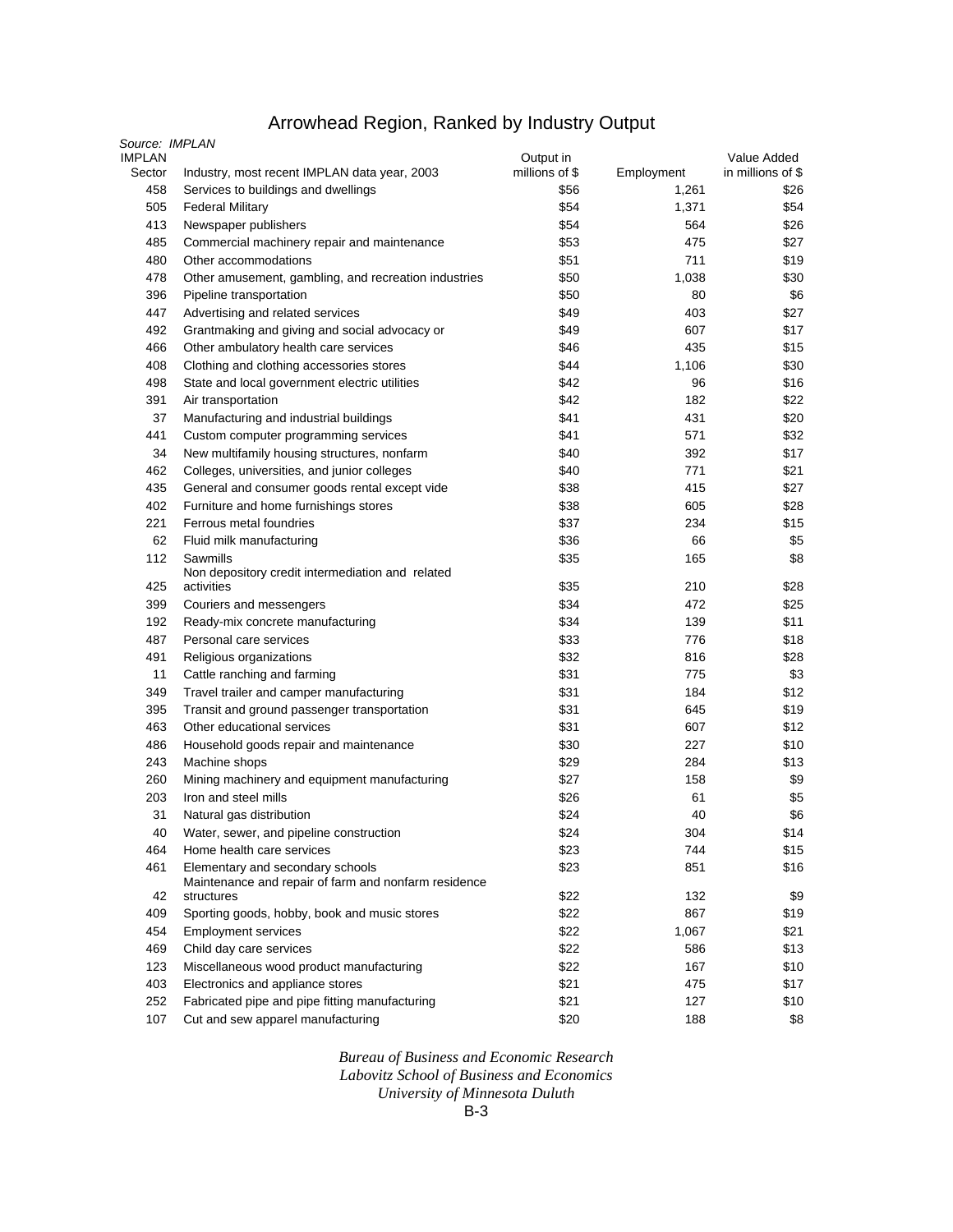|                                                  |                                                                                                                                                                                                                                                                                                                                                                                                                                                                                                                                                                                                                                                                                                                                                                                                                                                                                                                                                                                                                                                                                                                                                                                                                                                                                                                                                                                                                                                 |                                                                                                                                                                                                                                                                                                                 | Value Added<br>in millions of \$                                                                                                                                         |
|--------------------------------------------------|-------------------------------------------------------------------------------------------------------------------------------------------------------------------------------------------------------------------------------------------------------------------------------------------------------------------------------------------------------------------------------------------------------------------------------------------------------------------------------------------------------------------------------------------------------------------------------------------------------------------------------------------------------------------------------------------------------------------------------------------------------------------------------------------------------------------------------------------------------------------------------------------------------------------------------------------------------------------------------------------------------------------------------------------------------------------------------------------------------------------------------------------------------------------------------------------------------------------------------------------------------------------------------------------------------------------------------------------------------------------------------------------------------------------------------------------------|-----------------------------------------------------------------------------------------------------------------------------------------------------------------------------------------------------------------------------------------------------------------------------------------------------------------|--------------------------------------------------------------------------------------------------------------------------------------------------------------------------|
|                                                  |                                                                                                                                                                                                                                                                                                                                                                                                                                                                                                                                                                                                                                                                                                                                                                                                                                                                                                                                                                                                                                                                                                                                                                                                                                                                                                                                                                                                                                                 |                                                                                                                                                                                                                                                                                                                 | \$5                                                                                                                                                                      |
|                                                  |                                                                                                                                                                                                                                                                                                                                                                                                                                                                                                                                                                                                                                                                                                                                                                                                                                                                                                                                                                                                                                                                                                                                                                                                                                                                                                                                                                                                                                                 |                                                                                                                                                                                                                                                                                                                 | \$10                                                                                                                                                                     |
|                                                  |                                                                                                                                                                                                                                                                                                                                                                                                                                                                                                                                                                                                                                                                                                                                                                                                                                                                                                                                                                                                                                                                                                                                                                                                                                                                                                                                                                                                                                                 |                                                                                                                                                                                                                                                                                                                 | \$3                                                                                                                                                                      |
|                                                  |                                                                                                                                                                                                                                                                                                                                                                                                                                                                                                                                                                                                                                                                                                                                                                                                                                                                                                                                                                                                                                                                                                                                                                                                                                                                                                                                                                                                                                                 |                                                                                                                                                                                                                                                                                                                 | \$4                                                                                                                                                                      |
|                                                  |                                                                                                                                                                                                                                                                                                                                                                                                                                                                                                                                                                                                                                                                                                                                                                                                                                                                                                                                                                                                                                                                                                                                                                                                                                                                                                                                                                                                                                                 |                                                                                                                                                                                                                                                                                                                 | \$15                                                                                                                                                                     |
|                                                  |                                                                                                                                                                                                                                                                                                                                                                                                                                                                                                                                                                                                                                                                                                                                                                                                                                                                                                                                                                                                                                                                                                                                                                                                                                                                                                                                                                                                                                                 |                                                                                                                                                                                                                                                                                                                 | \$7                                                                                                                                                                      |
|                                                  |                                                                                                                                                                                                                                                                                                                                                                                                                                                                                                                                                                                                                                                                                                                                                                                                                                                                                                                                                                                                                                                                                                                                                                                                                                                                                                                                                                                                                                                 |                                                                                                                                                                                                                                                                                                                 | \$12                                                                                                                                                                     |
|                                                  |                                                                                                                                                                                                                                                                                                                                                                                                                                                                                                                                                                                                                                                                                                                                                                                                                                                                                                                                                                                                                                                                                                                                                                                                                                                                                                                                                                                                                                                 |                                                                                                                                                                                                                                                                                                                 |                                                                                                                                                                          |
|                                                  |                                                                                                                                                                                                                                                                                                                                                                                                                                                                                                                                                                                                                                                                                                                                                                                                                                                                                                                                                                                                                                                                                                                                                                                                                                                                                                                                                                                                                                                 |                                                                                                                                                                                                                                                                                                                 | \$8                                                                                                                                                                      |
|                                                  |                                                                                                                                                                                                                                                                                                                                                                                                                                                                                                                                                                                                                                                                                                                                                                                                                                                                                                                                                                                                                                                                                                                                                                                                                                                                                                                                                                                                                                                 |                                                                                                                                                                                                                                                                                                                 | \$2                                                                                                                                                                      |
|                                                  |                                                                                                                                                                                                                                                                                                                                                                                                                                                                                                                                                                                                                                                                                                                                                                                                                                                                                                                                                                                                                                                                                                                                                                                                                                                                                                                                                                                                                                                 |                                                                                                                                                                                                                                                                                                                 | \$10                                                                                                                                                                     |
|                                                  |                                                                                                                                                                                                                                                                                                                                                                                                                                                                                                                                                                                                                                                                                                                                                                                                                                                                                                                                                                                                                                                                                                                                                                                                                                                                                                                                                                                                                                                 |                                                                                                                                                                                                                                                                                                                 | \$1                                                                                                                                                                      |
|                                                  |                                                                                                                                                                                                                                                                                                                                                                                                                                                                                                                                                                                                                                                                                                                                                                                                                                                                                                                                                                                                                                                                                                                                                                                                                                                                                                                                                                                                                                                 |                                                                                                                                                                                                                                                                                                                 | \$7                                                                                                                                                                      |
|                                                  |                                                                                                                                                                                                                                                                                                                                                                                                                                                                                                                                                                                                                                                                                                                                                                                                                                                                                                                                                                                                                                                                                                                                                                                                                                                                                                                                                                                                                                                 |                                                                                                                                                                                                                                                                                                                 | \$7                                                                                                                                                                      |
|                                                  |                                                                                                                                                                                                                                                                                                                                                                                                                                                                                                                                                                                                                                                                                                                                                                                                                                                                                                                                                                                                                                                                                                                                                                                                                                                                                                                                                                                                                                                 |                                                                                                                                                                                                                                                                                                                 | \$8                                                                                                                                                                      |
|                                                  |                                                                                                                                                                                                                                                                                                                                                                                                                                                                                                                                                                                                                                                                                                                                                                                                                                                                                                                                                                                                                                                                                                                                                                                                                                                                                                                                                                                                                                                 |                                                                                                                                                                                                                                                                                                                 | \$5                                                                                                                                                                      |
|                                                  |                                                                                                                                                                                                                                                                                                                                                                                                                                                                                                                                                                                                                                                                                                                                                                                                                                                                                                                                                                                                                                                                                                                                                                                                                                                                                                                                                                                                                                                 |                                                                                                                                                                                                                                                                                                                 | \$5                                                                                                                                                                      |
|                                                  |                                                                                                                                                                                                                                                                                                                                                                                                                                                                                                                                                                                                                                                                                                                                                                                                                                                                                                                                                                                                                                                                                                                                                                                                                                                                                                                                                                                                                                                 |                                                                                                                                                                                                                                                                                                                 | \$10                                                                                                                                                                     |
|                                                  |                                                                                                                                                                                                                                                                                                                                                                                                                                                                                                                                                                                                                                                                                                                                                                                                                                                                                                                                                                                                                                                                                                                                                                                                                                                                                                                                                                                                                                                 |                                                                                                                                                                                                                                                                                                                 | \$10                                                                                                                                                                     |
|                                                  |                                                                                                                                                                                                                                                                                                                                                                                                                                                                                                                                                                                                                                                                                                                                                                                                                                                                                                                                                                                                                                                                                                                                                                                                                                                                                                                                                                                                                                                 |                                                                                                                                                                                                                                                                                                                 | \$7                                                                                                                                                                      |
|                                                  |                                                                                                                                                                                                                                                                                                                                                                                                                                                                                                                                                                                                                                                                                                                                                                                                                                                                                                                                                                                                                                                                                                                                                                                                                                                                                                                                                                                                                                                 | 136                                                                                                                                                                                                                                                                                                             | \$6                                                                                                                                                                      |
| Dry cleaning and laundry services                | \$14                                                                                                                                                                                                                                                                                                                                                                                                                                                                                                                                                                                                                                                                                                                                                                                                                                                                                                                                                                                                                                                                                                                                                                                                                                                                                                                                                                                                                                            | 325                                                                                                                                                                                                                                                                                                             | \$9                                                                                                                                                                      |
|                                                  | \$14                                                                                                                                                                                                                                                                                                                                                                                                                                                                                                                                                                                                                                                                                                                                                                                                                                                                                                                                                                                                                                                                                                                                                                                                                                                                                                                                                                                                                                            | 30                                                                                                                                                                                                                                                                                                              | \$0                                                                                                                                                                      |
| Wood container and pallet manufacturing          | \$14                                                                                                                                                                                                                                                                                                                                                                                                                                                                                                                                                                                                                                                                                                                                                                                                                                                                                                                                                                                                                                                                                                                                                                                                                                                                                                                                                                                                                                            | 132                                                                                                                                                                                                                                                                                                             | \$6                                                                                                                                                                      |
| Other maintenance and repair construction        | \$14                                                                                                                                                                                                                                                                                                                                                                                                                                                                                                                                                                                                                                                                                                                                                                                                                                                                                                                                                                                                                                                                                                                                                                                                                                                                                                                                                                                                                                            | 191                                                                                                                                                                                                                                                                                                             | \$9                                                                                                                                                                      |
| Photographic film and chemical manufacturing     | \$13                                                                                                                                                                                                                                                                                                                                                                                                                                                                                                                                                                                                                                                                                                                                                                                                                                                                                                                                                                                                                                                                                                                                                                                                                                                                                                                                                                                                                                            | 31                                                                                                                                                                                                                                                                                                              | \$6                                                                                                                                                                      |
| Environmental and other technical consulting     | \$13                                                                                                                                                                                                                                                                                                                                                                                                                                                                                                                                                                                                                                                                                                                                                                                                                                                                                                                                                                                                                                                                                                                                                                                                                                                                                                                                                                                                                                            | 105                                                                                                                                                                                                                                                                                                             | \$7                                                                                                                                                                      |
| Other support services                           | \$13                                                                                                                                                                                                                                                                                                                                                                                                                                                                                                                                                                                                                                                                                                                                                                                                                                                                                                                                                                                                                                                                                                                                                                                                                                                                                                                                                                                                                                            | 157                                                                                                                                                                                                                                                                                                             | \$6                                                                                                                                                                      |
| Other rubber product manufacturing               | \$13                                                                                                                                                                                                                                                                                                                                                                                                                                                                                                                                                                                                                                                                                                                                                                                                                                                                                                                                                                                                                                                                                                                                                                                                                                                                                                                                                                                                                                            | 76                                                                                                                                                                                                                                                                                                              | \$5                                                                                                                                                                      |
| Private households                               | \$12                                                                                                                                                                                                                                                                                                                                                                                                                                                                                                                                                                                                                                                                                                                                                                                                                                                                                                                                                                                                                                                                                                                                                                                                                                                                                                                                                                                                                                            | 1,826                                                                                                                                                                                                                                                                                                           | \$14                                                                                                                                                                     |
| Other personal services                          | \$12                                                                                                                                                                                                                                                                                                                                                                                                                                                                                                                                                                                                                                                                                                                                                                                                                                                                                                                                                                                                                                                                                                                                                                                                                                                                                                                                                                                                                                            | 127                                                                                                                                                                                                                                                                                                             | \$4                                                                                                                                                                      |
| Plastics plumbing fixtures and all other plastic | \$12                                                                                                                                                                                                                                                                                                                                                                                                                                                                                                                                                                                                                                                                                                                                                                                                                                                                                                                                                                                                                                                                                                                                                                                                                                                                                                                                                                                                                                            | 77                                                                                                                                                                                                                                                                                                              | \$5                                                                                                                                                                      |
| Overhead cranes, hoists, and monorail systems    | \$12                                                                                                                                                                                                                                                                                                                                                                                                                                                                                                                                                                                                                                                                                                                                                                                                                                                                                                                                                                                                                                                                                                                                                                                                                                                                                                                                                                                                                                            | 58                                                                                                                                                                                                                                                                                                              | \$4                                                                                                                                                                      |
| Electronic computer manufacturing                | \$11                                                                                                                                                                                                                                                                                                                                                                                                                                                                                                                                                                                                                                                                                                                                                                                                                                                                                                                                                                                                                                                                                                                                                                                                                                                                                                                                                                                                                                            | 18                                                                                                                                                                                                                                                                                                              | \$1                                                                                                                                                                      |
| Poultry and egg production                       | \$11                                                                                                                                                                                                                                                                                                                                                                                                                                                                                                                                                                                                                                                                                                                                                                                                                                                                                                                                                                                                                                                                                                                                                                                                                                                                                                                                                                                                                                            | 63                                                                                                                                                                                                                                                                                                              | \$5                                                                                                                                                                      |
| Oil and gas field machinery and equipment        | \$11                                                                                                                                                                                                                                                                                                                                                                                                                                                                                                                                                                                                                                                                                                                                                                                                                                                                                                                                                                                                                                                                                                                                                                                                                                                                                                                                                                                                                                            | 50                                                                                                                                                                                                                                                                                                              | \$3                                                                                                                                                                      |
| Travel arrangement and reservation services      | \$11                                                                                                                                                                                                                                                                                                                                                                                                                                                                                                                                                                                                                                                                                                                                                                                                                                                                                                                                                                                                                                                                                                                                                                                                                                                                                                                                                                                                                                            | 115                                                                                                                                                                                                                                                                                                             | \$3                                                                                                                                                                      |
| Software reproducing                             | \$11                                                                                                                                                                                                                                                                                                                                                                                                                                                                                                                                                                                                                                                                                                                                                                                                                                                                                                                                                                                                                                                                                                                                                                                                                                                                                                                                                                                                                                            | 32                                                                                                                                                                                                                                                                                                              | \$3                                                                                                                                                                      |
| Death care services                              |                                                                                                                                                                                                                                                                                                                                                                                                                                                                                                                                                                                                                                                                                                                                                                                                                                                                                                                                                                                                                                                                                                                                                                                                                                                                                                                                                                                                                                                 | 177                                                                                                                                                                                                                                                                                                             | \$7                                                                                                                                                                      |
| Watch, clock, and other measuring and control    |                                                                                                                                                                                                                                                                                                                                                                                                                                                                                                                                                                                                                                                                                                                                                                                                                                                                                                                                                                                                                                                                                                                                                                                                                                                                                                                                                                                                                                                 | 56                                                                                                                                                                                                                                                                                                              | \$2                                                                                                                                                                      |
| Broadcast and wireless communications equipment  | \$10                                                                                                                                                                                                                                                                                                                                                                                                                                                                                                                                                                                                                                                                                                                                                                                                                                                                                                                                                                                                                                                                                                                                                                                                                                                                                                                                                                                                                                            | 37                                                                                                                                                                                                                                                                                                              | \$3                                                                                                                                                                      |
|                                                  |                                                                                                                                                                                                                                                                                                                                                                                                                                                                                                                                                                                                                                                                                                                                                                                                                                                                                                                                                                                                                                                                                                                                                                                                                                                                                                                                                                                                                                                 | 23                                                                                                                                                                                                                                                                                                              | \$1                                                                                                                                                                      |
|                                                  |                                                                                                                                                                                                                                                                                                                                                                                                                                                                                                                                                                                                                                                                                                                                                                                                                                                                                                                                                                                                                                                                                                                                                                                                                                                                                                                                                                                                                                                 | 42                                                                                                                                                                                                                                                                                                              | \$3                                                                                                                                                                      |
|                                                  |                                                                                                                                                                                                                                                                                                                                                                                                                                                                                                                                                                                                                                                                                                                                                                                                                                                                                                                                                                                                                                                                                                                                                                                                                                                                                                                                                                                                                                                 |                                                                                                                                                                                                                                                                                                                 | \$3                                                                                                                                                                      |
|                                                  |                                                                                                                                                                                                                                                                                                                                                                                                                                                                                                                                                                                                                                                                                                                                                                                                                                                                                                                                                                                                                                                                                                                                                                                                                                                                                                                                                                                                                                                 |                                                                                                                                                                                                                                                                                                                 | \$3                                                                                                                                                                      |
|                                                  |                                                                                                                                                                                                                                                                                                                                                                                                                                                                                                                                                                                                                                                                                                                                                                                                                                                                                                                                                                                                                                                                                                                                                                                                                                                                                                                                                                                                                                                 |                                                                                                                                                                                                                                                                                                                 | \$3                                                                                                                                                                      |
|                                                  |                                                                                                                                                                                                                                                                                                                                                                                                                                                                                                                                                                                                                                                                                                                                                                                                                                                                                                                                                                                                                                                                                                                                                                                                                                                                                                                                                                                                                                                 |                                                                                                                                                                                                                                                                                                                 | \$1                                                                                                                                                                      |
|                                                  |                                                                                                                                                                                                                                                                                                                                                                                                                                                                                                                                                                                                                                                                                                                                                                                                                                                                                                                                                                                                                                                                                                                                                                                                                                                                                                                                                                                                                                                 |                                                                                                                                                                                                                                                                                                                 | \$6                                                                                                                                                                      |
|                                                  |                                                                                                                                                                                                                                                                                                                                                                                                                                                                                                                                                                                                                                                                                                                                                                                                                                                                                                                                                                                                                                                                                                                                                                                                                                                                                                                                                                                                                                                 | 19                                                                                                                                                                                                                                                                                                              | \$2                                                                                                                                                                      |
| 71<br>181                                        | Source: IMPLAN<br><b>IMPLAN</b><br>Sector<br>Industry, most recent IMPLAN data year, 2003<br>423<br>Information services<br>433<br>Video tape and disc rental<br>Seafood product preparation and packaging<br>350<br>Motor vehicle parts manufacturing<br>397<br>Scenic and sightseeing transportation and sup<br>450<br>All other miscellaneous professional and tech<br>25<br>Sand, gravel, clay, and refractory mining<br>168<br>Explosives manufacturing<br>418<br>Motion picture and video industries<br>444<br>Management consulting services<br>64<br>Cheese manufacturing<br>267<br>Food product machinery manufacturing<br>452<br>Office administrative services<br>446<br>Scientific research and development services<br>424<br>Data processing services<br>73<br>Bread and bakery product, except frozen, manufacturing<br>10<br>All other crop farming<br>139<br>Commercial printing<br>449<br>Veterinary services<br>44<br>Maintenance and repair of highways, streets,<br>489<br>49<br>Rice milling<br>120<br>45<br>170<br>445<br>459<br>494<br>490<br>177<br>293<br>302<br>12<br>261<br>456<br>322<br>488<br>321<br>307<br>143<br>Asphalt paving mixture and block manufacturing<br>36<br>New farm housing units and additions and alterations<br>475<br>Museums, historical sites, zoos, and parks<br>Curtain and linen mills<br>100<br>76<br>Dry pasta manufacturing<br>17<br>Hunting and trapping<br>482<br>Car washes<br>85 | Output in<br>millions of \$<br>\$19<br>\$19<br>\$19<br>\$18<br>\$18<br>\$17<br>\$17<br>\$17<br>\$16<br>\$16<br>\$16<br>\$16<br>\$16<br>\$15<br>\$15<br>\$15<br>\$15<br>\$15<br>\$15<br>\$14<br>\$11<br>\$11<br>\$10<br>\$10<br>\$10<br>\$10<br>\$10<br>\$10<br>\$10<br>Soft drink and ice manufacturing<br>\$10 | Employment<br>104<br>312<br>86<br>68<br>189<br>73<br>92<br>74<br>156<br>123<br>25<br>87<br>97<br>196<br>108<br>178<br>198<br>256<br>234<br>160<br>63<br>37<br>173<br>389 |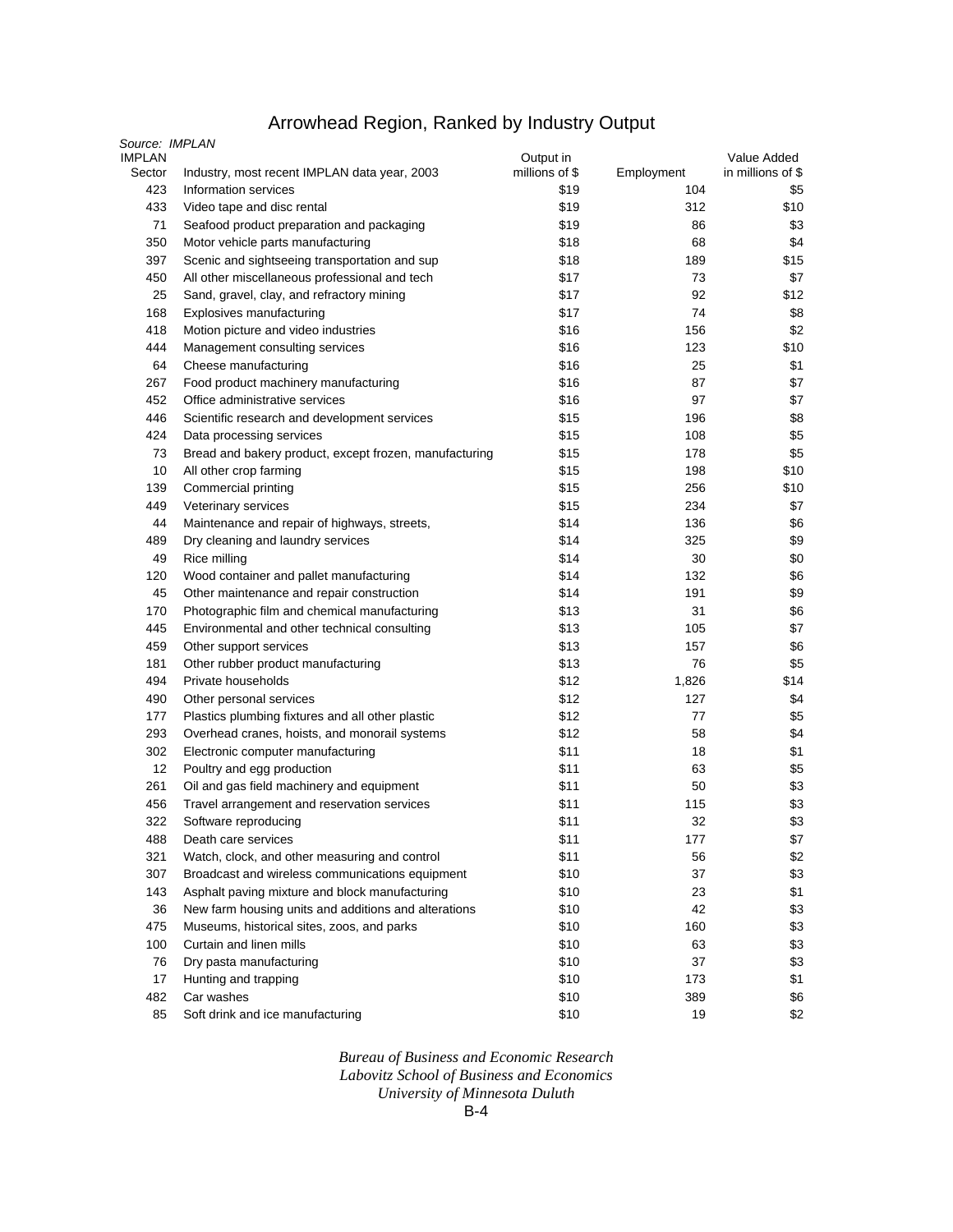|                         | Source: IMPLAN                                         |                             |            |                                  |
|-------------------------|--------------------------------------------------------|-----------------------------|------------|----------------------------------|
| <b>IMPLAN</b><br>Sector | Industry, most recent IMPLAN data year, 2003           | Output in<br>millions of \$ | Employment | Value Added<br>in millions of \$ |
| 194                     | Concrete pipe manufacturing                            | \$9                         | 48         | \$3                              |
| 497                     | State and local government passenger transit           | \$9                         | 232        | \$1                              |
| 15                      | Forest nurseries, forest products, and timber          | \$9                         | 31         | \$3                              |
| 113                     | Wood preservation                                      | \$9                         | 40         | \$2                              |
| 434                     | Machinery and equipment rental and leasing             | \$9                         | 85         | \$6                              |
| 381                     | Sporting and athletic goods manufacturing              | \$9                         | 56         | \$2                              |
| 273                     | Other commercial and service industry machine          | \$8                         | 33         | \$2                              |
| 476                     | Fitness and recreational sports centers                | \$8                         | 293        | \$5                              |
| 235                     | Metal window and door manufacturing                    | \$8                         | 47         | \$4                              |
| 484                     | Electronic equipment repair and maintenance            | \$8                         | 97         | \$2                              |
|                         | Other computer related services, including facilities  |                             |            |                                  |
| 443                     | management                                             | \$8                         | 58         | \$4                              |
| 285                     | Turbine and turbine generator set units manufacturing  | \$8                         | 9          | \$2                              |
| 432                     | Automotive equipment rental and leasing                | \$8                         | 39         | \$4                              |
| 283                     | Cutting tool and machine tool accessory manufacturing  | \$7                         | 72         | \$3                              |
| 32                      | Water, sewage and other systems                        | \$7                         | 33         | \$6                              |
| 362                     | Wood kitchen cabinet and countertop manufacturing      | \$7                         | 60         | \$3                              |
| 29                      | Support activities for other mining                    | \$7                         | 54         | \$1                              |
| 6                       | Greenhouse and nursery production                      | \$7                         | 132        | \$7                              |
| 334                     | Motor and generator manufacturing                      | \$7                         | 29         | \$3                              |
| 118                     | Cut stock, resawing lumber, and planing                | \$7                         | 50         | \$2                              |
| 292                     | Conveyor and conveying equipment manufacturing         | \$7                         | 30         | \$2                              |
| 18                      | Agriculture and forestry support activities            | \$7                         | 289        | \$6                              |
| 111                     | Other leather product manufacturing                    | \$7                         | 54         | \$5                              |
| 242                     | Spring and wire product manufacturing                  | \$6                         | 40         | \$2                              |
| 448                     | Photographic services                                  | \$6                         | 108        | \$3                              |
| 457                     | Investigation and security services                    | \$6                         | 177        | \$4                              |
| 224                     | Iron and steel forging                                 | \$6                         | 39         | \$2                              |
| 193                     | Concrete block and brick manufacturing                 | \$5                         | 27         | \$2                              |
| 333                     | Electric power and specialty transformer manufacturing | \$5                         | 31         | \$1                              |
| 160                     | Pharmaceutical and medicine manufacturing              | \$5                         | 10         | \$2                              |
| 233                     | Fabricated structural metal manufacturing              | \$5                         | 29         | \$2                              |
| 477                     | Bowling centers                                        | \$5                         | 128        | \$3                              |
| 274                     | Automatic vending, commercial laundry and dry          | \$5                         | 28         | \$1                              |
| 179                     | Tire manufacturing                                     | \$5                         | 18         | \$2                              |
| 119                     | Other millwork, including flooring                     | \$5                         | 29         | \$2                              |
| 471                     | Performing arts companies                              | \$5                         | 329        | \$2                              |
| 473                     | Independent artists, writers, and performers           | \$5                         | 100        | \$1                              |
| 301                     | Scales, balances, and miscellaneous general p          | \$5                         | 22         | \$2                              |
| 236                     | Sheet metal work manufacturing                         | \$4                         | 32         | \$2                              |
| 496                     | Other Federal Government enterprises                   | \$4                         | 37         | \$3                              |
| 103                     | Other miscellaneous textile product mills              | \$4                         | 42         | \$1                              |
| 400                     | Warehousing and storage                                | \$4                         | 75         | \$3                              |
| 474                     | Promoters of performing arts and sports and a          | \$4                         | 167        | \$2                              |
| 13                      | Animal production, except cattle and poultry           | \$4                         | 488        | \$1                              |
| 371                     | Showcases, partitions, shelving, and lockers           | \$4                         | 31         | \$2                              |
| 47                      | Other animal food manufacturing                        | \$4                         | 7          | \$0                              |
| 389                     | Buttons, pins, and all other miscellaneous ma          | \$4                         | 36         | \$1                              |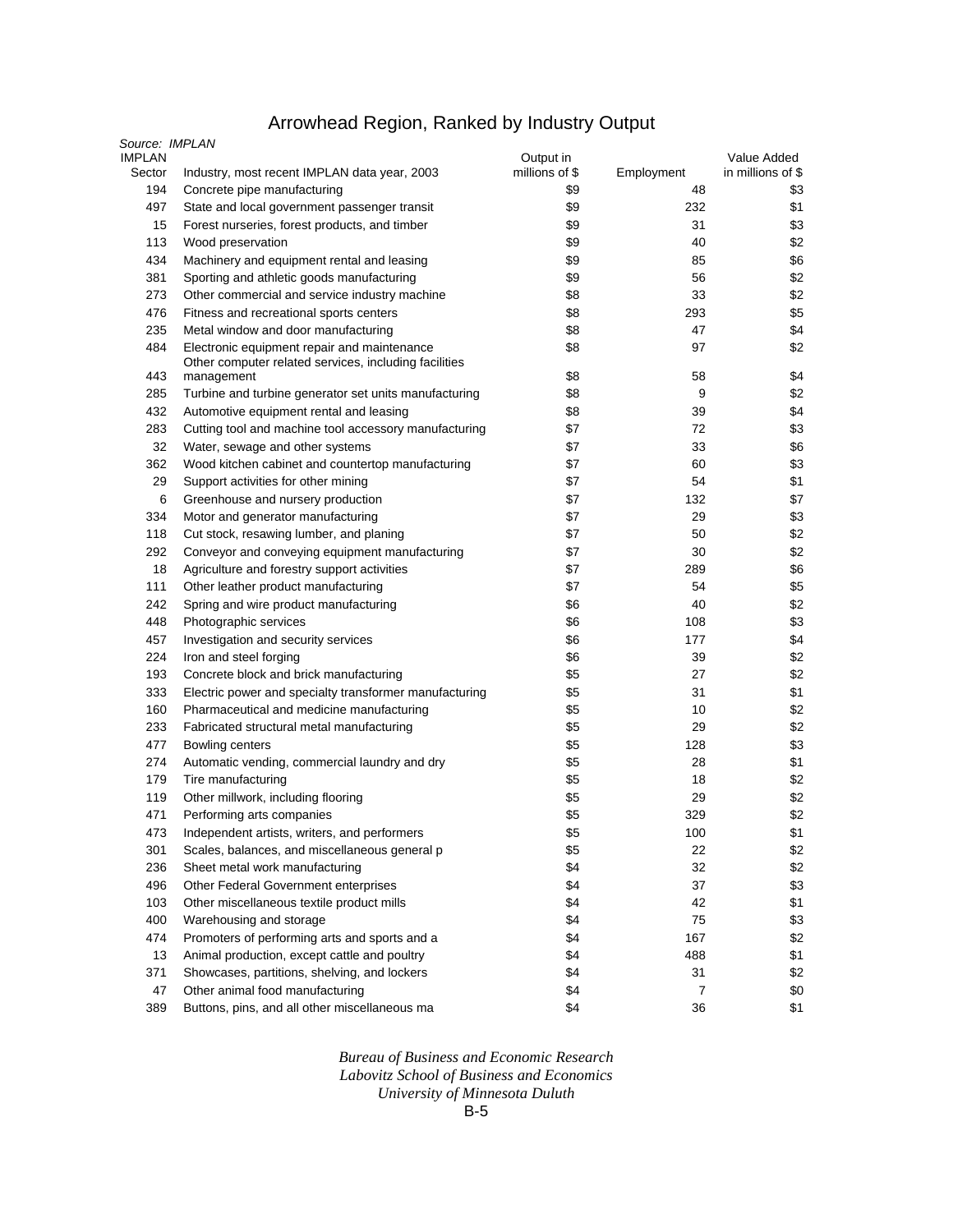| Source: IMPLAN |                                                       |                |            |                   |
|----------------|-------------------------------------------------------|----------------|------------|-------------------|
| <b>IMPLAN</b>  |                                                       | Output in      |            | Value Added       |
| Sector         | Industry, most recent IMPLAN data year, 2003          | millions of \$ | Employment | in millions of \$ |
| 244            | Turned product and screw, nut, and bolt manufacturing | \$3            | 18         | \$2               |
| 68             | Meat processed from carcasses                         | \$3            | 10         | \$0               |
| 237            | Ornamental and architectural metal work manufacturing | \$3            | 27         | \$1               |
| 226            | Custom roll forming                                   | \$3            | 12         | \$1               |
| 164            | Polish and other sanitation good manufacturing        | \$3            | 9          | \$2               |
| 161            | Paint and coating manufacturing                       | \$3            | 6          | \$1               |
| 101            | Textile bag and canvas mills                          | \$3            | 31         | \$1               |
| 247            | Electroplating, anodizing, and coloring metal         | \$3            | 20         | \$1               |
| 442            | Computer systems design services                      | \$3            | 55         | \$2               |
| 234            | Plate work manufacturing                              | \$3            | 14         | \$1               |
| 269            | All other industrial machinery manufacturing          | \$3            | 17         | \$1               |
| 172            | Plastics packaging materials, film and sheet          | \$2            | 9          | \$1               |
| 195            | Other concrete product manufacturing                  | \$2            | 19         | \$1               |
| 278            | AC, refrigeration, and forced air heating             | \$2            | 10         | \$0               |
| 277            |                                                       | \$2            | 10         | \$1               |
| 148            | Heating equipment, except warm air furnaces           | \$2            | 5          | \$0               |
|                | Industrial gas manufacturing                          |                |            |                   |
| 26             | Other nonmetallic mineral mining                      | \$2            | 29         | \$1               |
| 61             | Fruit and vegetable canning and drying                | \$2            | 6          | \$1               |
| 116            | Engineered wood member and truss manufacturing        | \$2            | 13         | \$1               |
| 345            | Heavy duty truck manufacturing                        | \$2            | 4          | \$0               |
| 294            | Industrial truck, trailer, and stacker manufacturing  | \$2            | 11         | \$1               |
| 67             | Animal, except poultry, slaughtering                  | \$2            | 6          | \$0               |
| 5              | Fruit farming                                         | \$2            | 43         | \$1               |
| 58             | Confectionery manufacturing from purchased chocolate  | \$2            | 6          | \$1               |
| 384            | Sign manufacturing                                    | \$2            | 20         | \$1               |
| 86             | <b>Breweries</b>                                      | \$2            | 4          | \$1               |
| 358            | Boat building                                         | \$2            | 10         | \$1               |
| 383            | Office supplies, except paper, manufacturing          | \$2            | 11         | \$1               |
| 130            | Coated and uncoated paper bag manufacturing           | \$1            | 7          | \$0               |
| 83             | Spice and extract manufacturing                       | \$1            | 3          | \$0               |
| 110            | Footwear manufacturing                                | \$1            | 12         | \$0               |
| 379            | Dental laboratories                                   | \$1            | 23         | \$1               |
| 255            | Miscellaneous fabricated metal product manufacturing  | \$1            | 7          | \$1               |
| 386            | Musical instrument manufacturing                      | \$1            | 12         | \$0               |
| 440            | Specialized design services                           | \$1            | 20         | \$0               |
| 316            | Industrial process variable instruments               | \$1            | 6          | \$0               |
| 117            | Wood windows and door manufacturing                   | \$1            | 5          | \$1               |
| 3              | Vegetable and melon farming                           | \$1            | 24         | \$1               |
| 122            | Prefabricated wood building manufacturing             | \$1            | 8          | \$0               |
| 378            | Ophthalmic goods manufacturing                        | \$1            | 7          | \$0               |
| 248            | Metal valve manufacturing                             | \$1            | 5          | \$0               |
| 380            | Jewelry and silverware manufacturing                  | \$1            | 6          | \$0               |
| 246            | Metal coating and non precious engraving              | \$1            | 9          | \$0               |
| 288            | Pump and pumping equipment manufacturing              | \$1            | 4          | \$0               |
| 329            | Household cooking appliance manufacturing             | \$1            | 3          | \$0               |
| 318            | Electricity and signal testing instruments            | \$1            | 6          | \$0               |
| 416            | Database, directory, and other publishers             | \$1            | 4          | \$0               |
| 453            | Facilities support services                           | \$1            | 13         | \$0               |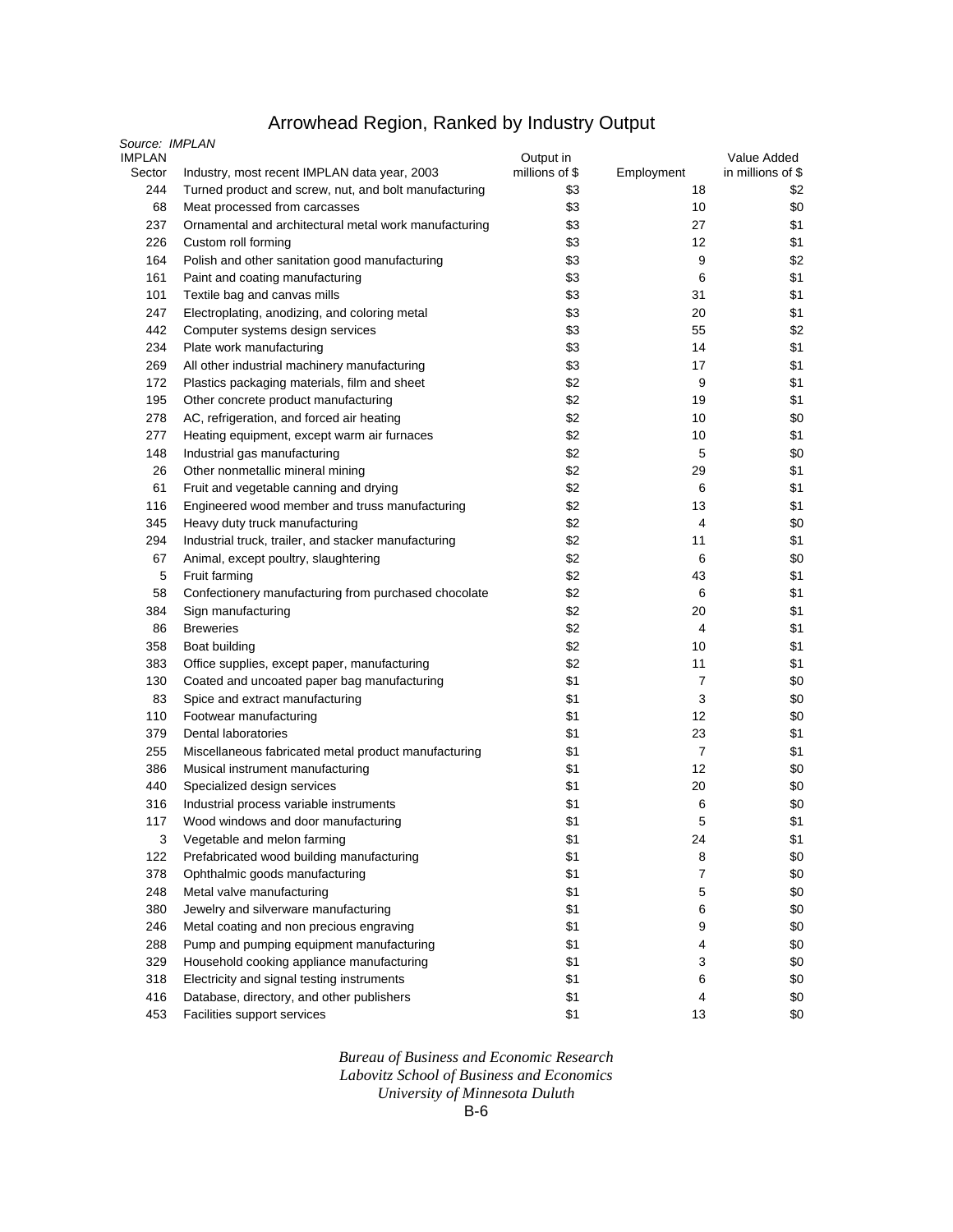| Source: IMPLAN |                                                                                          |                             |                |                   |
|----------------|------------------------------------------------------------------------------------------|-----------------------------|----------------|-------------------|
| <b>IMPLAN</b>  |                                                                                          | Output in<br>millions of \$ |                | Value Added       |
| Sector         | Industry, most recent IMPLAN data year, 2003<br>Non upholstered wood household furniture |                             | Employment     | in millions of \$ |
| 364            | manufacturing                                                                            | \$1                         | 7              | \$0               |
| 178            | Foam product manufacturing                                                               | \$1                         | 4              | \$0               |
| 2              | Grain farming                                                                            | \$1                         | 63             | \$0               |
| 232            | Prefabricated metal buildings and components                                             | \$1                         | 4              | \$0               |
| 80             | Coffee and tea manufacturing                                                             | \$1                         | $\overline{2}$ | \$0               |
| 376            | Surgical appliance and supplies manufacturing                                            | \$1                         | 4              | \$0               |
| 106            | Other apparel knitting mills                                                             | \$1                         | 5              | \$0               |
| 124            | Pulp mills                                                                               | \$1                         | 1              | \$0               |
| 220            | Secondary processing of other nonferrous                                                 | \$1                         | $\overline{2}$ | \$0               |
| 347            | Truck trailer manufacturing                                                              | \$1                         | 3              | \$0               |
| 419            | Sound recording industries                                                               | \$1                         | 1              | \$0               |
| 169            | Custom compounding of purchased resins                                                   | \$1                         | $\overline{2}$ | \$0               |
| 190            | Glass and glass products, except glass containers                                        | \$1                         | 4              | \$0               |
| 415            | Book publishers                                                                          | \$1                         | $\overline{2}$ | \$0               |
| 417            | Software publishers                                                                      | \$1                         | 3              | \$0               |
| 472            | Spectator sports                                                                         | \$1                         | 9              | \$0               |
| 135            | All other converted paper product manufacturing                                          | \$1                         | 3              | \$0               |
| 230            | Saw blade and handsaw manufacturing                                                      | \$1                         | 4              | \$0               |
| 271            | Optical instrument and lens manufacturing                                                | \$1                         | $\overline{4}$ | \$0               |
| 1              | Oilseed farming                                                                          | \$0                         | 27             | \$0               |
| 223            | Nonferrous foundries, except aluminum                                                    | \$0                         | 4              | \$0               |
| 369            | Custom architectural woodwork and millwork                                               | \$0                         | 4              | \$0               |
| 108            | Accessories and other apparel manufacturing                                              | \$0                         | 3              | \$0               |
| 280            | Metal cutting machine tool manufacturing                                                 | \$0                         | $\overline{2}$ | \$0               |
| 186            | Ceramic wall and floor tile manufacturing                                                | \$0                         | 2              | \$0               |
| 115            | Veneer and plywood manufacturing                                                         | \$0                         | 1              | \$0               |
| 202            | Miscellaneous nonmetallic mineral products                                               | \$0                         | 1              | \$0               |
| 199            | Cut stone and stone product manufacturing                                                | \$0                         | 1              | \$0               |
| 138            | Blankbook and looseleaf binder manufacturing                                             | \$0                         | 1              | \$0               |
| 141            | Prepress services                                                                        | \$0                         | 1              | \$0               |
| 508            | Inventory valuation adjustment                                                           | $-$11$                      | $\Omega$       | $-$11$            |
|                | Totals                                                                                   | \$16,508                    | 167,762        | \$9,164           |
|                |                                                                                          |                             |                |                   |

\*Millions of dollars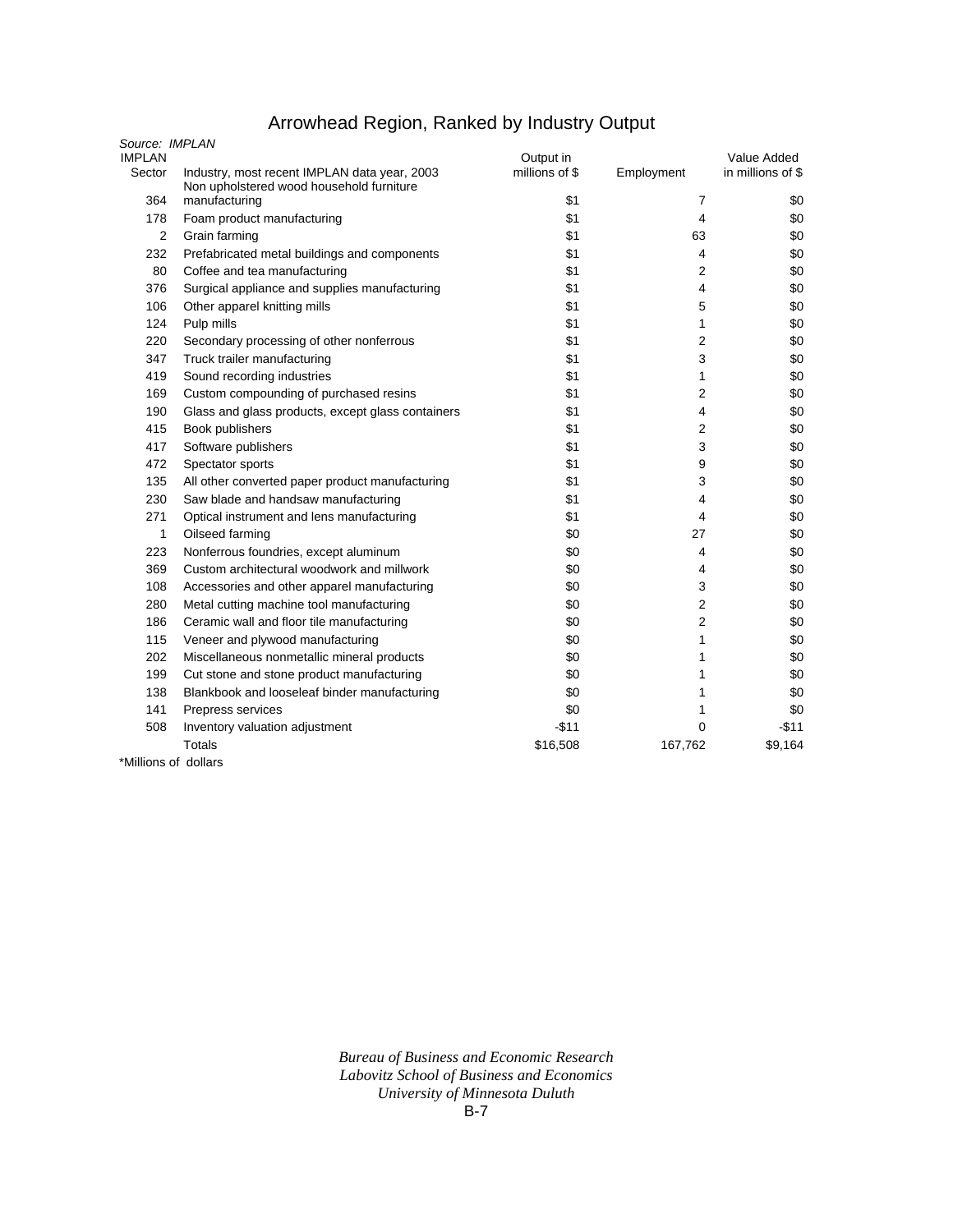## **General description of input/output analysis**

- 1) See a general description of input/output analysis, "A Readymade Input-Output Model" in *Urban Regional Economics: Concepts, Tools, Applications*, by Wilbur R. Maki and Richard W. Lichty. February 2000. Publisher: Iowa State, Press, pp. 233-245, ISBN: 0813826799
- 2) The Mathematics of the Model

## 1) **A Readymade Input-Output Model**

The point of departure for this assessment is the suggestion that ". . . a truly flexible readymade model will enable the introduction of survey-based trade coefficients in some sectors while continuing to balance the rest of the sectors in a truly unbiased manner" (Brucker, Campbell, and Latham III, 1990, p.136). System effectiveness requires not only a truly flexible model but one that invites "coefficient fix-up" with superior information, coupled with ". . . software and/or handbooks that guide the user (professional or lay) through the intricacies of final demand determination" (p.137).

## **Forecasting Area Economic Impacts**

Use of the IMPLAN regional modeling system as an impact prediction model starts with the existing database. The U.S. Department of Commerce Regional Economic Measurements Division Annual Regional Economic Information System (REIS) series covering industry employment, labor earnings, total population, and total personal income is a common starting place.<sup>3</sup> The historical (REIS) series include every county in the United States. They cover total employment and total labor earnings in a two-digit industry breakdown based on the 1987 Standard Industrial Classification Manual.

The U.S. IMPLAN database calibrates to the REIS series. The IMPLAN series also use the individual state ES-202 covered (by the cooperative federal-state unemployment insurance program) employment and payroll files, especially for the three- and four-digit industry groups that are not available in the REIS database. IMPLAN has a 528-sector industry breakdown for each of 3,120 counties in the United States.

The 1988 U.S. Department of Commerce Office of Business Economics Regional Series (OBERS) on industry employment, labor earnings, total population, and total personal income extend the corresponding 57-industry REIS series to 2040. The 1988 OBERS series calibrate to the 1988 U.S. Bureau of Labor Statistics (BLS moderate projection series. High and low projection series, which are derived for individual states, MSAS, and the Bureau of Economics economic areas in the auxiliary IMPLAN database, correspond to the U.S. BLS high and low projection series (Kutcher,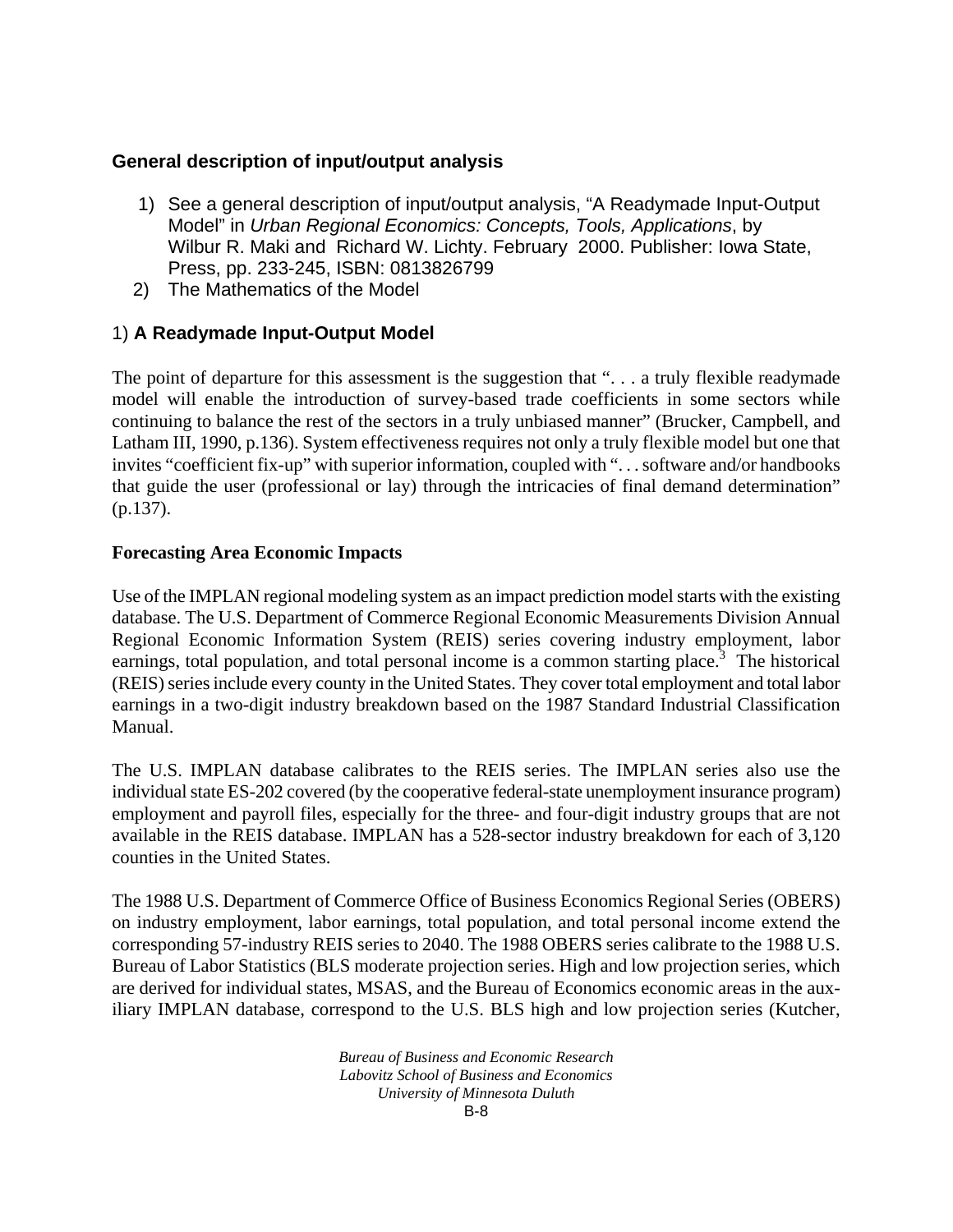### 1991).

The IMPLAN database extends the OBERS series to equivalent measures of industry output and commodity production in a long-term forecast mode. It further allocates the commodity production to intermediate and final demand sectors in the United States and in each of the 50 states. The intermediate demand sectors include the two-digit industry groups in the OBERS sectors. Individual industries in the 528 sectors of the IMPLAN database aggregate to the three-and fourdigit BLS sectors, the two-digit OBERS sectors, and many other combinations of two- and threedigit industry groups.

The final demand sectors in the IMPLAN database include (1) personal consumption expenditures, (2) gross private capital formation, (3) change in business inventory, (4) federal government purchases, (5*)* state and local government purchases, (6) exports, and (7) imports. Regional purchase coefficients (RPCs) that allocate imports to each local purchasing sector are calculated for each IMPLAN "model" (that is, a county or multi-county impact assessment). The uniquely estimated RPCs produce estimates of local exports and imports that are consistent with levels of industry output and commodity production in each IMPLAN impact assessment.

The IMPLAN-based regional forecast methodology presents a series of readily reproducible steps for converting BLS and OBERS projections to corresponding sets of county forecasts of industry employment, labor earnings, resident population, and personal income. The individual county series track their respective state projection series. Each state has a set of high, low, and moderate projections based on the 1988 OBERS projection series and the corresponding high, low, and moderate 1988 and 1990 BLS projections series for the United States. This method of approach to county-level forecasting thus extends the BLS and OBERS forecasting methods and results. It introduces the BLS county-level modeling capabilities and database for use in industry-specific assessments of local resource requirements and the effects of these requirements on local and state economies.

State, regional, and county projection series relate directly to corresponding data series from the IMPLAN models of one or more counties. Individual IMPLAN regional reports, for example, expand the number of variables that correlate with the two-digit employment and earnings projections, including commodity exports and commodity imports. They also provide a framework for assessing the differential rates of growth of individual counties and regions Each IMPLAN model takes given changes in final demands and derives the effects of these changes on the local economy and its institutions. Included with each IMPLAN model is a social accounting matrix (SAM) for tracking changes in local income distributions in the local economy.

The IMPLAN input-output model has been constructed using 528 industry sectors, although the model can be run for any level of aggregation of these sectors. The underlying coefficients in the model are derived from the U.S. input-output accounts. Flows of goods and services in the Minnesota model are derived from commodities produced and consumed in Minnesota as well as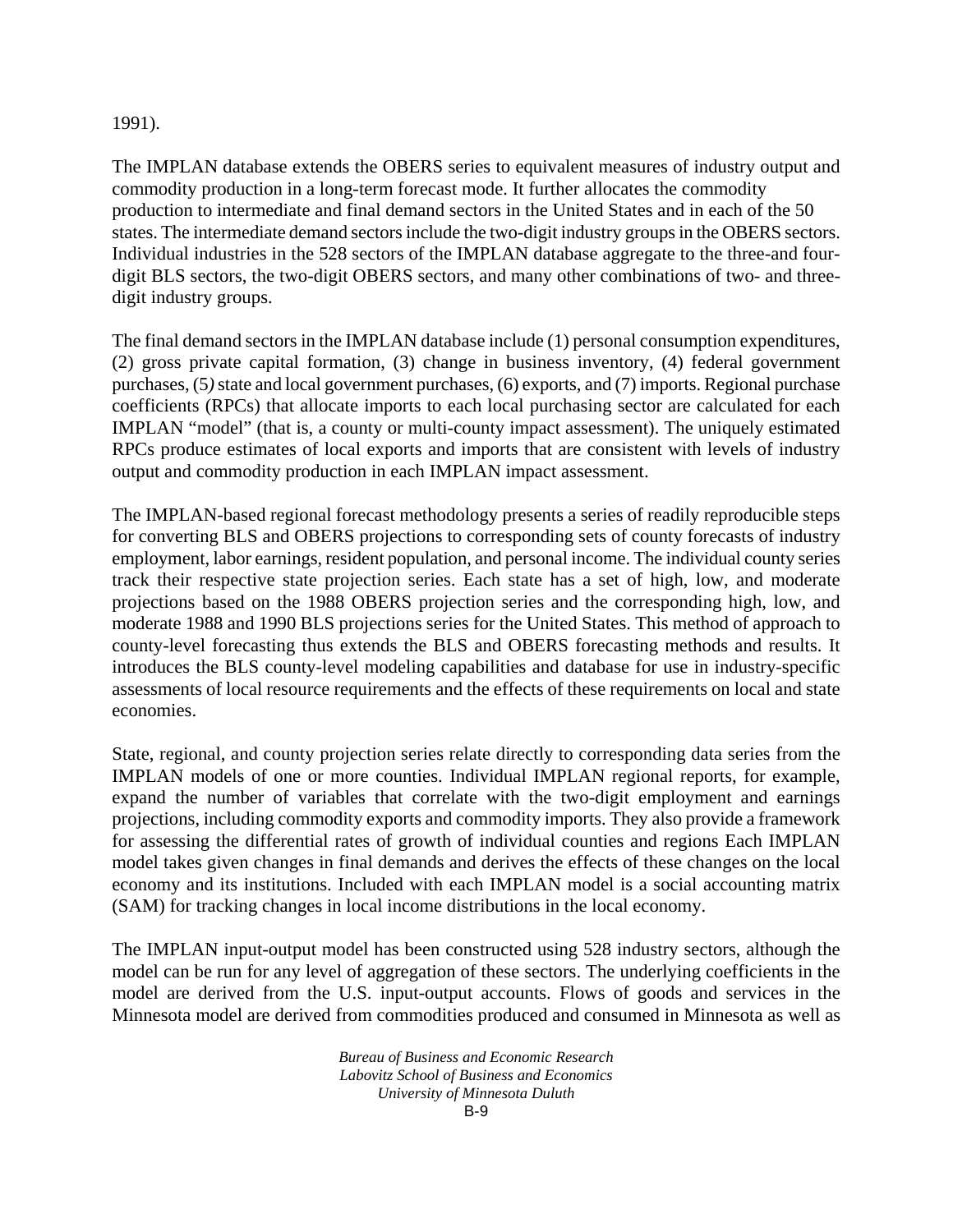those that are imported into the state and exported to areas outside of the state. The system is run for all regions together to ensure consistency with both U.S. and individual regional input-output accounts.

One very useful aspect of the IMPLAN model is the IMPACT module. It permits the user to evaluate the effects of changes or variations in economic activity. For example, the impact of the direct purchase of goods and services by the air transportation industry can be traced through the economy as a series of spending iterations among all sectors, including households. The long-term multiplier used in the model includes indirect effects (to which multipliers are normally limited) as well as induced effects related to employment and population change.

The U.S. Departments of Commerce, Labor, and Agriculture maintain the *reference data systems*  for Micro-IMPLAN. The Department of Commerce houses the periodic censuses of population and employment, agricultural, manufacturing, wholesale, and retail trade, and selected business services, as well as the annual statistical series on personal income and industry employment and earnings of the employed industry workforce. State- and county-level data sources most critical for early fix-up and updating of the current database are the individual state reports on county business patterns, ES-202 files on covered industry employment and payroll, and the agriculture censuses.

A common problem in using each of these data sources is the occurrence of nondisclosures. Use of supplementary information in the bi-proportional adjustment procedures for filling in the missing data, for example, allow for closer correspondence of the remaining calculated values with values reported by the U.S. Department of Commerce.

Delays in the reporting cycles for reference data systems result in two- to three-year lags in the availability of each new update of the county-level Micro-IMPLAN database. Reducing lags in data availability is probably a less feasible alternative, however, than forecasting new control totals for the bi-proportionally adjusted U.S., state, and county input-output tables.

A hybrid approach that combines local surveys of critically important industries with the forecast approach facilitates the likelihood of attaining both greater timeliness and greater accuracy in regional impact assessments. Such an approach incorporates various measures of linkage between core and peripheral labor market areas, like survey-based estimates of the physical volume and market value of commodity shipments between the core area and periphery.

Delineation of the LMAs within an economic region introduces a spatial structure into the organization of the Micro-IMPLAN database. This helps address the twofold problem focus system bias and specification error. Each of the problem sources, whether industry production functions, RPCs, marketing margins, or industry output, varies between center and periphery. Investment per worker is lower in the periphery, and rate of return on investment also is lower when discounted for perceived investment risk. However, high levels of commodity trade occur between center and periphery. This emanates from the unique competitive advantage of each of the two types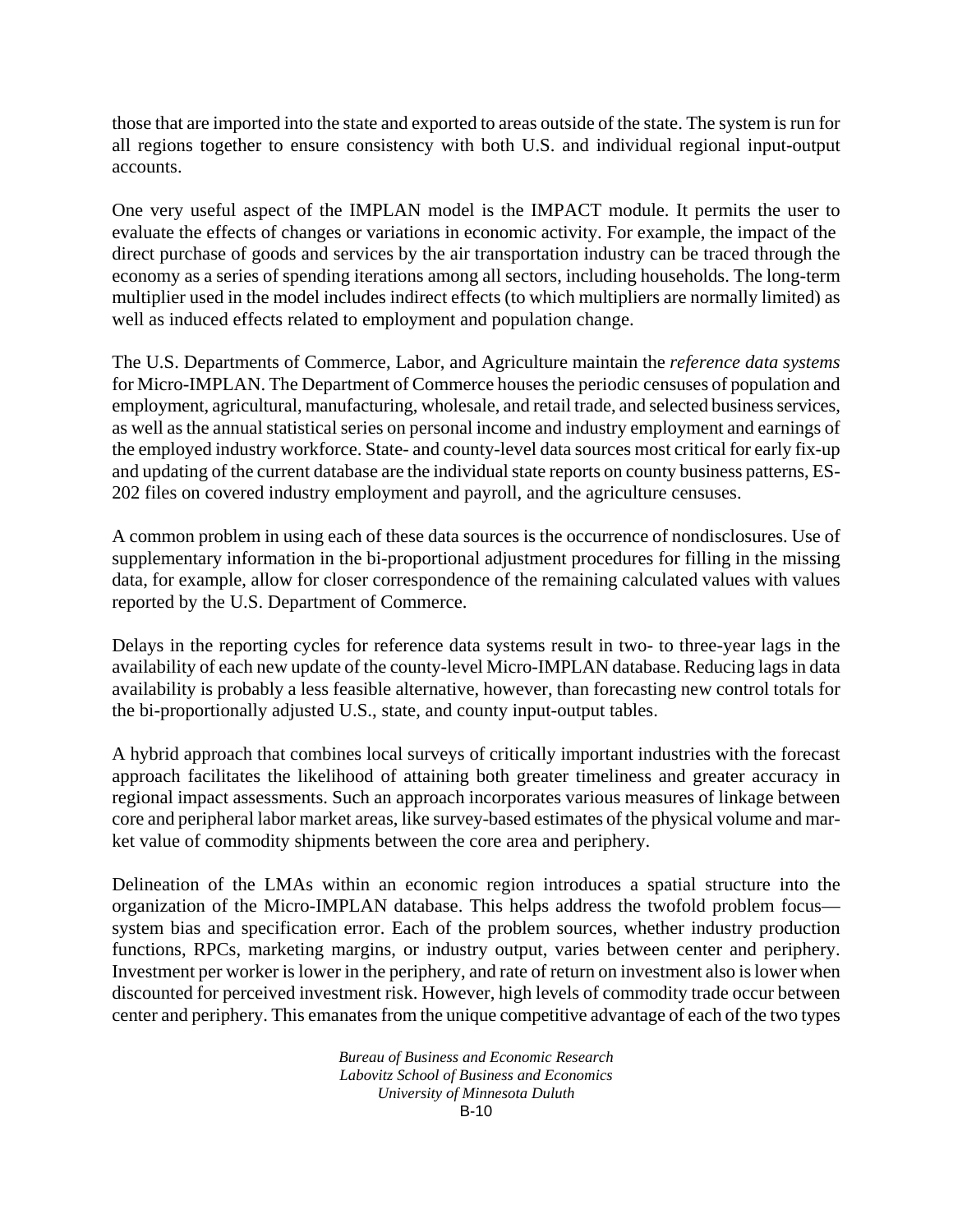of export-producing systems, with the center specializing in high-order, high-profit services, and the periphery specializing in standardized commodity production.

The use of LMAs and the center-periphery structure of these areas apply especially well to the organization of transportation and local land use impact assessments. Commodity transportation originates from dispersed farms, mines, and factories. It concentrates in major shipping centers that also are the primary and secondary core LMAs of the U.S. trading regions. Air transportation concentrates even more than commodity transportation in the primary core areas.

This concentration of high-order economic services near the globally connected air nodes of core metropolitan areas apparently accounts for the higher productivity of both labor and capital in the core areas.

## **Modeling System Formulation**

The first step in model reformation is to calculate *total regional commodity demand.* We multiply the regional absorption matrix by the regional industry output to obtain the intermediate input purchases of each industry. We add our estimate of gross final commodity demand to the estimate of intermediate demand to obtain total commodity demand. The U.S. estimates of industry purchases include both domestic production and foreign imports. Thus, the input profile for each industry includes all commodity inputs of that industry. In addition, each industry may produce more than one commodity. The estimates of gross domestic exports relate to both the commodity production and the regional demand for this production.

The next step relates to the calculation of *total regional commodity supply.* Again, the estimate of total regional industry output enters into the calculation, but in multiplication with the industry byproduct ratios from the U.S. byproduct matrix. The result is the regional matrix that shows the commodity production (columns) by each industry (rows). These estimates, together with the estimates of institutional commodity output (commodity sales by government and from inventory depletion), yield the total commodity output for the regional economy.

Finally, to estimate trade flows, the *RPC* is the key parameter.<sup>5</sup> The *RPC* value times the corresponding value in the regional gross use matrix yields the regional industry use of the locally supplied commodity. Similarly, the *import propensity* for a given commodity times the corresponding value in the regional gross use matrix yields the regional *industry domestic imports* of each commodity. This procedure applies also in estimating regional institutional use and regional institutional imports, that is, the commodity purchases for local final demand.

The calculation of *domestic commodity exports* results from subtracting regional commodity demand from regional gross commodity supply. The individual commodity imbalances in the U.S. estimates of foreign exports and imports carry through to the individual county or multi-county Micro-IMPLAN models. Domestic exports and imports theoretically balance for the domestic economy as a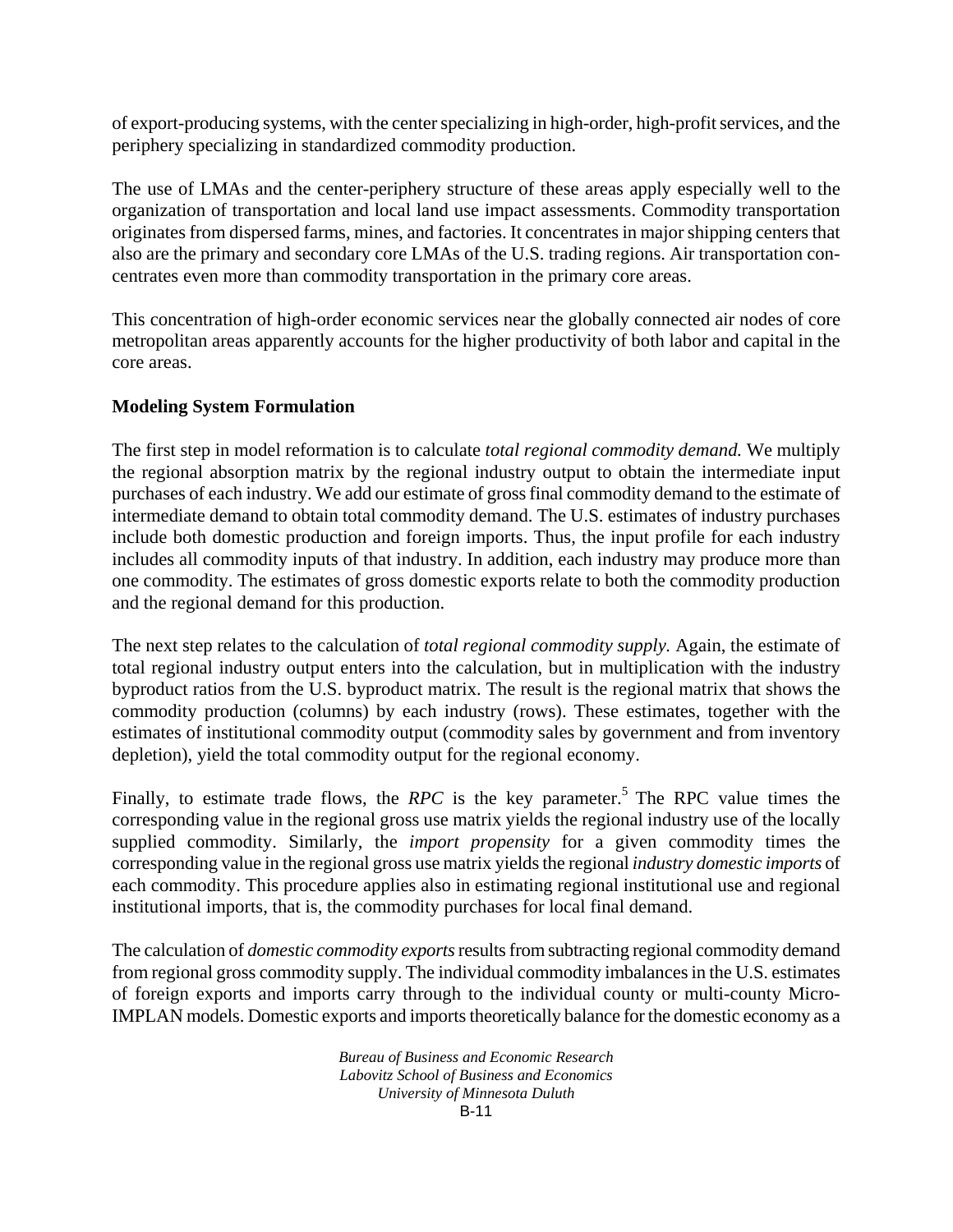whole, but not for individual counties or multi-county areas. However, the criteria for allocating the two sets of exports and imports differ greatly. Micro-IMPLAN allocates U.S. *foreign commodity exports* to regions according to their share of U.S. commodity production. It also allocates U.S. *foreign commodity imports* to regions according to the same rule. Estimates of a region's total imports and total exports thus derive from a variety of data sources and allocation criteria.

While local commodity production provides the basis for allocating foreign exports and imports, uniquely generated local RPCs provide the basis for estimating domestic exports and imports for each county or multi-county area. These estimates of gross domestic imports relate to both commercial production and the demand for this production in a given region. Model reformulation calls for similar criteria in allocating U.S. foreign imports to individual industries and regions.

Interregional trade is synonymous with commodity shipments. Most commodity shipments move from producing areas to export markets by truck, rail, and barge. However, an increasing volume of high-value manufactured products move by air transportation to and from the designated air transportation nodes. These shipments typically move by truck to the larger air transportation nodes, such as Chicago. Micro-IMPLAN currently fails to account for such multimodal shipments.

*Technology transfer* is an increasingly important form of interregional trade. It is also a singularly important factor in accounting for a region's competitive advantage in specialized production and its export to other regions. It is associated, in part, with the total value of technology-intensive manufactured products in a given region. Again, Micro-IMPLAN, when conjoined with an optimizing transportation network model, can simulate the local economic effects of technology transfer. This application may extend to the role of a state's research universities in the formation and strengthening of spatially separated, functionally integrated industry clusters. These clusters are viewed by at least one student of regional growth and change as the new industrial systems of the emerging information economy (Saxenian, 1994).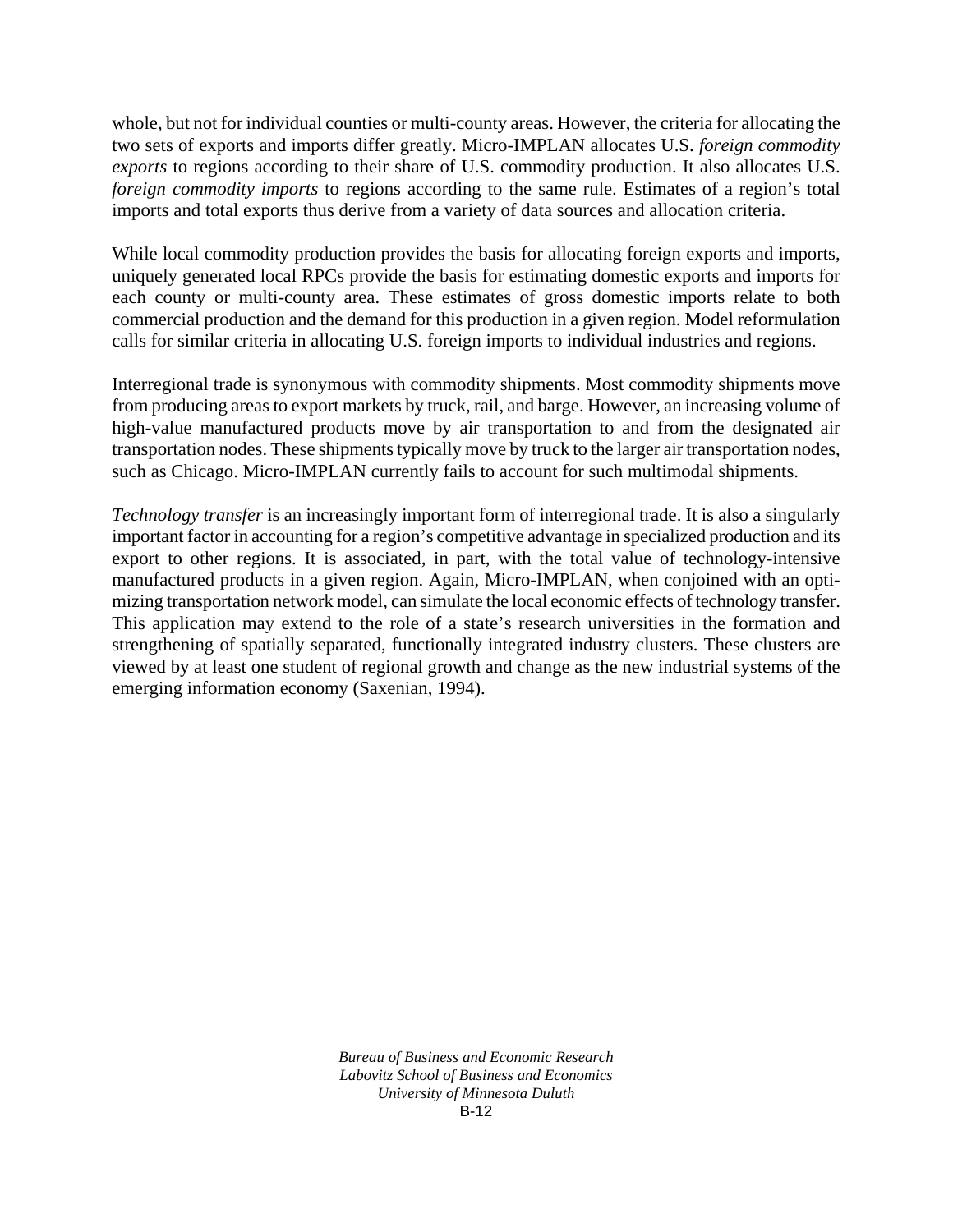### **Refinements and Applications**

Several types of refinements are available for the outcomes of the preceding steps (Alward et al., 1989). These include (1) changing regional supply, (2) modifying industry production function, (3) editing RPCs, and (4) controlling for induced effects once better information becomes available. Superior local knowledge warrants changing the readymade database values in each category. Superior local knowledge also warrants changing regional purchase coefficients, by institution, industry, or commodity. The RPC adjustments for an industry or institution result in the given change being applied to all commodities, by industry or institution. Overlooked, however, is the further regionalization of the final local sales accounts and the industry margins that convert industry output from producer prices to purchaser prices. This process requires detailed, regionally differentiated estimates of final product sales to households, governments, and businesses. Furthermore, input-output models generally are demand-driven with no supply constraints.

The lack of capacity limits for industry expansion and the assumption of full resource use or availability, including labor, result in overestimating industry production response to demand changes. Fixed-price multipliers add to this problem by overestimating multiplier effects and underestimating the substitution effects from exogenous changes (Koh, Schreiner, and Shin, 1993). Also, the current modeling system sidesteps the issue of commuting effects. These attributes of input-output models ultimately result in underestimating or overestimating factor income responses to market changes.

## **A Simple Input-Output Model**

The model is triggered by changes in final demand; that is, demand for goods or services related to final uses. The components of final demand are exogenous to the model's structural characteristics in much the same way as final payments are, but the role of final demand as an initiator of impacts gives it a unique role in the input-output scheme.

The basic input-output model consists of a series of three separate tables. The first is called the transactions table. The transactions table lists all industrial sectors defined for the purposes of the analysis being conducted. It should be noted that these sectors have to be defined so as to account for every firm in the region. The individual sectors should be relatively homogeneous in terms of their input requirements and output distributions. They should generally be disaggregated enough to highlight the true structure of the region without being so disaggregated as to cause significant problems in data collection or in disclosure of the operations of any one firm in the region.

The transactions table also contains values for final demand, as discussed earlier, as well as the values for final payments. The grand totals of such a table contain the gross outputs for each industrial sector and the gross inputs required to produce those outputs.

Table 6-1A represents the structure of a hypothetical input-output table with three industrial sectors: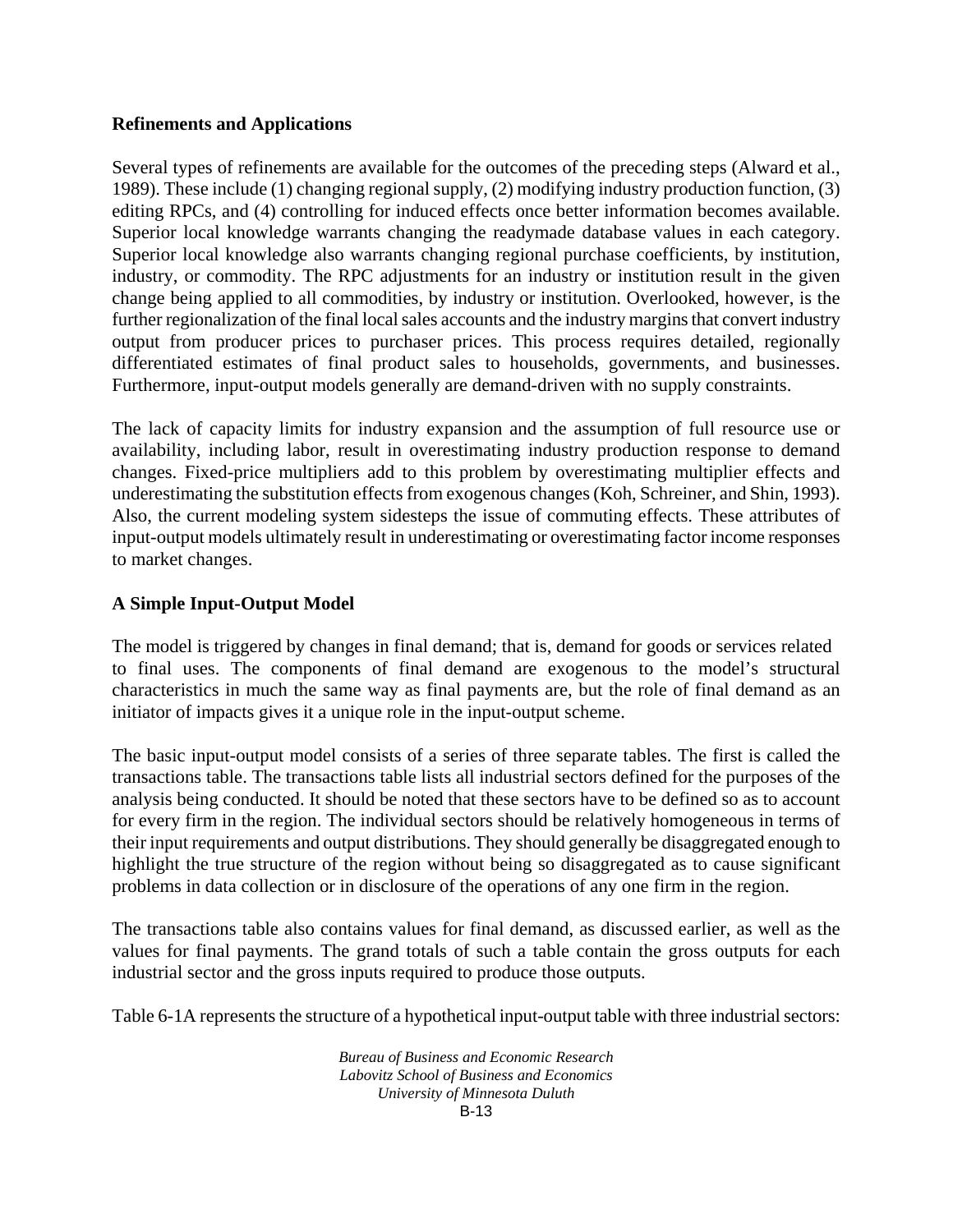extractive, manufacturing, and services. Remember, the sectors should be defined so as to account for every firm in the region. The sectors should also, ideally, be as disaggregated as possible. For these reasons, this represents a very unrealistic example of the size of an actual table. Keeping the size of the model to just three industries, however, makes required computations much simpler. The structure and use of larger tables remains much the same.

One of the most important things to remember when reading an input-output table is that the rows of the table represent sales and the columns of the table represent purchases. Thus, the 700 that appears in the Extractive row and the Manufacturing column indicates that firms in the extractive industry sold \$700 worth of goods and services to firms in the manufacturing sector.

| TADLE 0-TA                 |       | Commodity transactions of a regional economy |          |          |                |         |  |
|----------------------------|-------|----------------------------------------------|----------|----------|----------------|---------|--|
| <b>Intermediate Demand</b> |       |                                              |          |          |                |         |  |
|                            |       |                                              |          |          | Final          | Gross   |  |
| Extractive                 |       | Manufg                                       | Services | Total    | Demand         | Output  |  |
| Commodity (mil.\$)         |       | (mil.\$)                                     | $(mil.\$ | $(mil.\$ | (mil.          | (mil.S) |  |
|                            |       |                                              |          |          |                |         |  |
| Extractive                 | 100   | 700                                          | $\theta$ | 800      | 4,625          | 5,425   |  |
| Manufacturing              | 50    | <b>200</b>                                   | $\theta$ | 250      | 6,400          | 6,700   |  |
| Services                   | 75    | 300                                          | 75       | 450      | 4,905          | 5,355   |  |
| Value added                | 5,000 | 5,500                                        | 230      | 10,730   | 1,800          | 28,730  |  |
| <b>Imports</b>             | 200   | $\overline{0}$                               | 5,000    | 5,200    | $\overline{0}$ | 5,200   |  |
| Total inputs               | 5,425 | 6,700                                        | 5,355    | 17,480   | 17,730         | 33,930  |  |

TABLE 6-1A Commodity transactions of a regional economy

Looked at the other way, we could say that the 700 also represents a \$700 purchase by the firms in the manufacturing sector from firms in the extractive sector. The 50 in the Manufacturing row and the Extractive column represents a \$50 transaction between manufacturing (the seller) and extractive (the buyer) and so on.

The same industrial sectors identified on the left-hand margin of the table appear along the top of the table. The sales and purchases between these sectors represent sales and purchases of "intermediate" goods and services. These are goods and services produced for the purpose of facilitating further production. Semi finished goods would be an obvious example of intermediate production but so would the services of lawyers, bankers, transportation agencies (in all cases not involving a final transportation use), and any other sector input or output oriented toward helping other industries with their own production.

The value added row of the table represents another form of sale—the sale of resources of production to each sector. In a theoretical sense, the resources of production include land, labor, capital, and enterprise. In a more practical sense, this row generally includes the income received by local households for whatever contribution they make to the production process.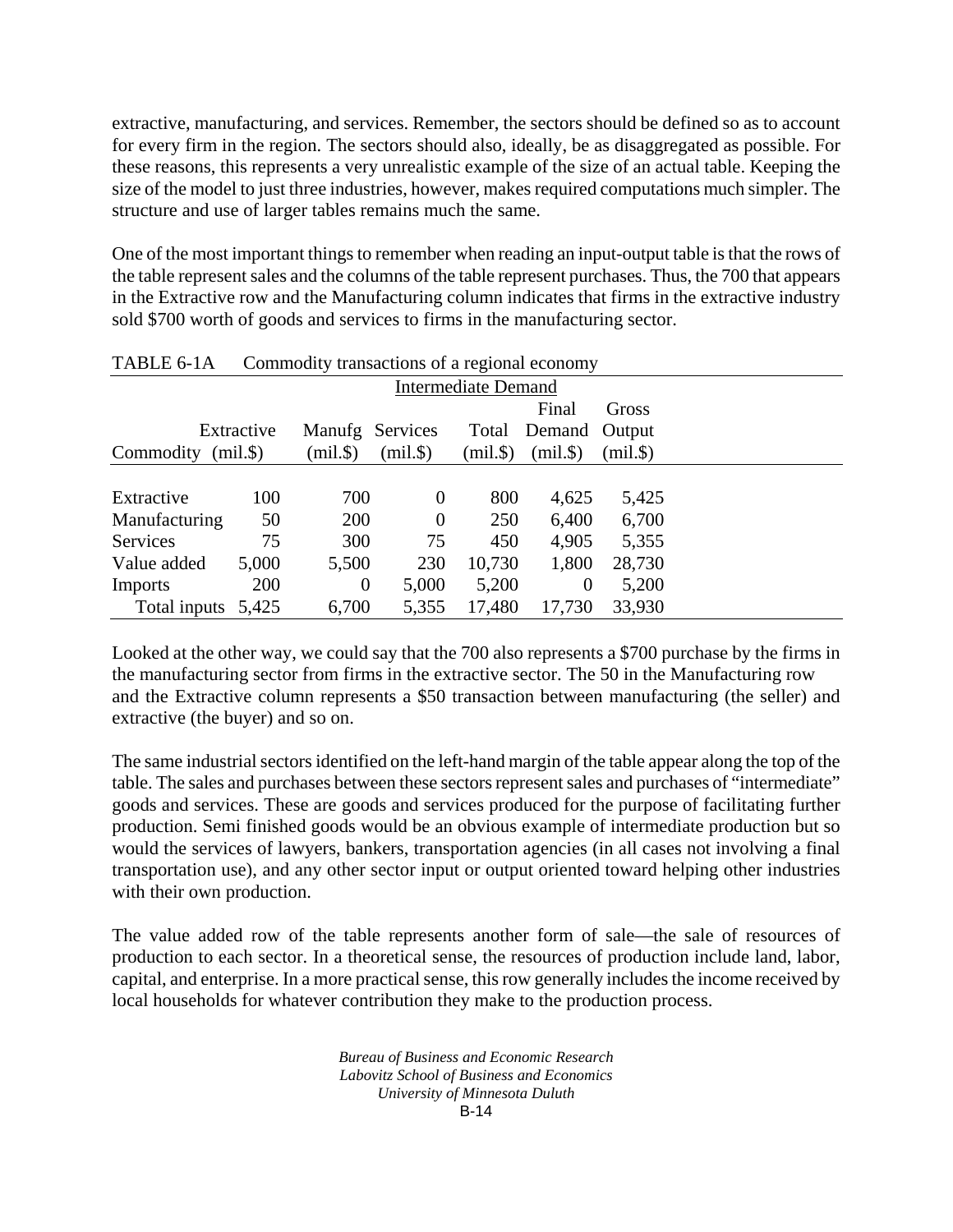These resource inputs are not generally considered to be intermediate even though the sale takes place so further production can occur. Rather, they represent final inputs that add to the income of households as opposed to industrial sectors.

Imports represent sales to local industries by industries and resource holders outside of the locality's defined boundaries. Although not shown above, in reality final demand accounts for a large, often a major, share of an area's imports; the smaller and less diversified the area, the larger the share. Remember, imports—and exports too, for that matter—are defined in terms of payments.

Finally, final demand consists of sales for final uses. The usual categories making up final demand include household consumption (by households located in the region), government purchases of goods and services, gross private domestic investment (including inventory changes), and exports (again, defined in terms of the payment made).

The gross output and input values are equal. This is due to the fact that the transactions table really represents a type of cost-accounting sheet for a regional economy—debits equal credits. The elements in the table that force this balance (which is a balance by definition) are profits or losses. This is because the final value of output is made up of all the costs that go into production, with profits and losses making up the difference.

In summary, the transactions table has three identifiable parts: the intermediate transactions component, representing sales and purchases between firms; the final payments plus imports component, representing resource inputs into the firm's production plus inputs from outside the region; and final demand, representing the sale of goods and services for final use. The table balances between inputs and outputs, with profit as the balancing mechanism.

The transactions table contains a great deal of useful information in its own right. The regional balance of trade (exports—imports) can be discerned from this table, as can gross regional product (the dollar value of all final goods and services produced with the economy minus imports). The level of interaction between local industries and between industries in the region and households can be seen in this table. Finally, the relation between local household income and production is depicted in the transactions matrix.

The principal use for this table is found in the construction of the other two tables of the input-output system. As mentioned, the transactions table alone represents a cost-accounting sheet for the region, nothing more or less. It is descriptive rather than analytical, and it does not allow for general equilibrium analysis of the type previously described without further modification. The next step uses the transactions table to construct a table of direct requirements, often called the technical coefficients matrix.

The question answered by the technical coefficients table is: if each local industrial sector sells to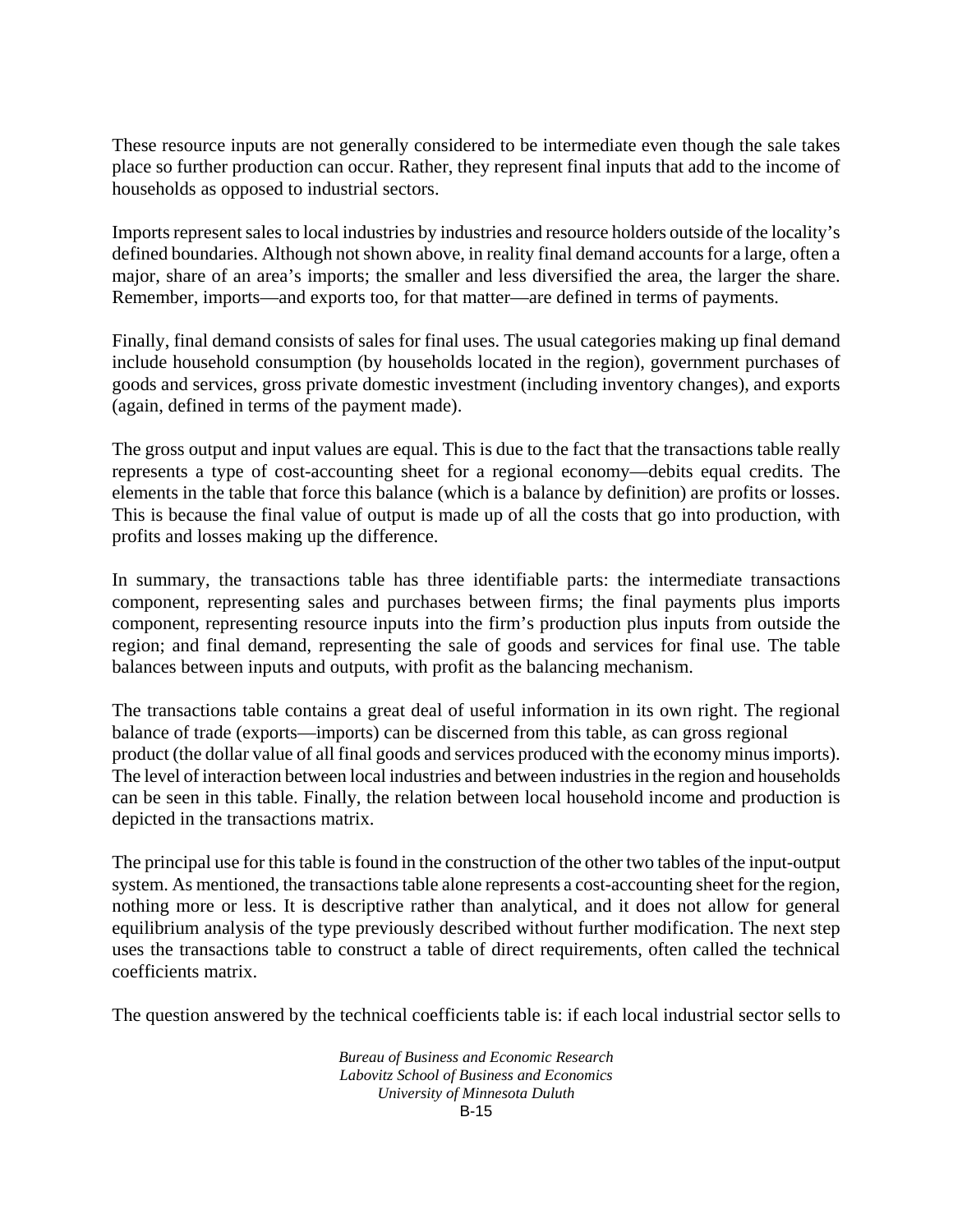other local industrial sectors some total value of intermediate goods and services so that the purchasing sectors can produce their own output, how much do the purchasing sectors require from the other local sectors per dollar of output? For example, Manufacturing purchased \$300 worth of intermediate output from Services in order to facilitate its own production of \$6,700 worth of intermediate and final outputs. How much did Manufacturing buy from Services per dollar of gross output? The answer is  $300/6,700 = $0.45$ . The same computation can be made for each intermediate sale and purchase in the transactions table. The result of these divisions is shown in Table 6-2A.

| TODLE 0-40         |            |          |                 |  |
|--------------------|------------|----------|-----------------|--|
|                    | Extractive | Manufg   | <b>Services</b> |  |
| Commodity          | $(mil.\$   | $(mil.\$ | (mil.           |  |
|                    |            |          |                 |  |
| Extractive         | 0.018      | 0.104    | 0.000           |  |
| Manufacturing      | 0.009      | 0.030    | 0.000           |  |
| Services           | 0.014      | 0.045    | 0.014           |  |
| Subtotal           | 0.041      | 0.179    | 0.014           |  |
| Value added        | 0.922      | 0.821    | 0.043           |  |
| <b>Imports</b>     | 0.037      | 0.000    | 0.934           |  |
| Total inputs 1.000 |            | 1.000    | 1.000           |  |
|                    |            |          |                 |  |

The rows are still read as sales and the columns as purchases. Only now the sales are in terms of cents per dollar, and the purchases have the special interpretation of "input requirements" per dollar of output. We call these input requirements because they represent requirements during the period of analysis in order for each sector to produce its own outputs, scaled down to a "dollar of output" basis.

The technical coefficient matrix represents a recipe for production. To produce one dollar's worth of output, the extractive industry needed a pinch of its own intermediate output, a dash of the intermediate output of the manufacturing sector, and a smidgen of the intermediate products of the services industry. For Manufacturing to produce a dollar's worth of output, it required a pinch from Extractive, a dash from Manufacturing, and a smidgen from Services. And so it goes through all the identified industries for the region.

One of the key assumptions of input-output analysis, as mentioned earlier, is that this recipe does not change, regardless of the level of output. Thus, if the extractive industry were to experience an increase in final sales equal to \$10,000 it would require another \$180 worth of intermediate products from its own firms, \$90 from Manufacturing, and \$140 from Services. It should be emphasized that this process starts with a change in the final sales of an industry, or from "exogenous" forces. The coefficients in the inter-industry section of the table represent the "endogenous" component of the table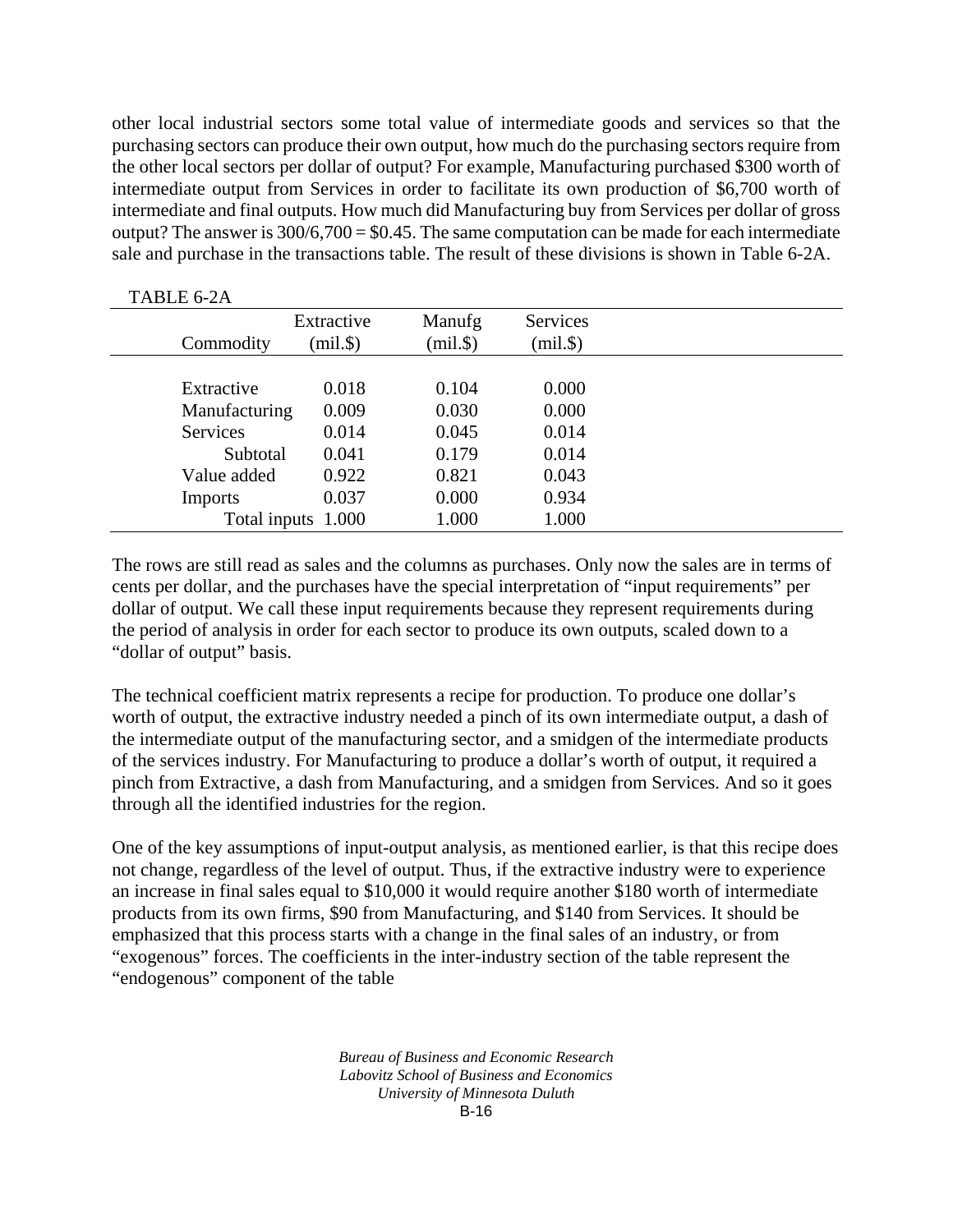It can be seen that this first computed table gives the analyst limited ability for impact analysis. He or she could go through the process of assuming any number of changes in the final sales of the identified industries, multiply these assumed changes by the direct requirements coefficients, and come up with estimates as to the direct effects from these changing final sales on each identified industry in the region. To make sure that this process is understood, one might ask: What is the direct effect on each regional industry from an increase in the exports from the manufacturing sector equal to \$10 million? The answer is that Manufacturing would increase by \$10 million plus a direct intermediate production effect of \$300,000, for a total of \$10.3 million, the extractive industry would find its intermediate production increasing by \$1.4 million, and the services industry would see its intermediate production increase by \$450,000.

But this is not the end of the story if each industry has to increase its output in order to service the increase in final sales of the manufacturing industry, then each must, in turn, increase its intermediate purchases and sales from and to one another to service this second round of expansion in activity. The second round must then be serviced by a third round of outputs.

| TABLE 6-3A Round one of \$10 million change in final sales |              |          |  |  |  |
|------------------------------------------------------------|--------------|----------|--|--|--|
|                                                            | Intermediate | Final    |  |  |  |
|                                                            | $(mil.$ \$   | $(mil.\$ |  |  |  |
|                                                            |              |          |  |  |  |
| Extractive                                                 | 0.300        | 0.000    |  |  |  |
| Manufacturing                                              | 1.040        | 10.000   |  |  |  |
| <b>Services</b>                                            | 0.450        | 0.000    |  |  |  |
| Total                                                      | 1.179        | 10.000   |  |  |  |

TABLE 6-3A Round one of \$10 million change in final sales

TABLE 6-4A Round two of \$10 million change in final sales

| Commodity     | Extractive<br>(thou.\$) | Manufg.<br>$(hou.$ \$) | <b>Services</b><br>$(hou.$ \$) | Total<br>$(hou.$ \$) |
|---------------|-------------------------|------------------------|--------------------------------|----------------------|
| Extractive    | 18.720                  | 31.200                 | 0.000                          | 499.200              |
| Manufacturing | 9.360                   | 9.000                  | 4.050                          | 106.650              |
| Services      | 14.560                  | 4.200                  | 6.300                          | 156.100              |
| Total         | 42.640                  | 325.200                | 10.350                         | 761.950              |

Each round is smaller than the previous one due to leakages to imports and to local value added, until the process has completely played itself out. The first of three rounds of such a \$10,000 increase in final sales is shown in Table 6-3A.

Note that the only exogenous change is the initial change in final demand assumed for the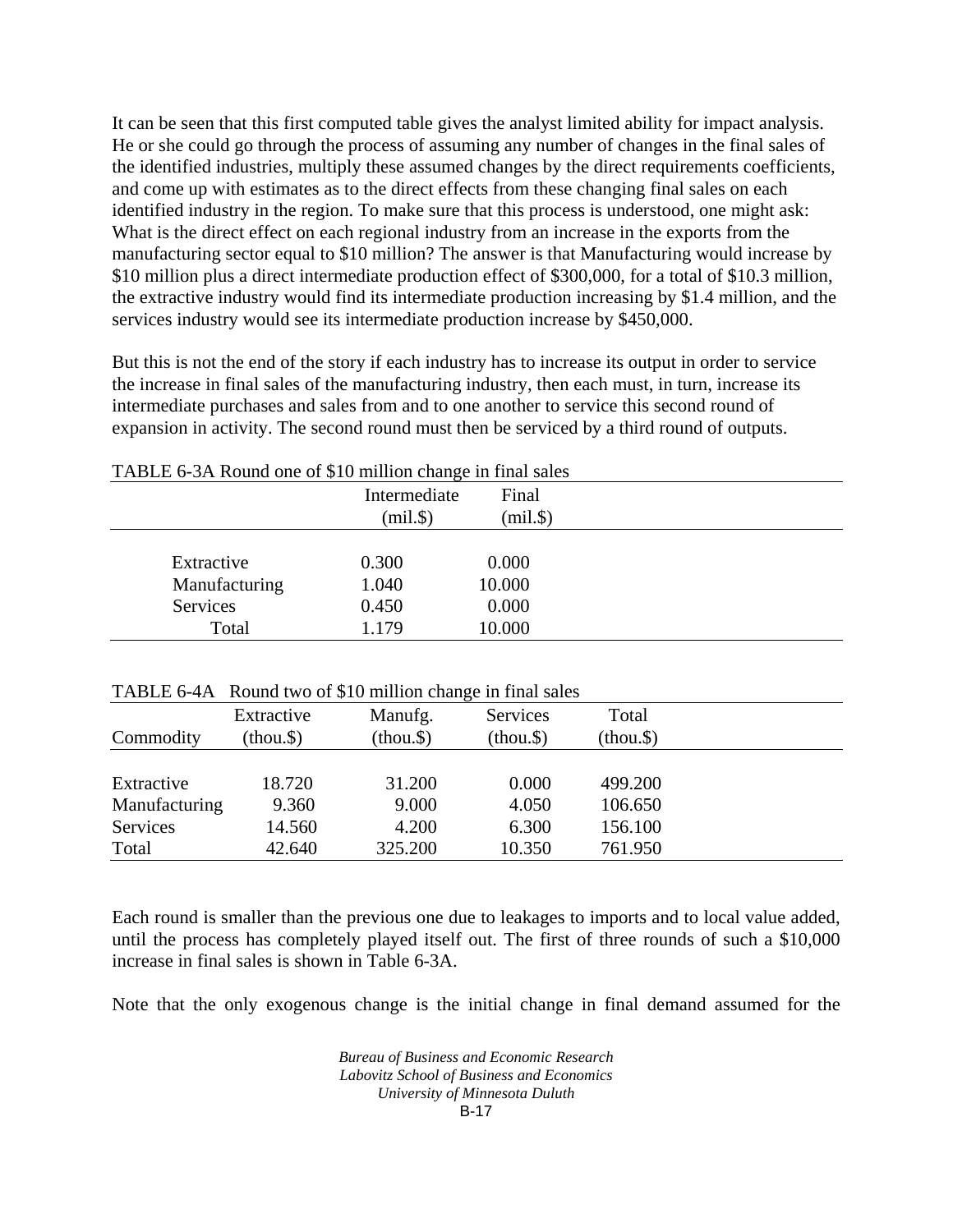manufacturing industry. The rest of the sales represent the direct first-round results from those sales on the intermediate output of all industries in the region, including Manufacturing. These are recipe requirements for Manufacturing to produce the hypothesized increased final sales.

Table 6-4A presents second-round totals. Note that Manufacturing requires still more intermediate inputs from its own firms, this time to service the additional \$300,000 of output it had to produce to directly allow for the initial \$10 million increase in final sales. Similarly, the services industry needs to buy from each of the other industries to enable it to produce the additional \$450,000 directly required by Manufacturing. Finally, the extractive industry must have additional inputs to produce its additional \$1,040,000 for Manufacturing. The rounds of production in Table 6-4A are *indirect*  impacts.

Manufacturing has now increased its sales three times: the \$10 million that was initially assumed, the \$300,000 needed to directly service that increase in final sales, and the \$22,410 to service the \$300,000 in the first round. The extractive industry has increased its sales by \$1,040,000 to service the final sales change for Manufacturing plus the \$49,900 to service that first-round increase, for a total of \$1,089,920 to this point and so it goes.

We will now run through a third round of increased production (Table 6-5A), this time to service the second round.

| Commodity     | Extractive<br>$-thou.\$ | Manufg.<br>(hou.\$) | Services<br>$(hou.$ \$) | Total<br>$-thou.\$ |
|---------------|-------------------------|---------------------|-------------------------|--------------------|
| Extractive    | 0.899                   | 2.331               | 0.000                   | 3.230              |
| Manufacturing | 0.449                   | 0.672               | 0.225                   | 1.346              |
| Services      | 0.699                   | 0.351               | 0.351                   | 1.401              |
| Total         | 2.047                   | 3.354               | 0.576                   | 5.977              |

### TABLE 6-5A Round three of \$10 million change in final sales

Each additional round is computed in the manner shown above, and the totals are added to determine the total direct and indirect effects from the initial assumed change in the final sales of one of the regional industries. This process is obviously cumbersome. It would be even more difficult—impossible, probably— to work such an iterative scheme for a larger number of industries or for higher direct coefficient values. Fortunately, the system of simultaneous equations represented by an input-output system can be solved using high-speed computers in a matter of seconds, even for the largest of tables. The solution for the system in this example is given in Table 6-6A.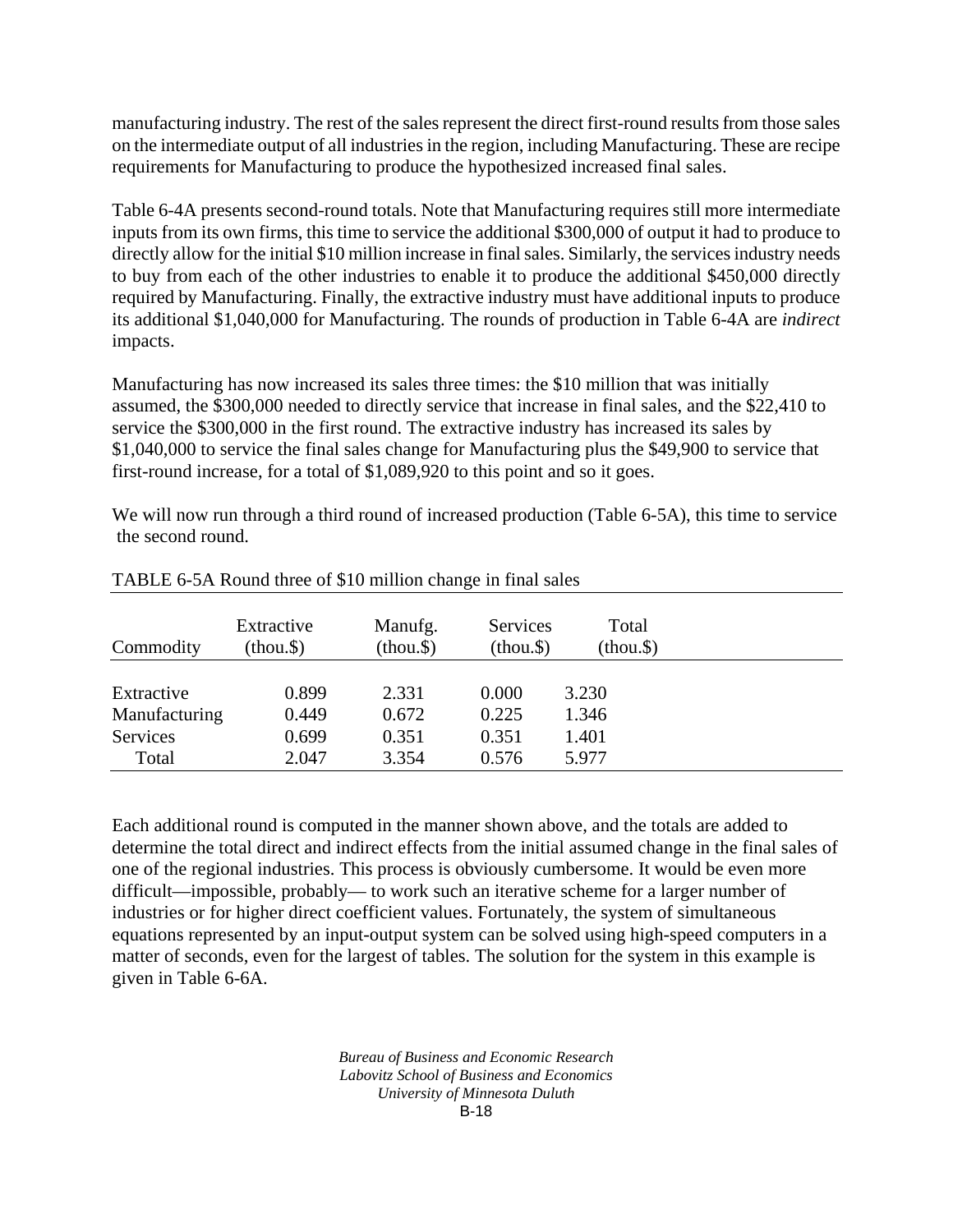| Commodity     | Extractive<br>$(Mil.\$ | Manufg.<br>$(mil.\$ | Services<br>$(mil.\$ |
|---------------|------------------------|---------------------|----------------------|
|               |                        |                     |                      |
| Extractive    | 1.019                  | 0.109               | 0.001                |
| Manufacturing | 0.010                  | 1.032               | 0.010                |
| Services      | 0.015                  | 0.049               | 1.015                |
| Total         | 1.044                  | 1.190               | .026                 |

TABLE 6-6A Direct and indirect input requirements

The diagonal of Table 6-6A shows "ones" plus some other number (for example, 1.032 in row 2, column 2.) These ones represent the dollar increase to final sales of the industry for which such an exogenous change is assumed. The numbers appearing after the decimal represent the direct (shown in Table 6-2A) plus indirect effects from each assumed change in final sales. Thus, the \$10 million change for the example using Manufacturing turns into \$10,320,000 total - increase in Manufacturing sales: \$10 million to final sales, \$300,000 in direct sales, and \$20,000 in indirect sales. That \$10 million in Manufacturing sales turns into an increase of \$1,090,000 in sales by the extractive industry— \$1,040,000 of that direct and \$50,000 indirect. Finally, the \$10 million assumed increase in manufacturing leads to an increase of \$490,000 in the sales of services—\$450,000 of that direct and \$40,000 of that indirect.

The total impact on all of the industries in the region combined is \$11.9 million (1.190 X 10) million). The 1.190 is called the demand multiplier for Manufacturing, or the total direct and indirect purchases this sector must make from itself and from the other regional industries in order to produce one dollar's final output. To conduct an impact study, simply multiply an assumed change in final demand for any of the industries by the demand multiplier for that same industry. This indicates the direct and indirect effects on the region resulting from the assumed change. The impacts stem from the fact that industries in a region interact with one another through their purchases from and sales to one another. The greater this level of interaction, the greater the industrial demand multiplier.

Thus, the input-output model represents a detailed accounting of the economic base of a region. It can be used to delineate the export structure of the regional economy and the multipliers that emerge from that structure. It also identifies, in final demand, the relationship between local activity, investment, and export activity in relation to the identified industrial structure. As in most models, its weakness is in its assumptions. But, at the least, the input output system can be used for simulations and sensitivity analyses for a regional economy.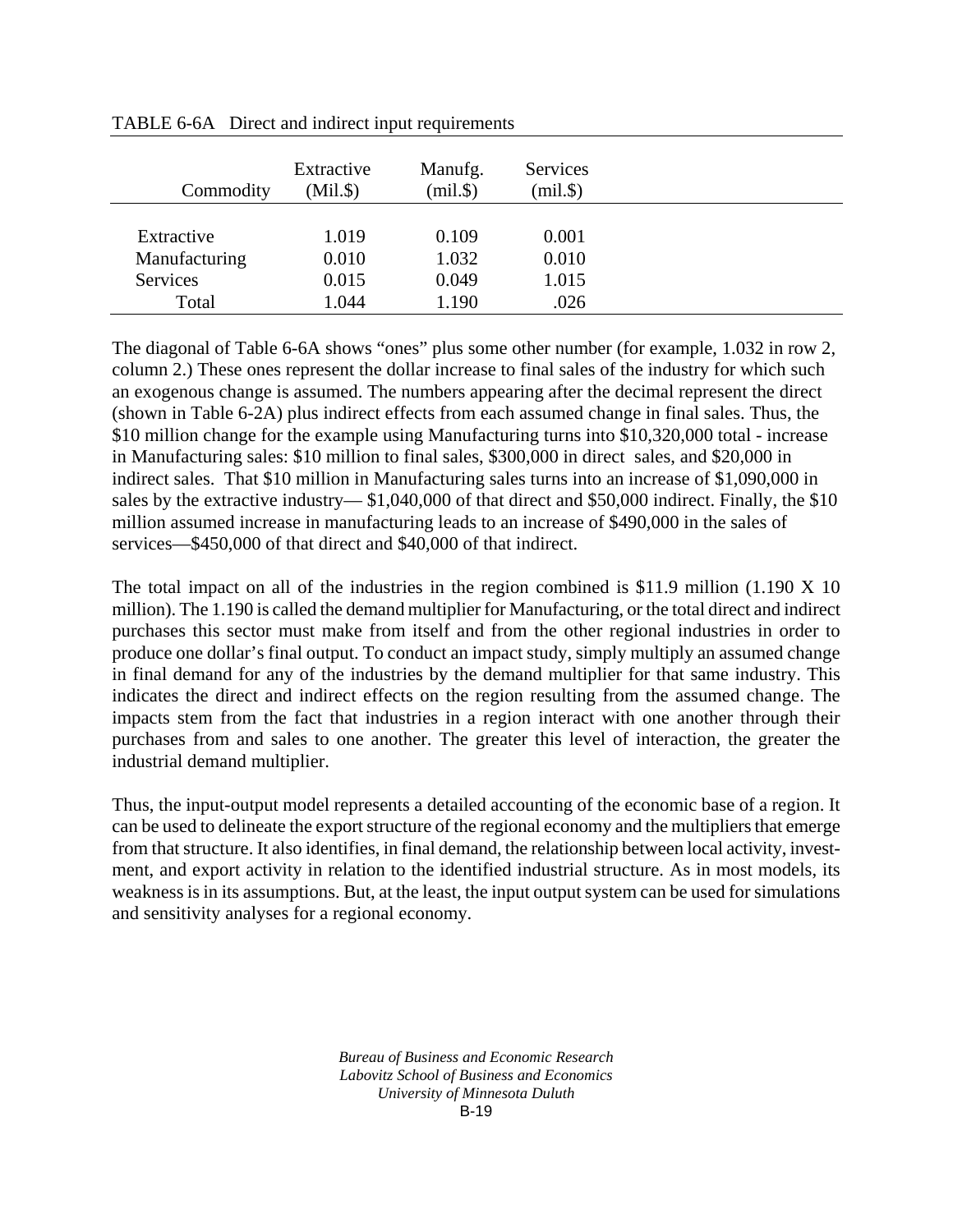#### **Notes**

1. According to *The American Heritage Dictionary*, 3d ed., version 3.6a, Houghton Mifflin Company, New York, 1993, *predict* means "to state or tell about, or make known in advance, especially on the basis of special knowledge." Somewhat along the same line, *project* means "to calculate, estimate, or predict (something in the future), based on present data or trends."

2. The Standard Industrial Classification (SIC) is the statistical classification underlying all establishment-based federal economic statistics classified by industry. This classification was established by the Office of Management and Budget and is used widely by states, industries, and analysts. The Major Group SIC 45 (Air Transportation) is a two digit classification (that is, the group number consists of two digits) and includes the following four-digit subcategories: Air Transportation, Scheduled (4512); Air Courier Services (4513); Air Transportation, Nonscheduled (4522); Airports, Flying Fields, and Airport Terminal Services (4581).

3. U.S. Department of Commerce, Regional Economic Measurements Division. *Regional Economic Information System*: Unpublished series, 1969—1990.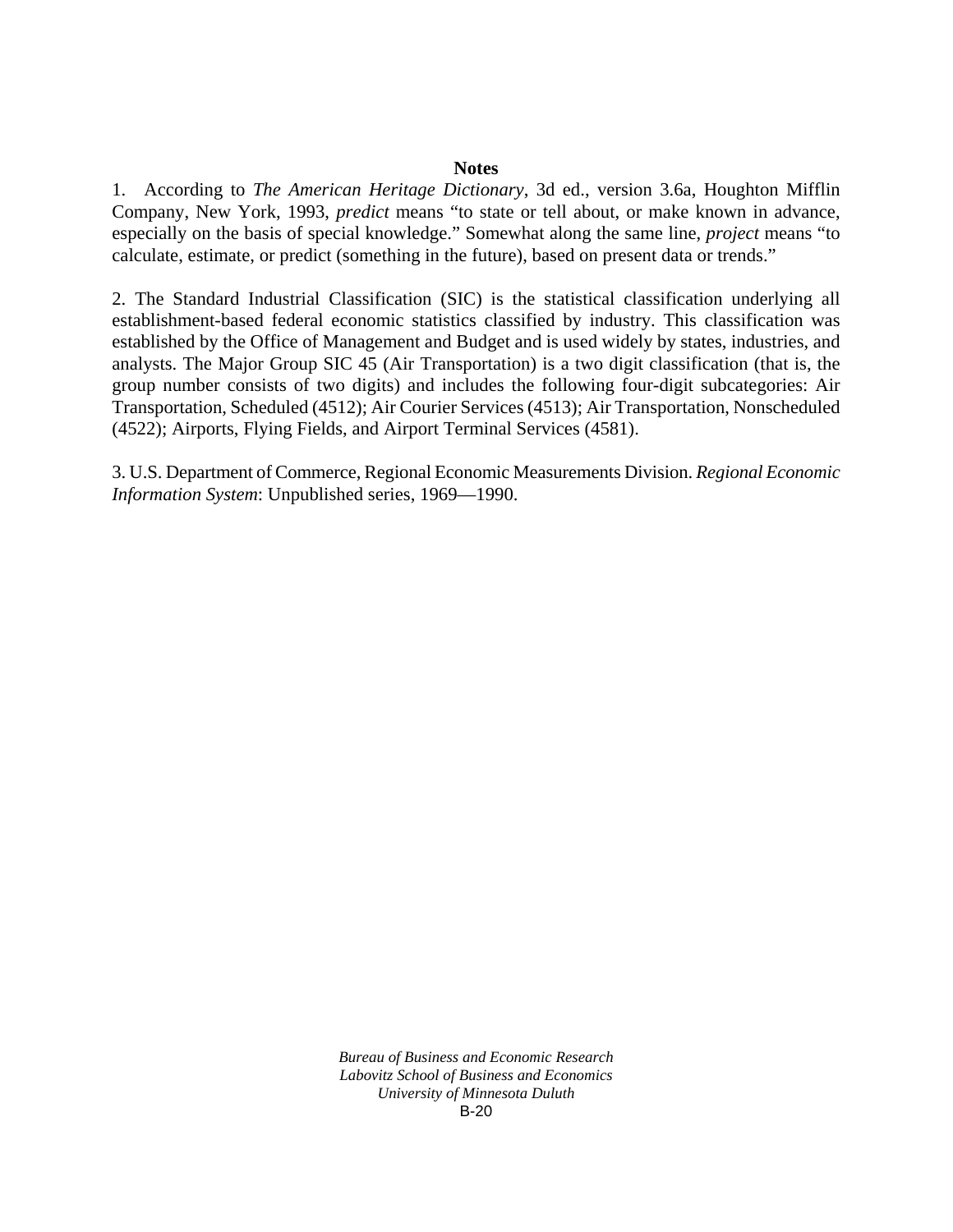#### **2) The Mathematics of the Model**

The basic input-output model is production oriented and was developed by Wassily Leontief in the 1940's. It attempts to make operational the concept of general equilibrium, first discussed in detailed theoretical terms by Leon Walras.

The standard structural equation for an input-output model is as follows: (1)  $Yj = x1j + x2j + ... + Fj + Mj$ 

where: Y is the gross dollar inputs of purchasing industry j,

xij is the intermediate dollar sales from selling industry i to purchasing industry j, Fj is the final payments of purchasing sector j, primarily payments to value added components in the economy, and Mj represents purchases from imports.

The same model from a sales, rather than purchases, point of view takes the following form: (2)  $yi = x i 1 + x i 2 + ... + x i j + Di$ 

where: Yi is the gross dollar output of selling industry i, xij is as before, and Ci is the sales of selling industry i to final uses (consumption, government, investment, and exports).

These equations make up the transactions table of an input-output system, dividing the economy into  $i = j$  sectors and tracing through the stages of production as a good or service moves toward the final sale.

The transactions table is descriptive rather than analytical. To make the model analytical, a direct coefficient must be computed as follows:

(3)  $aij = xij/Yj$ .

This is the percentage of gross output required by the purchasing industry in the form of intermediate outputs from the selling industries. Then:

(4)  $yi = aijYj + Di.$ 

Putting the model in vector/matrix form, there is a column vector of outputs, Y, a matrix, AY or X, of xij coefficients written in terms of the definition for technical coefficients,

 $(xii = aiiYi)$  and a column vector of final demands, or:

(5)  $Y = AY + D$ .